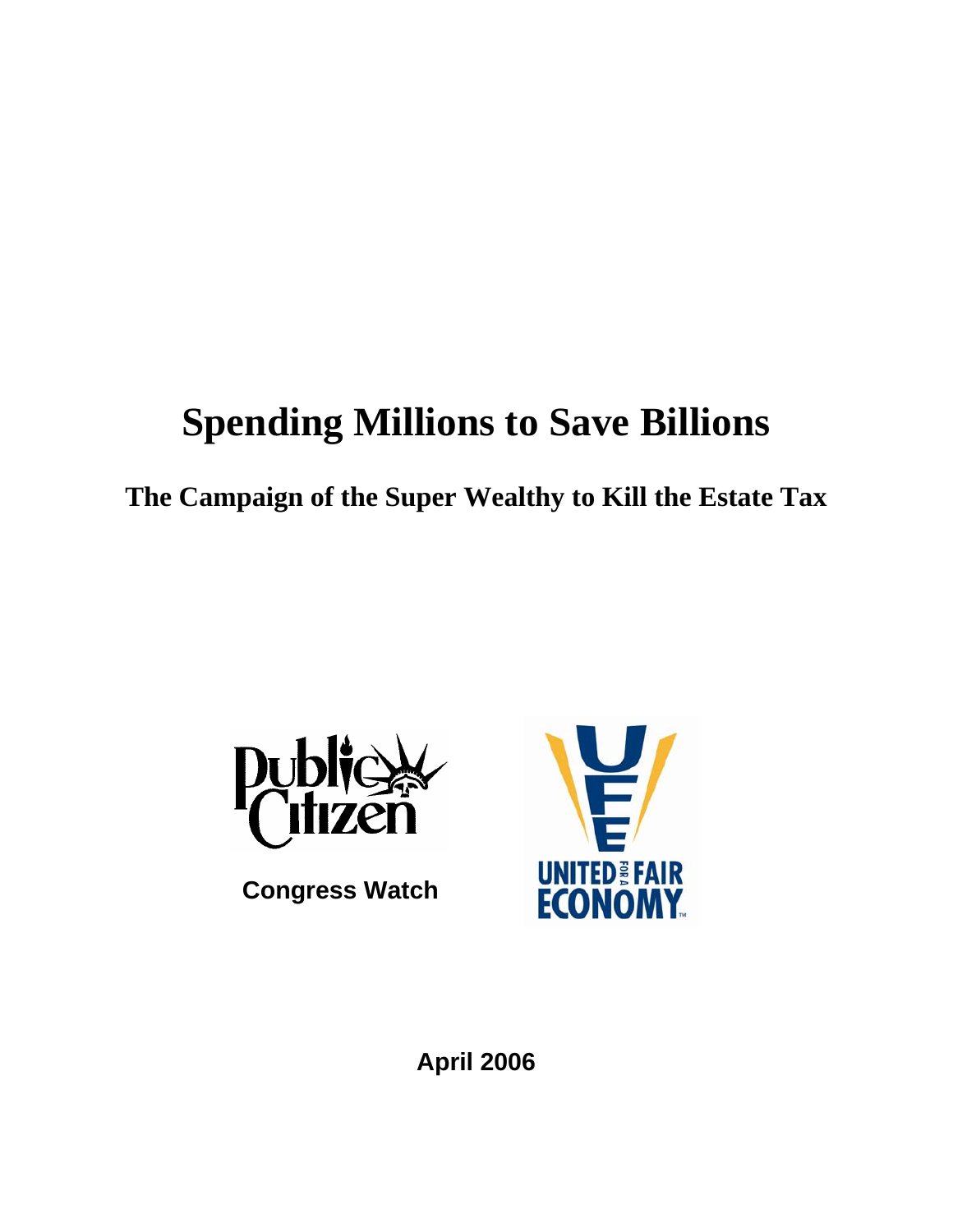#### **Acknowledgments**

The primary authors of *Spending Millions to Save Billions* were Researcher Conor Kenny and Research Director Taylor Lincoln of Public Citizen, and Senior Fellow Chuck Collins and Senior Organizer on Estate Tax Policy Lee Farris of United for a Fair Economy. Significant contributions were made by Senior Researcher John O'Donnell, Research Assistant Lara Chausow, Research Intern Tom Scherer, Field Intern Collin Jergens, Civil Justice Legislative Counsel Jillian Aldebron, former Civil Justice Research Director Chris Schmitt, former Senior Researcher Karen Robb, and former Legislative Assistant Beth O'Brien, all of Public Citizen; and Researcher Esther Cervantes, Communications and Policy Specialist Christina Kasica, and Tax Intern Nathan Shepherd, all of United for a Fair Economy. Former Congress Watch Director Frank Clemente initiated the project.

Estate tax obligation estimates were prepared for Public Citizen by Citizens for Tax Justice. This report relied heavily on the findings of Michael J. Graetz and Ian Shapiro that were published in their 2005 book on the campaign for repeal of the estate tax, *Death by a Thousand Cuts*.

#### **About Public Citizen**

Public Citizen is a 100,000 member non-profit organization based in Washington, D.C. We represent consumer interests through lobbying, litigation, research and public education. Founded in 1971, Public Citizen fights for consumer rights in the marketplace, safe and affordable health care, campaign finance reform, fair trade, clean and safe energy sources, and corporate and government accountability. Public Citizen has five divisions and is active in every public forum: Congress, the courts, governmental agencies and the media. Congress Watch is one of the five divisions.

#### **About United for a Fair Economy**

United for a Fair Economy is a national, independent, nonpartisan,  $501(c)(3)$  non-profit organization. UFE raises awareness that concentrated wealth and power undermine the economy, corrupt democracy, deepen the racial divide, and tear communities apart. We support and help build social movements for greater equality.



Public Citizen's Congress Watch **National Contract Contract Contract Contract Contract Contract Conduct** Conductor 215 Pennsylvania Ave. S.E. 29 Winter St. Washington, D.C. 20003 Boston, Mass 02108 P: 202-546-4996 P: 617/423-2148. F: 202-547-7392 F: 617/423-0191 http://www.citizen.org http://www.faireconomy.org/



©2006 Public Citizen and United for a Fair Economy. All rights reserved.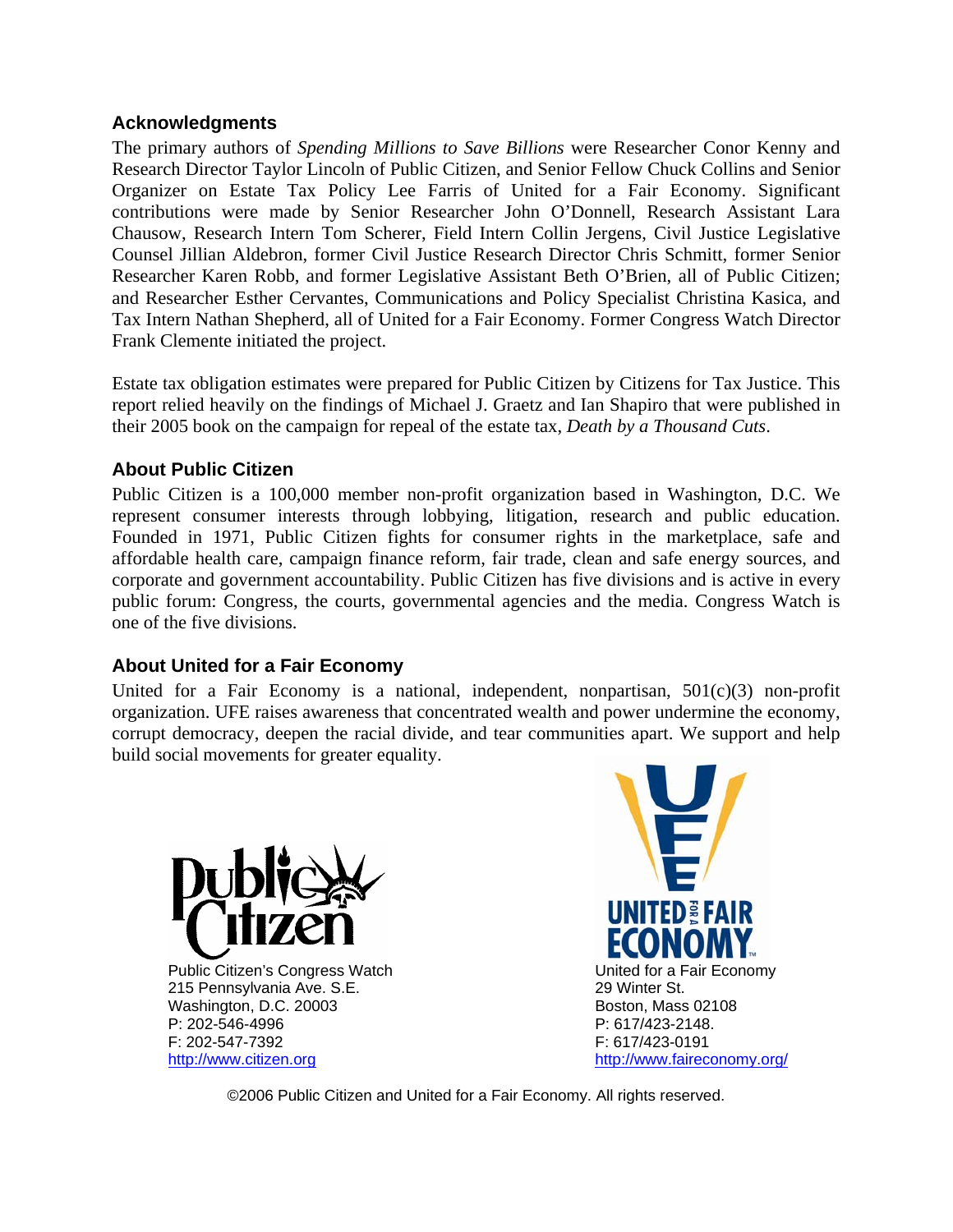## **Table of Contents**

| Section I: The Super-Wealthy Families Behind the Campaign to Repeal the Estate Tax 11<br>Figure 2: Estimated Estate Tax Obligations of Families Identified in this Report  12 |    |
|-------------------------------------------------------------------------------------------------------------------------------------------------------------------------------|----|
| Section II: How the Super-Wealthy Families Have Fought for Repeal 14                                                                                                          |    |
| Figure 3: Anti-Estate Tax Groups Financed by the Super-Wealthy Families 15                                                                                                    |    |
| The Super-Wealthy Families Have Used their Fortunes or Businesses to Press for Repeal 18<br>Figure 4: Lobbying by the Super-Wealthy Families and their Businesses 19          |    |
| Trade Associations of the Families' Businesses Have Lobbied for Repeal  19                                                                                                    |    |
| The Super-Wealthy Families Helped Create a Massive Anti-Estate Tax Coalition 20<br>Figure 6: Lobbying by Members of the Family Business Estate Tax Coalition 22               |    |
| Section III: The Anti-Estate Tax Campaign Has Relied on Stealth, Deception and                                                                                                |    |
|                                                                                                                                                                               |    |
| Foes Have Misled the Public About the Cost and Reach of the Estate Tax                                                                                                        | 24 |
| Foes Have Misled Public About Harm to Family Farms and Small Businesses 24                                                                                                    |    |
|                                                                                                                                                                               |    |
|                                                                                                                                                                               |    |
|                                                                                                                                                                               |    |
| Section IV: The Super-Wealthy Families Have Pumped Millions into Campaigns and                                                                                                |    |
| <b>Political Committees</b>                                                                                                                                                   | 27 |
|                                                                                                                                                                               |    |
|                                                                                                                                                                               |    |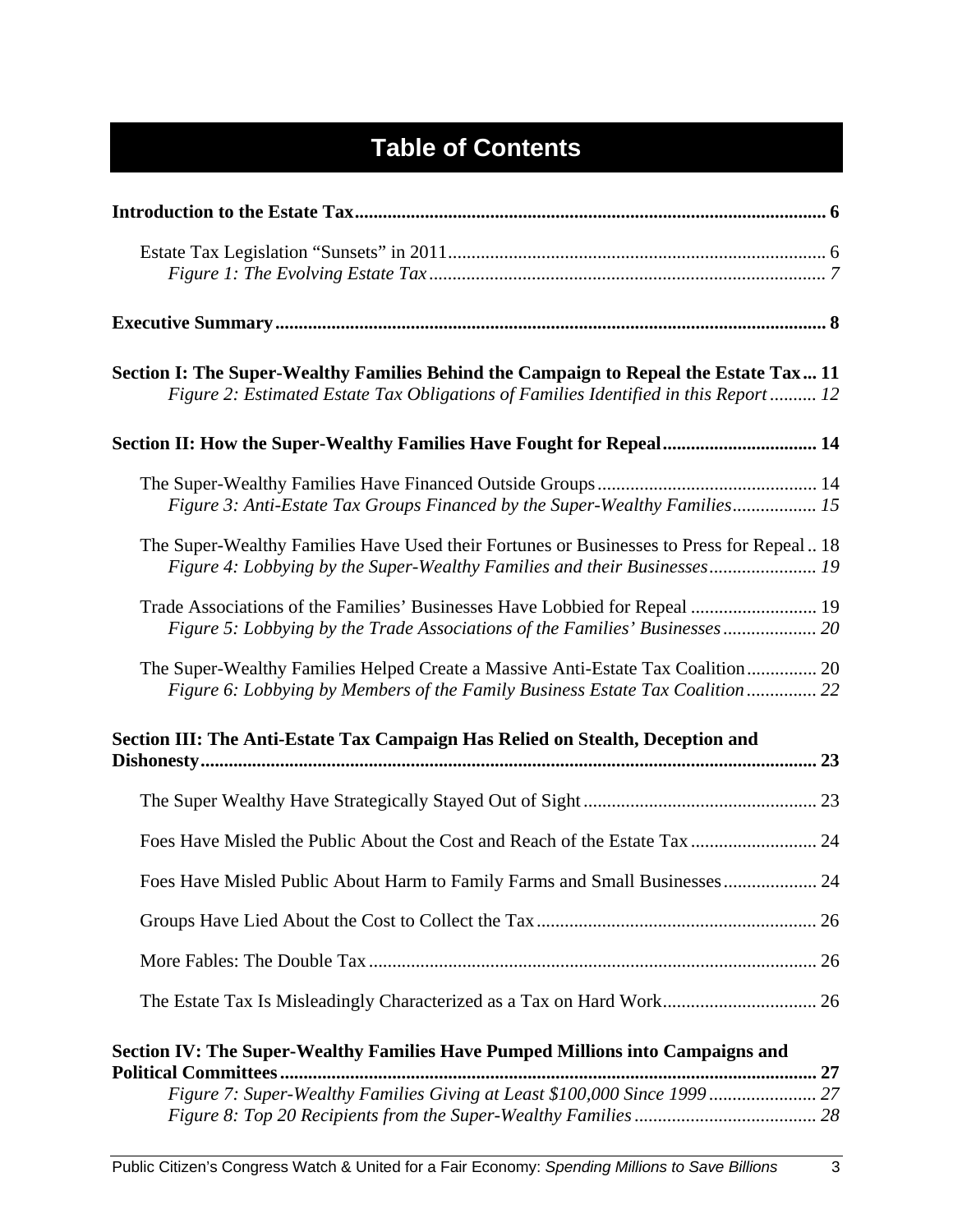| Figure 9: Top Bush Fundraisers from the Wealthy Families and their Companies  30 |  |
|----------------------------------------------------------------------------------|--|
|                                                                                  |  |
|                                                                                  |  |
|                                                                                  |  |
|                                                                                  |  |
|                                                                                  |  |
|                                                                                  |  |
|                                                                                  |  |
|                                                                                  |  |
|                                                                                  |  |
|                                                                                  |  |
|                                                                                  |  |
|                                                                                  |  |
|                                                                                  |  |
|                                                                                  |  |
|                                                                                  |  |
|                                                                                  |  |
|                                                                                  |  |
|                                                                                  |  |
|                                                                                  |  |
|                                                                                  |  |
|                                                                                  |  |
|                                                                                  |  |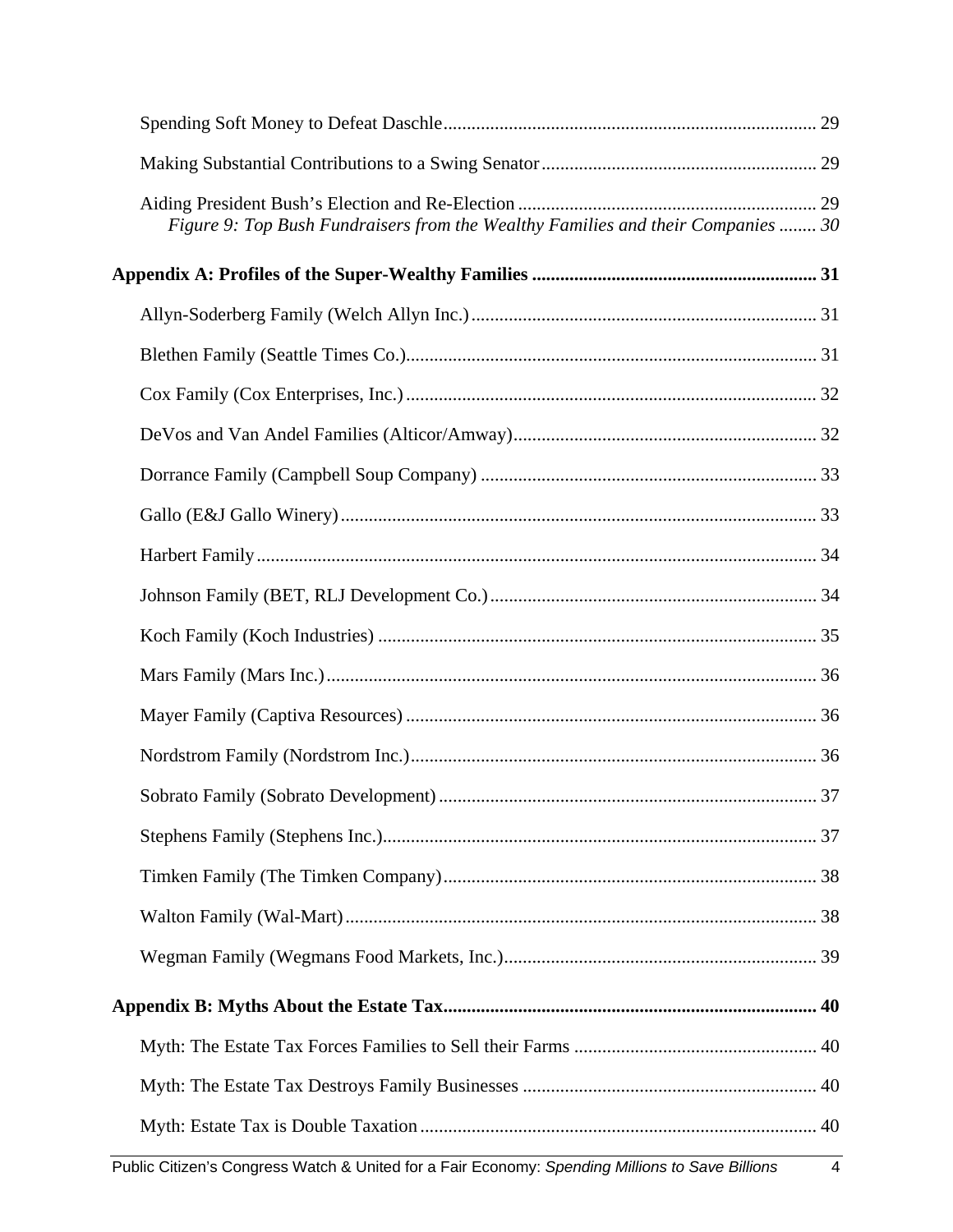| Myth: It Costs More to Comply with the Estate Tax than the Revenue It Raises  41        |  |
|-----------------------------------------------------------------------------------------|--|
|                                                                                         |  |
| Myth: The Estate Tax is Confiscatory Because it Takes over Half of Someone's Estate  42 |  |
|                                                                                         |  |
|                                                                                         |  |
|                                                                                         |  |
|                                                                                         |  |
|                                                                                         |  |
|                                                                                         |  |
| Appendix F: Family Business Estate Tax Coalition Anti-Estate Tax Ad 48                  |  |
|                                                                                         |  |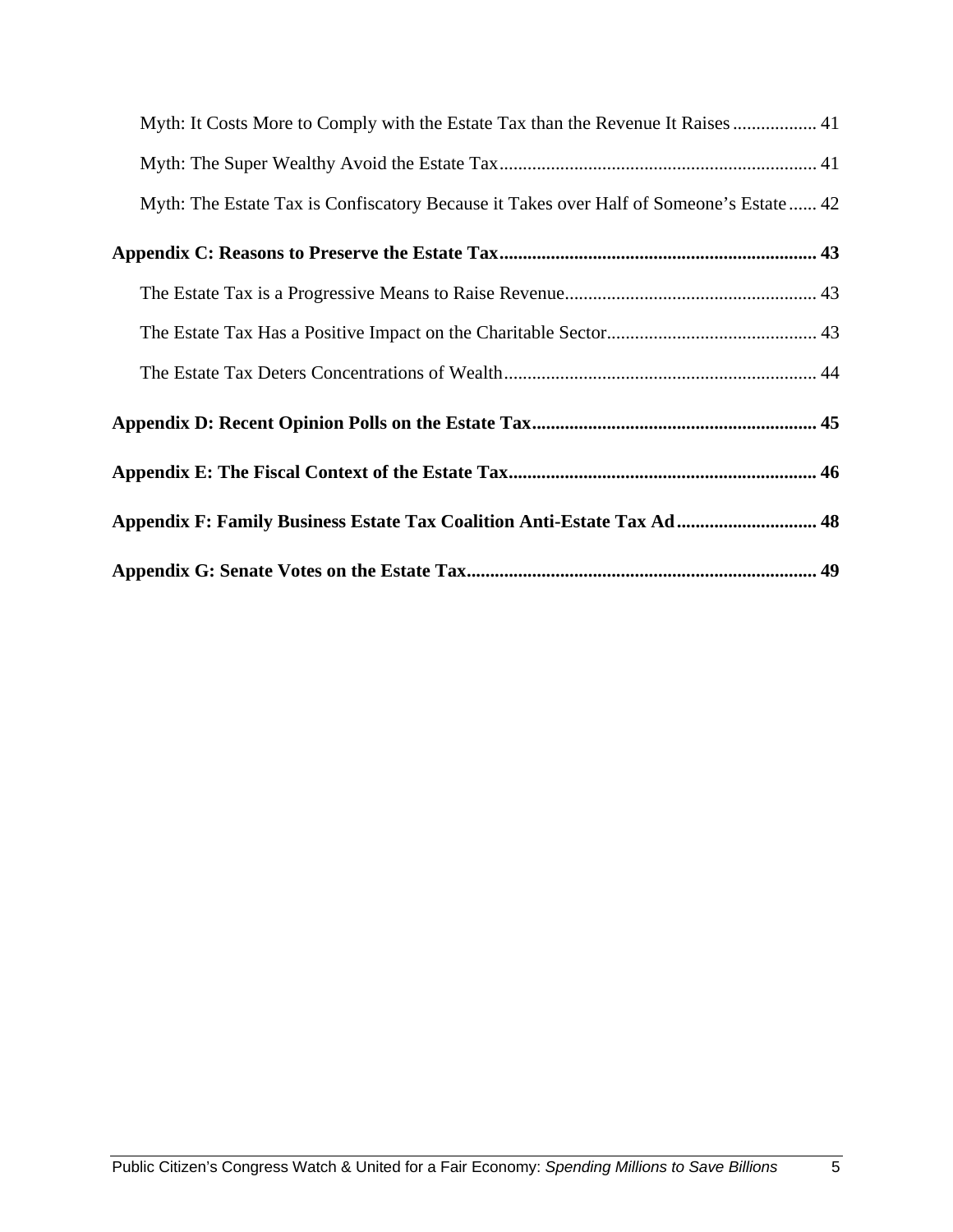### **Introduction to the Estate Tax**

The estate tax is levied when wealth is transferred at death. When people die, their assets are typically distributed to relatives, other designated individuals, or charities. If people have substantial wealth in their estate, an estate tax is paid before their wealth is passed on. This means that it is not a person who pays estate tax, but the executors on behalf of an estate. The tax is levied when an estate is settled, not at the time of death, as some opponents of the tax claim.

A surviving spouse can receive the entire estate of his or her deceased spouse, regardless of its size, without paying any estate tax. Similarly, funds donated to charity are 100 percent deductible and reduce the size of the estate, thereby reducing or eliminating the estate tax owed**.** 

Only households with multiple millions or billions in net worth pay an estate tax. In 2006, individuals receive a \$2 million exemption from the estate tax and couples receive a \$4 million exemption. As a result, it is estimated that less than one-third of one percent (0.27 percent) of all estates will pay the federal estate tax in 2006, about one out of every 370 estates. Based on census projections for 2006, 2.3 million people will die in 2006 and only about 6,300 will have  $taxable$  estates. $<sup>1</sup>$ </sup>

In other words, 99.7 percent of all people who die in the U.S. this year will be able to pass on 100 percent of their assets free of any estate tax.

#### **Estate Tax Legislation "Sunsets" in 2011**

In May 2001, Congress passed the Economic Growth and Tax Relief Reconciliation Act of 2001 (EGTRRA), which included provisions to phase out and temporarily repeal the estate tax. This law incrementally raised the amount of wealth exempted by the tax from \$675,000 in 2001 to \$3.5 million in 2009. In 2010, the estate tax will be repealed for one year. But in 2011, the entire tax law will sunset and the estate tax will revert to the pre-2001 law, but with a \$1 million wealth exemption.<sup>2</sup>

The reason for this odd sunset provision of the law is that the long-term expense of abolishing the estate tax would be extremely high, estimated at about \$1 trillion for the decade beginning in 2012.<sup>3</sup> In 2001, estate tax repeal advocates were unable to marshal the 60 votes needed to suspend Senate "pay as you go" rules. These Senate rules required that a tax cut be offset with budget cuts and/or revenue increases. Congressional tax-cutters needed to mask the long-term costs of their tax cuts, and they expected to build additional political support to return in later years to make the tax cuts "permanent." However, their efforts in 2002, 2003, and 2005 have so far failed to secure the needed Senate votes to permanently repeal the estate tax.

Without congressional action, the estate tax will be gradually reduced until it disappears in 2010, then returns one year later. [See Figure 1] This wreaks havoc on people attempting to plan for the future. It has also been the subject of sardonic attention from columnists, legislators, and talk show hosts, who style it as a perverse incentive for people to die in that year. Economist Paul Krugman humorously characterized the law as the "Throw Mama from the Train Act of 2001."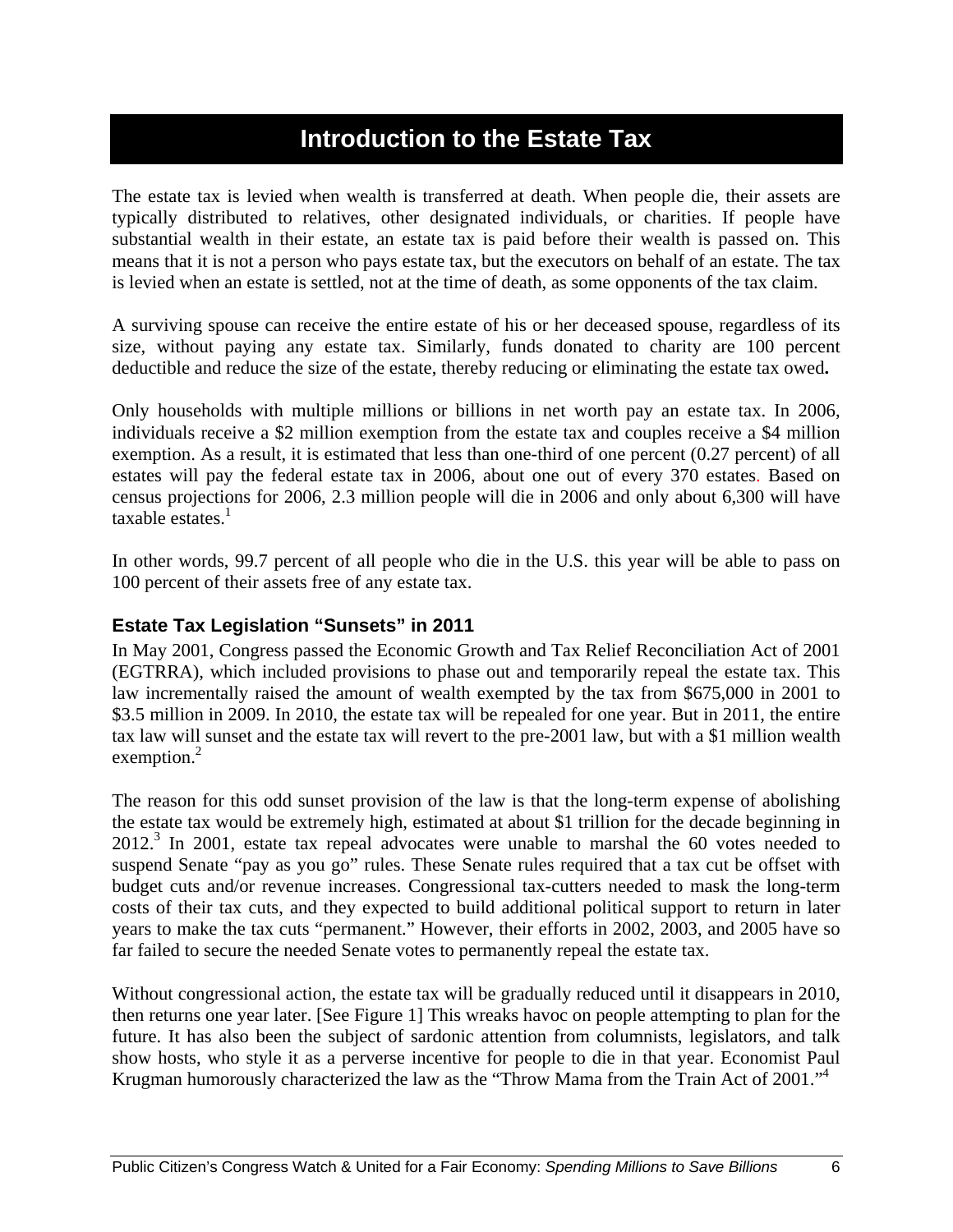Both pro-and anti-estate tax factions agree that provisions of the law need to be addressed. The question is whether Congress will modify the existing law, or repeal it permanently.

| Year | <b>Standard</b><br><b>Exemption</b> | <b>Minimum Estate</b><br><b>Tax Rate</b> | <b>Maximum Estate Tax</b><br>Rate |
|------|-------------------------------------|------------------------------------------|-----------------------------------|
| 2001 | \$675,000                           | 37%                                      | 60%                               |
| 2002 | \$1,000,000                         | 41%                                      | 50%                               |
| 2003 | \$1,000,000                         | 41%                                      | 49%                               |
| 2004 | \$1,500,000                         | 43%                                      | 48%                               |
| 2005 | \$1,500,000                         | 43%                                      | 47%                               |
| 2006 | \$2,000,000                         | 45%                                      | 46%                               |
| 2007 | \$2,000,000                         | 45%                                      | 45%                               |
| 2008 | \$2,000,000                         | 45%                                      | 45%                               |
| 2009 | \$3,500,000                         | 45%                                      | 45%                               |
| 2010 | (tax repealed)                      | (tax repealed)                           | (tax repealed)                    |
| 2011 | \$1,000,000                         | 41%                                      | 55%                               |

**Figure 1: The Evolving Estate Tax**

Congressional Budget Office, "Effects of the Federal Estate Tax on Farms and Small Businesses," July 2005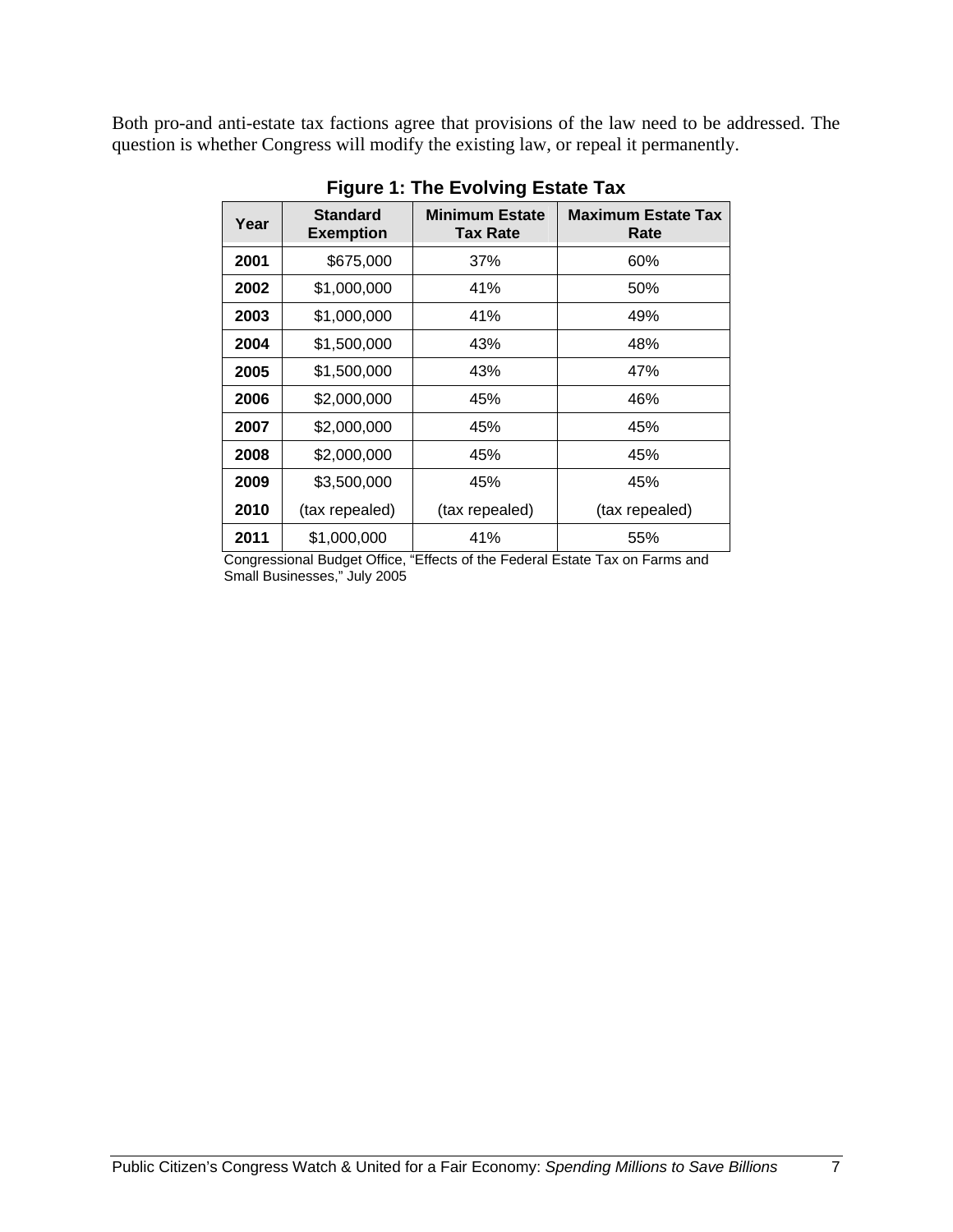### **Executive Summary**

Members of a handful of super-wealthy families have quietly helped finance and coordinate a massive campaign to repeal the estate tax.

These families – the members of which own the first and third largest privately held companies in the United States and hold about a 40 percent share in the world's largest retailer, Wal-Mart – stand to save a whopping \$71.6 billion if their bid succeeds.

They have relied on their fortunes, the resources of their companies and their business connections to marshal a massive anti-estate tax juggernaut that has reported nearly a half-billion dollars in lobbying expenditures (\$490.3 million) since 1998.

The families also have helped finance outside groups that have spent millions on fear-mongering ad campaigns intended to sway public opinion against the estate tax. These ads have shamelessly retailed myths that the estate tax is responsible for wrecking small businesses and family farms, and that regular Americans should fear a crushing tax bill when their loved ones die.

In fact, only about one-quarter of one percent of all estates will owe any estate taxes in 2006. And the American Farm Bureau, a member of the anti-estate tax coalition, was unable in 2001 to cite a single example of a family being forced to sell its farm because of estate tax liability – and that was back when the exemption level was only a fraction of what it is today.

These families also have used their inordinate wealth to make enormous political contributions to influence elections and to help open doors on Capitol Hill. Collectively, members of the families identified in this report and their companies' political action committees have, since 1999, made at least \$27.7 million in contributions to candidates and federally focused political committees, largely to unregulated Section 527 committees.

Members of the super-wealthy families have also helped finance political campaigns by serving as top fundraisers for President Bush. Seven members of the families, employees of the companies they control or employees of the foundations they control have served as "Rangers" or "Pioneers," Bush's term for those who have collected \$200,000 (Rangers) or \$100,000 (Pioneers) for his campaigns. Bush, in turn, has adopted the talking points of the repeal advocates.

The stakes of the campaign are great, not only for the super-wealthy families, but also for the public. If the families' repeal bid succeeds, it will cost the U.S. Treasury about a trillion dollars in the first decade.

The families won their first big victory in 2001, when Congress passed legislation that called for gradually raising the estate tax exemption level – the amount people can leave to their heirs without paying any taxes – from \$675,000 in 2001 to \$3.5 million in 2009. The legislation called for complete elimination of the tax in 2010.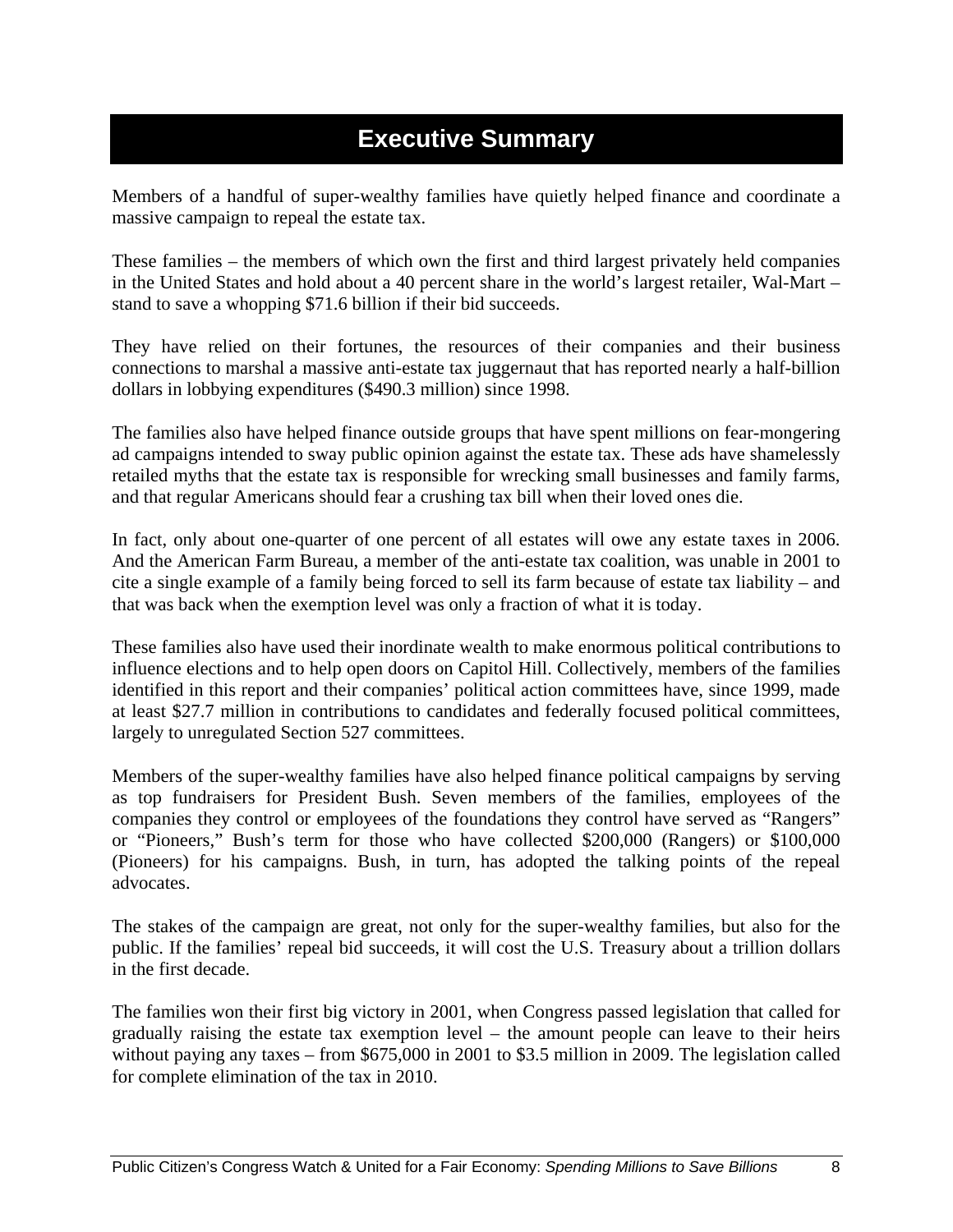But permanent repeal of the tax would have been too expensive to enact without violating Senate budget rules or rounding up the necessary votes to override the rules. So, the estate tax foes accepted a one-year repeal, in 2010, with plans to fight again another day.

That new day has arrived. The House has passed legislation calling for a permanent estate tax repeal and Senate Majority Leader Bill Frist (R-Tenn.) has pledged to bring a vote on the issue to the floor of the Senate in early May.

For their campaign, the estate tax foes have relied on stealth, fear and fraud.

The most fundamental facet of their strategy has been maintaining a low profile while keeping up a steady drumbeat about the tax's toll on small businesses. Frank Blethen, the patriarch of one of the super-wealthy families profiled in this report, articulated this strategy plainly when he said that the repeal campaign should not appear to be one of ultra-wealthy white millionaires. "We need to stress the harm to women and minorities," he told allies. The *Seattle Times*, Blethen's newspaper, promptly published an ad lamenting the tax's toll on women and minorities.

The groups financed by the super-wealthy families have attempted to strike fear in Americans by running commercials that falsely claim or insinuate that the estate tax is wreaking havoc on family businesses and threatens to snatch the savings of ordinary Americans at death.

Facts do not support their claims. Only an infinitesimal percentage of all people who die in a given year leave businesses that amount to more than half the value of their estates and are subject to the estate tax. And those leaving legitimate family businesses are eligible for lowinterest loans to help defer the effect of the estate tax.

Repeal advocates have resorted to extreme means to find examples to support their cause. In the wake of Hurricane Katrina in September 2005, Sen. Jeff Sessions (R-Ala.) asked the founder of the American Family Business Institute (AFBI), one of the anti-estate tax groups profiled in this report, to search for an example of anyone who died during the storm and whose heirs would be harmed by the estate tax. The AFBI founder proceeded to canvass Internet obituaries, but his search was in vain.

Small-business owners do not feel nearly as strongly about the estate tax as the billionaires who have used them to do their bidding. In a survey of small businesses by the National Federation of Independent Businesses in 2004, the estate tax ranked just 36th out of 75 problems. It came in below such concerns as "telephone cost and service," "ability to cost effectively advertise" and "controlling my own time."

The estate tax foes, meanwhile, have infused the debate with a steady stream of myths and misleading statements. Among their biggest whoppers is that the estate tax costs nearly as much – or as much – to collect as it brings into the treasury. In fact, the annual revenue from the estate tax is more than double the entire budget of the IRS.

Another ready talking point has been the argument that the levy represents a double tax. This one is particularly ironic in the case of the wealthy families because most of their assets have yet to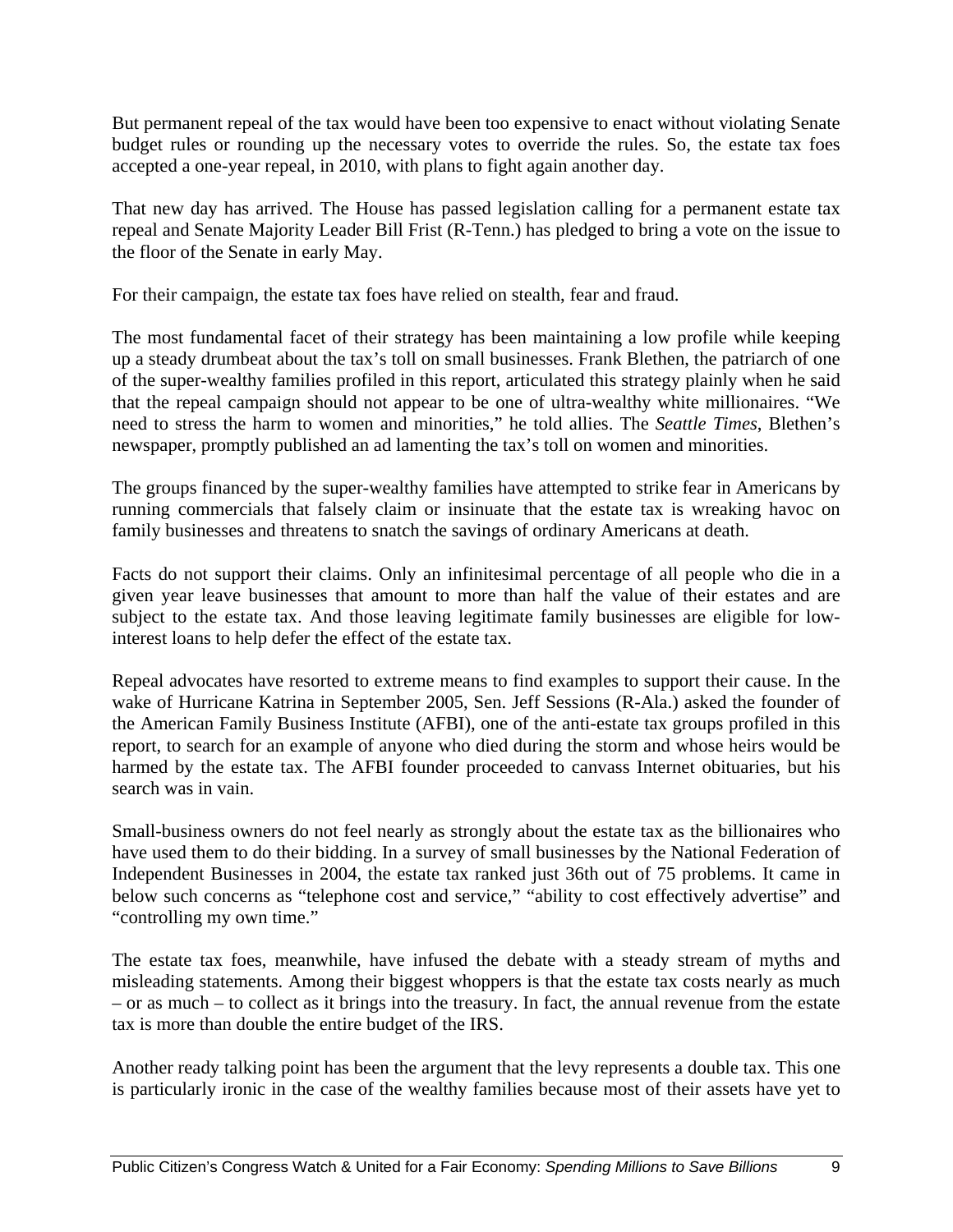be taxed a first time, let alone a second. A study commissioned by the pro-repeal AFBI assumed that 70 percent of wealthy families' assets were in the form of untaxed, unrealized capital gains. For many families, the AFBI's researchers said, the figure was as high as 90 percent.

A final argument against the estate tax – castigated as the "death tax" by its critics – is that it represents an unjust levy against hard work and thrift. But most of the members of the superwealthy families profiled in this report are unqualified to make such claims themselves. In only a handful of the families profiled in this report is the individual who actually earned the fortune still alive. Thus, most of the members of these families can attribute their wealth to inheritance, not to their own hard work.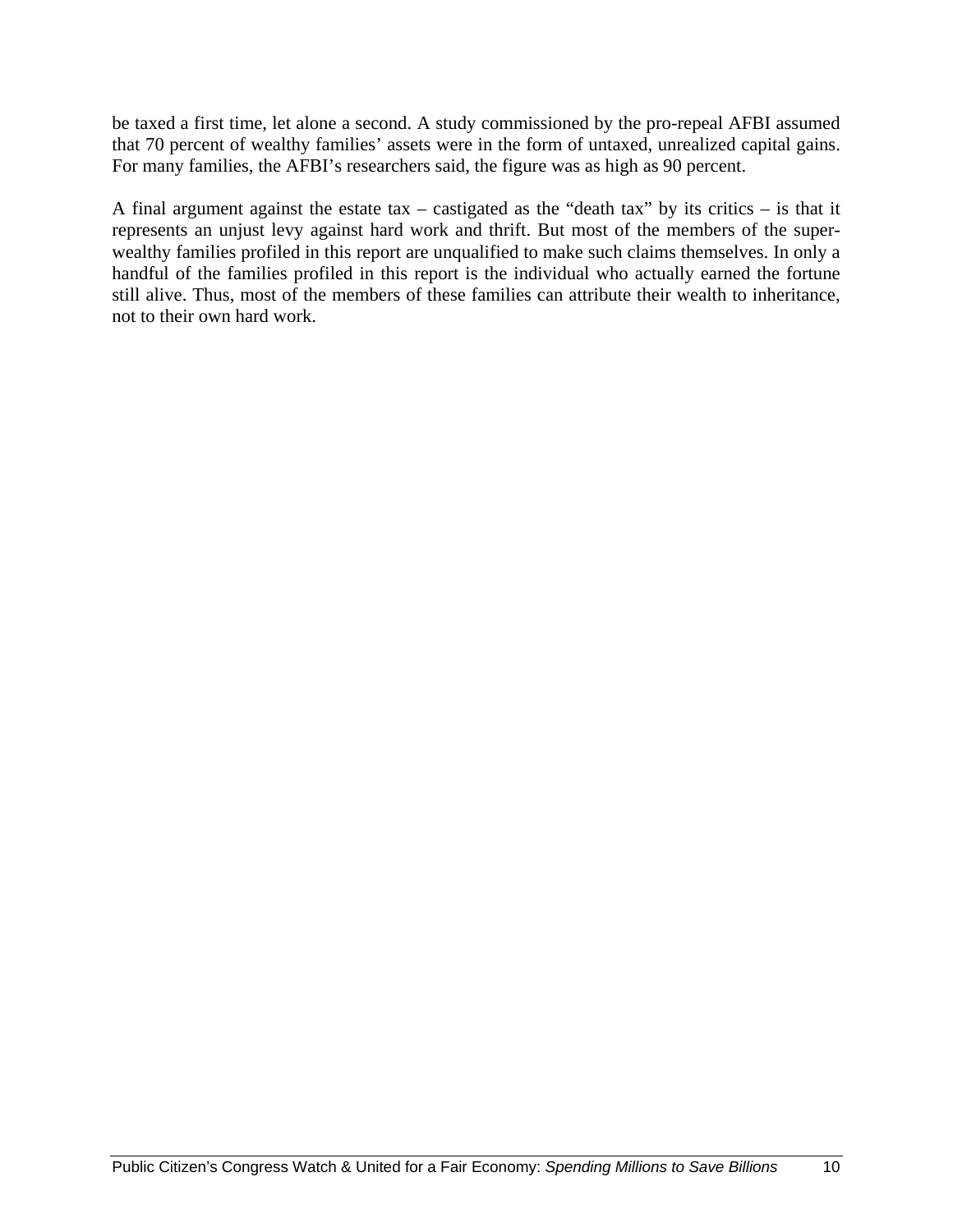### **Section I: The Super-Wealthy Families Behind the Campaign to Repeal the Estate Tax**

The current campaign to abolish the estate tax was initiated in the early 1990s by three repeal pioneers, according to Michael J. Graetz, co-author *of Death by a Thousand Cuts*, a major book on the movement. Graetz, in a speech at the American Enterprise Institute, cited estate plannerturned lobbyist Pat Soldano, estate planner Harold Apolinsky, and *Seattle Times* publisher Frank Blethen as the "original movers" of the campaign, which was still viewed as a long shot to succeed even after the Republicans won control of Congress in 1994.<sup>5</sup>

In the time since, members of some of the wealthiest families in the United States have helped finance and coordinate the anti-estate tax campaign. This report identifies 18 such families that have been involved in the repeal movement. Each has helped finance the lobbying effort for repeal. Several have also funded groups that have run anti-estate tax ads. All but two of these families have been reported as having assets in excess of \$100 million. The other two families most likely do, as well. $<sup>6</sup>$ </sup>

Collectively, these super-wealthy families have a net worth of at least \$185.5 billion. They include 23 billionaires, each of whom is listed in the *Forbes* 400. They stand to save \$71.6 billion if their repeal campaign succeeds. [See Figure 2]

These include:

- The owners of the first-and-third largest privately held companies in the United States (conglomerate Koch Industries Inc. and Mars Inc., maker of M&Ms);<sup>7</sup>
- The family that owns more than 40 percent of the stock in the world's largest retailer, Wal-Mart:<sup>8</sup>
- The owner of the company that makes Gallo wine and the Dorrance family, which holds more than a 40 percent interest in the Campbell Soup Company;<sup>9</sup> and
- The wealthiest family in the state of Alabama.

The names of several of the super-wealthy families active in the estate tax fight surfaced during a brief period in which Soldano disclosed her clients' names. Others were identified piecemeal, by scouring press accounts, lobbying disclosure reports and other public records.

These super-wealthy families have tried to keep their role in the estate tax debate quiet. Weak lobbying disclosure laws and the absence of any disclosure requirements for "grassroots" lobbying efforts, such as issue-oriented advertising campaigns, virtually ensure that other superwealthy families active in the repeal campaign are missing from this report.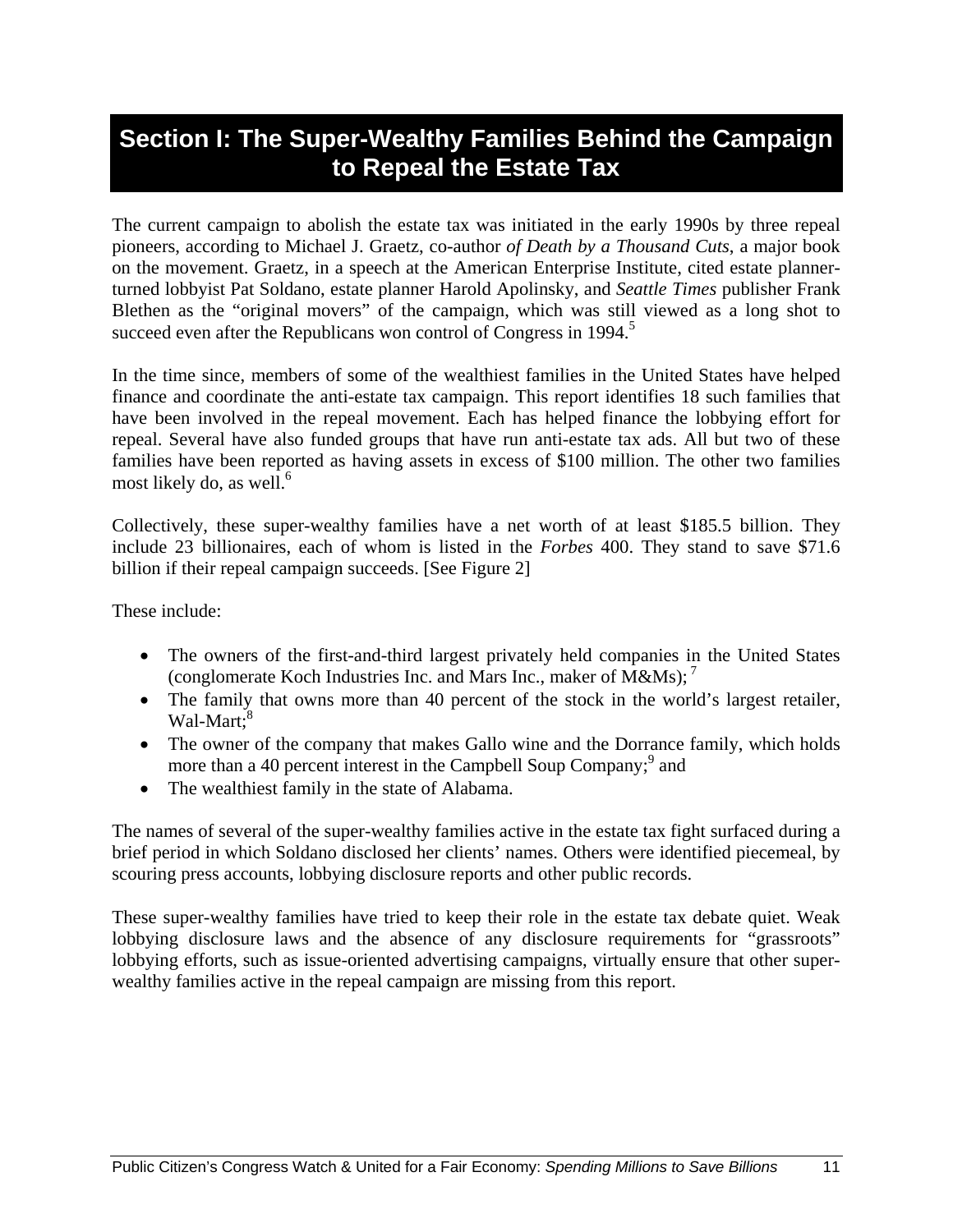| <b>Name</b>                      | <b>City</b>        | <b>State</b>   | <b>Family Company</b>                                 | <b>Approx. Net</b><br>Worth              | <b>Approx. Estate</b><br>$\text{Tax}^{\dagger}$ |
|----------------------------------|--------------------|----------------|-------------------------------------------------------|------------------------------------------|-------------------------------------------------|
| <b>Allyn-Soderberg Family</b>    |                    |                | unknown                                               | unknown                                  |                                                 |
| Lew F. Allyn                     | Skaneateles        | <b>NY</b>      | Welch Allyn Inc., Allyn Family<br>Real Estate Company | unknown                                  | unknown                                         |
| William F. Allyn                 | Skaneateles        | <b>NY</b>      | Welch Allyn Inc., Allyn Family<br>Real Estate Company | unknown                                  | unknown                                         |
| William G. Allyn                 | Naples             | FL.            | Welch Allyn Inc., Allyn Family<br>Real Estate Company | unknown                                  | unknown                                         |
| Elsa Soderberg                   | Skaneateles        | <b>NY</b>      | Welch Allyn Inc., Allyn Family<br>Real Estate Company | unknown                                  | unknown                                         |
| Peter Soderberg                  | Skaneateles        | <b>NY</b>      | Welch Allyn Inc., Allyn Family<br>Real Estate Company | unknown                                  | unknown                                         |
| <b>Blethen Family</b>            |                    |                |                                                       | \$650.0 million <sup>10</sup>            | \$253.9 million                                 |
| Frank Blethen                    | Seattle            | <b>WA</b>      | Seattle Times Co.                                     | unknown                                  | unknown                                         |
| Ryan Blethen                     | Portland           | ME             | Seattle Times Co.                                     | unknown                                  | unknown                                         |
| <b>Cox Family</b>                |                    |                |                                                       | \$24.8 billion                           | \$9.7 billion                                   |
| Barbara Cox Anthony              | Honolulu           | HI             | Cox Enterprises Inc.                                  | $$12.4$ billion <sup>y</sup>             | \$4.8 billion                                   |
| Anne Cox Chambers                | Atlanta            | GA             | Cox Enterprises Inc.                                  | $$12.4$ billion <sup>y</sup>             | \$4.8 billion                                   |
| DeVos Family*                    |                    |                |                                                       | \$3.4 billion                            | \$1.3 billion                                   |
| Doug DeVos                       | Ada                | MI             | Alticor Inc., Amway                                   | unknown                                  | unknown                                         |
| Richard DeVos                    | Ada                | MI             | Alticor Inc., Amway                                   | \$3.4 billion <sup>x</sup>               | \$1.3 billion                                   |
| <b>Dorrance Family</b>           |                    |                | \$6.5 billion                                         | \$2.5 billion                            |                                                 |
| <b>Bennett Dorrance</b>          | Paradise<br>Valley | AZ             | Campbell Soup Co.                                     | $$1.7$ billion <sup>x</sup>              | \$663.4 million                                 |
| Dorrance Hill<br>Hamilton        | Wayne              | PA             | Campbell Soup Co.                                     | $$1.0$ billion <sup><math>x</math></sup> | \$390.4 million                                 |
| Mary Alice Dorrance<br>Malone    | Coatesville        | PA             | Campbell Soup Co.                                     | \$1.7 billion <sup>x</sup>               | \$663.4 million                                 |
| Hope Hill Van Beuren             | Middletown         | R <sub>1</sub> | Campbell Soup Co.                                     | $$1.0$ billion <sup>x</sup>              | \$390.4 million                                 |
| <b>Charlotte Colket</b><br>Weber | Ocala              | <b>FL</b>      | Campbell Soup Co.                                     | $$1.1$ billion <sup>y</sup>              | \$429.4 million                                 |
| <b>Gallo Family</b>              |                    |                |                                                       | \$1.2 billion                            | \$468.4 million                                 |
| <b>Ernest Gallo</b>              | Modesto            | CA             | E&J Gallo Winery                                      | $$1.2$ billion <sup>x</sup>              | \$468.4 million                                 |
| Joseph Gallo                     |                    |                | E&J Gallo Winery                                      | unknown                                  | unknown                                         |
| <b>Harbert Family*</b>           |                    |                |                                                       | \$1.5 billion                            | \$585.4 million                                 |
| Marguerite Harbert               | Birmingham         | AL.            | Investments                                           | $$1.5$ billion <sup>x</sup>              | \$585.4 million                                 |
| Raymond Harbert                  |                    |                | Investments                                           | unknown                                  | unknown                                         |
| Johnson Family*                  |                    | \$700 million  | \$273.4 million                                       |                                          |                                                 |
| Robert Johnson                   |                    | VA             | BET, RLJ Development Co.                              | \$700 million <sup>11</sup>              | \$273.4 million                                 |
| <b>Koch Family</b>               |                    |                |                                                       | \$24 billion                             | \$9.4 billion                                   |
| Charles Koch                     | Wichita            | KS             | Koch Industries Inc.                                  | $$12$ billion <sup>y</sup>               | \$4.7 billion                                   |
| David Koch                       | Wichita            | ΚS             | Koch Industries Inc.                                  | \$12 billion <sup>y</sup>                | \$4.7 billion                                   |
| <b>Mars Family</b>               |                    |                |                                                       | \$30.0 billion                           | \$11.7 billion                                  |
| <b>Forrest Mars</b>              | McLean             | VA             | Mars Inc.                                             | \$10.0 billion <sup>x</sup>              | \$3.9 billion                                   |
| Jacqueline Mars                  | Bedminister        | <b>NJ</b>      | Mars Inc.                                             | $$10.0$ billion <sup>x</sup>             | \$3.9 billion                                   |

#### **Figure 2: Estimated Estate Tax Obligations of Families Identified in this Report**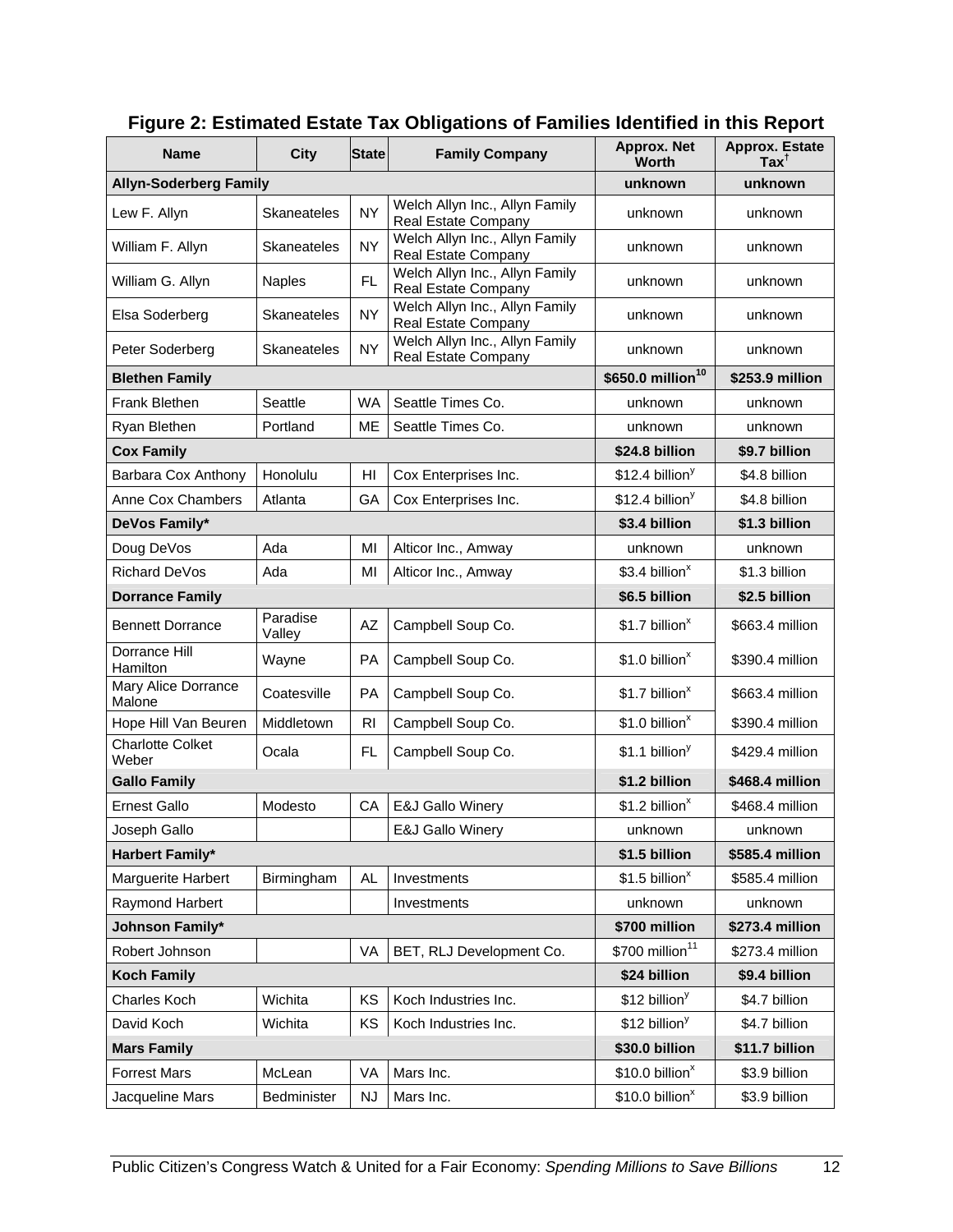| <b>Name</b>                 | <b>City</b>        | <b>State</b> | <b>Approx. Net</b><br><b>Family Company</b><br><b>Worth</b> |                               | <b>Approx. Estate</b><br>$\text{Tax}^{\dagger}$ |
|-----------------------------|--------------------|--------------|-------------------------------------------------------------|-------------------------------|-------------------------------------------------|
| John Mars                   | Arlington          | VA           | Mars Inc.                                                   | $$10.0$ billion <sup>x</sup>  | \$3.9 billion                                   |
| Mayer Family*               |                    |              |                                                             | \$118 million                 | \$46.4 million                                  |
| Frederick R. Mayer          | Denver             | <b>CO</b>    | Captiva Resources                                           | $$118$ million <sup>12</sup>  | \$46.4 million                                  |
| <b>Nordstrom Family</b>     |                    |              |                                                             | $$2.1$ billion <sup>13</sup>  | \$826.5 million                                 |
| Blake W. Nordstrom          | Seattle            | <b>WA</b>    | Nordstrom Inc.                                              | Unknown                       | Unknown                                         |
| Peter E. Nordstrom          | Seattle            | <b>WA</b>    | Nordstrom Inc.                                              | Unknown                       | Unknown                                         |
| Erik B. Nordstrom           | Seattle            | <b>WA</b>    | Nordstrom Inc.                                              | Unknown                       | Unknown                                         |
| Sobrato Family*             |                    |              |                                                             | \$2.0 billion                 | \$780.4 million                                 |
| John A. Sobrato             |                    | CА           | Sobrato Development                                         | \$2.0 billion <sup>x</sup>    | \$780.4 million                                 |
| <b>Stephens Family</b>      |                    |              |                                                             | \$795.7 million <sup>14</sup> | \$310.7 million                                 |
| Warren A. Stephens          | <b>Little Rock</b> | AR.          | <b>Stephens Group</b>                                       | unknown                       |                                                 |
| <b>Timken Family</b>        |                    |              |                                                             | \$201.5 million <sup>15</sup> | \$79 million                                    |
| Ward J. (Tim) Timken<br>Jr. | Canton             | OH           | <b>Timken Company</b>                                       | unknown                       | unknown                                         |
| W. R. (Tim) Timken<br>Jr.   |                    |              | <b>Timken Company</b>                                       | unknown                       | unknown                                         |
| John M. Timken Jr.          |                    |              | <b>Timken Company</b>                                       | unknown                       | unknown                                         |
| Van Andel Family            |                    |              |                                                             | $$1.8$ billion <sup>16</sup>  | \$702.4 million                                 |
| Steve Van Andel             | Ada                | MI           | Alticor Inc., Amway                                         | unknown                       | unknown                                         |
| <b>Walton Family</b>        |                    |              |                                                             | \$83.7 billion                | \$32.7 billion                                  |
| Ann Walton Kroenke          | Columbia           | <b>MO</b>    | Wal-Mart                                                    | \$2.6 billion <sup>x</sup>    | \$1.0 billion                                   |
| Nancy Walton Laurie         | Columbia           | <b>MO</b>    | Wal-Mart                                                    | \$2.2 billion <sup>x</sup>    | \$858.4 million                                 |
| Alice L. Walton             | Ft. Worth          | ТX           | Wal-Mart                                                    | \$15.7 billion <sup>x</sup>   | \$6.1 billion                                   |
| Helen R Walton              | Bentonville        | AR           | Wal-Mart                                                    | $$15.6$ billion <sup>x</sup>  | \$6.1 billion                                   |
| Jim C. Walton               | Bentonville        | <b>AR</b>    | Wal-Mart                                                    | $$15.9$ billion <sup>x</sup>  | \$6.2 billion                                   |
| <b>Christy Walton</b>       | Jackson            | <b>WY</b>    | Wal-Mart                                                    | \$15.9 billion <sup>x</sup>   | \$6.2 billion                                   |
| S. Robson Walton            | Bentonville        | <b>AR</b>    | Wal-Mart                                                    | $$15.8$ billion <sup>x</sup>  | \$6.2 billion                                   |
| <b>Wegman Family</b>        |                    |              |                                                             | unknown                       | unknown                                         |
| Colleen Wegman              | Rochester          | NΥ           | <b>Wegmans Food Markets</b>                                 | unknown                       | unknown                                         |
| Danny Wegman                | Rochester          | <b>NY</b>    | <b>Wegmans Food Markets</b>                                 | unknown                       | unknown                                         |
| <b>Totals</b>               |                    |              |                                                             | \$185.5 billion               | \$71.6 billion                                  |

Notes: <sup>†</sup> Estate tax obligation estimates were prepared for Public Citizen by Citizens for Tax Justice. Because it is impossible to determine at what point in time the tax would be paid, estate tax obligations are based on assumptions that the estate would be taxed at post-2010 rates.

\* Indicates that family fortune is still in its first generation

<sup>x</sup> Source of net worth: *Forbes* 2005 list of the 400 wealthiest Americans.<br><sup>y</sup> Source of net worth: *Forbes* 2006 list of the world's billionaires.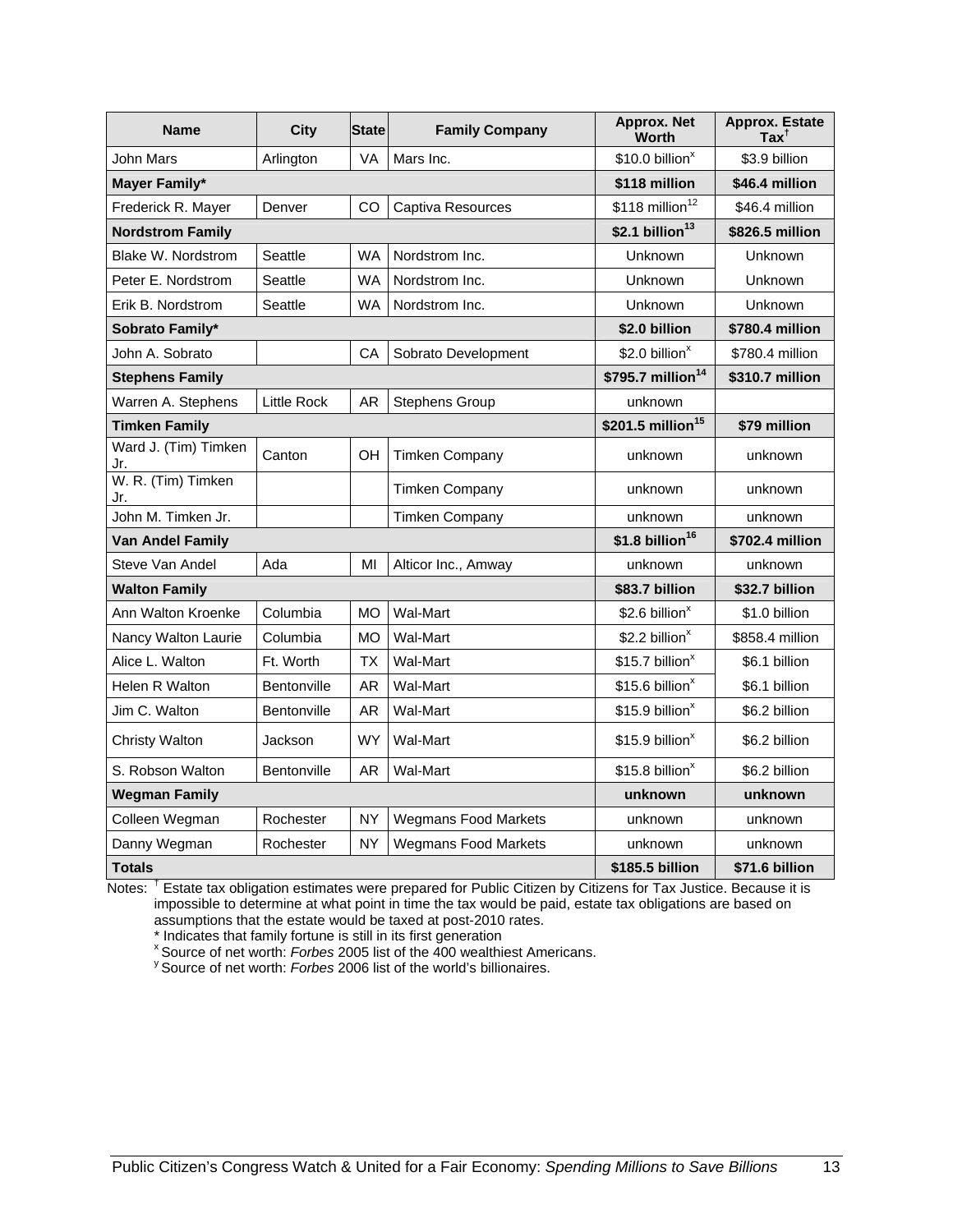### **Section II: How the Super-Wealthy Families Have Fought for Repeal**

The super-wealthy families pressing for repeal of the estate tax have marshaled a tremendous lobbying juggernaut that has reported nearly a half-billion dollars in lobbying expenditures (\$490.3 million) since 1998, the earliest year for which lobbying disclosure data is available  $\mu$ <sup>17</sup> The absence of precise lobbying disclosure requirements makes it impossible to calculate the amount spent lobbying specifically on the estate tax, but the total would almost certainly come to tens of millions of dollars.

The families have also helped finance groups that have spent millions of dollars on advertisements in an attempt to sway public opinion.

These families have served as the engine of the anti estate tax campaign by:

- Providing money to outside groups that have lobbied members of Congress on the estate tax or run anti-estate tax ads, a practice commonly known as grassroots lobbying;
- Hiring lobbying firms with money from their own fortunes or deploying their companies' lobbyists to press the case for repeal on Capitol Hill;
- Helping coordinate the anti-estate tax lobbying efforts of the trade associations to which their companies belong; and
- Helping form, then riding the coattails of, a massive anti-estate tax business coalition consisting primarily of trade associations.

#### **The Super-Wealthy Families Have Financed Outside Groups**

The families identified in this report have provided funding to at least four outside groups – the Policy and Taxation Group, the American Family Business Institute, the Club for Growth, and Citizens for a Sound Economy (now FreedomWorks) – that have either lobbied on the estate tax, run anti-estate tax advertisements, or both.

A fifth group, the Free Enterprise Fund, was founded by the former president of the Club for Growth and partnered with the American Family Business Institute on a \$7 million ad campaign in  $2005.<sup>18</sup>$  [See Figure 3]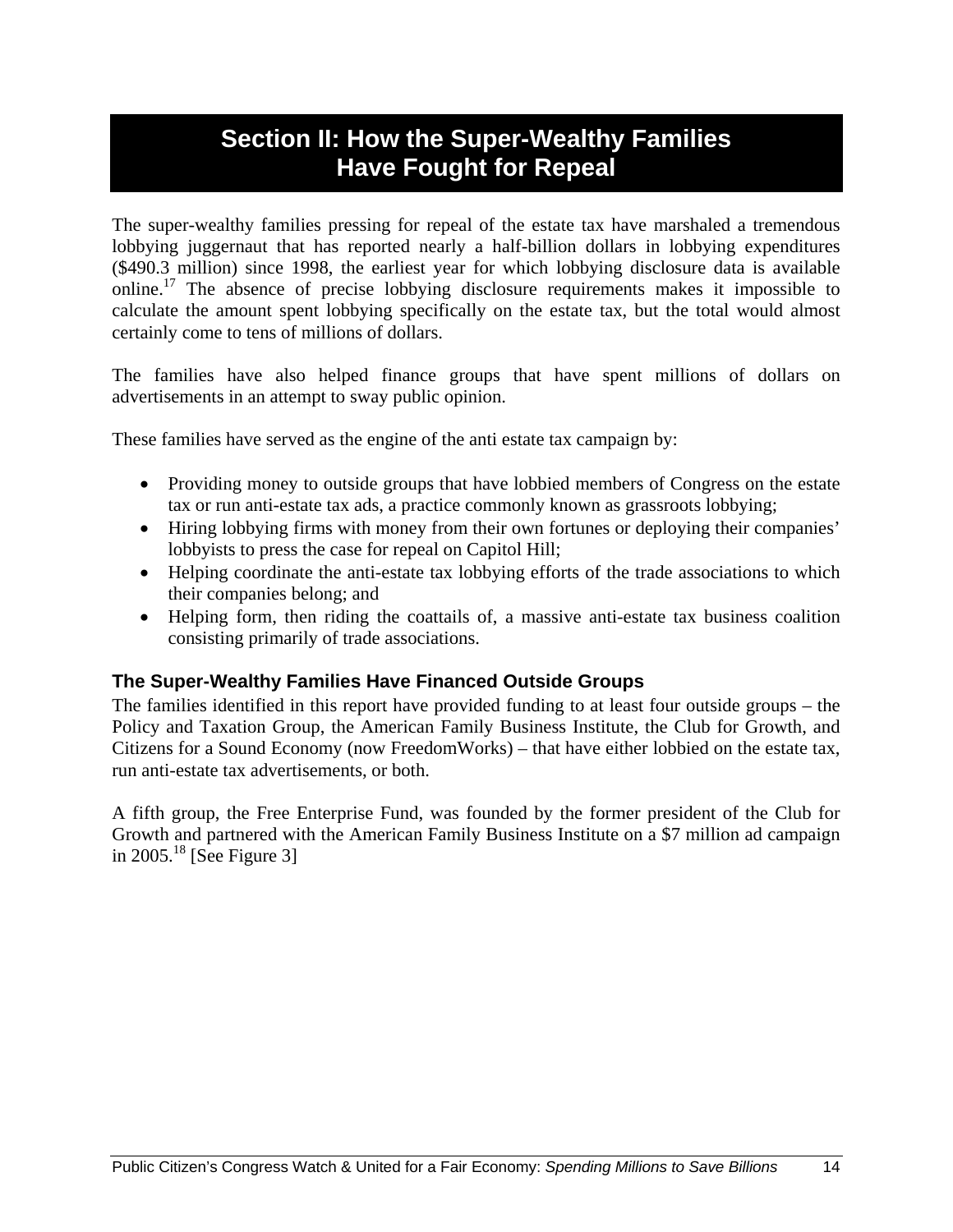| Group                                                  | <b>Known</b><br>Family<br><b>Funders</b>                                                                                                                     |                                                                                             | <b>Group Has Run Ads</b><br><b>Against the</b><br><b>Estate Tax?</b>                                                                   |  |
|--------------------------------------------------------|--------------------------------------------------------------------------------------------------------------------------------------------------------------|---------------------------------------------------------------------------------------------|----------------------------------------------------------------------------------------------------------------------------------------|--|
| American Family<br><b>Business Institute</b>           | Yes (\$1.5 million in<br>Harbert family has<br>reported expenditures,<br>contributed more than<br>solely on the estate tax,<br>\$500,000.<br>since 1998)     |                                                                                             | Yes (Group has<br>sponsored or co-<br>sponsored at least three<br>ad campaigns, including a<br>\$7 million campaign in<br>summer 2005) |  |
| Citizens for a Sound<br>Economy (now Freedom<br>Works) | Koch family foundations<br>Yes (Group has reported<br>have contributed more<br>lobbying on the estate tax<br>in five years since 1998)<br>than \$12 million. |                                                                                             | No.                                                                                                                                    |  |
| Club for Growth                                        | Stephens family has<br>contributed nearly \$1.4<br>million.                                                                                                  |                                                                                             | Yes (Group has run at<br>least two anti-estate tax<br>ad campaigns)                                                                    |  |
| Policy and Taxation<br>Group                           | Allyn-Soderberg,<br>Dorrance, Gallo, Koch,<br>Mars, Mayer, Sobrato<br>(amounts unknown)                                                                      | Yes (\$4.1 million in<br>reported expenditures,<br>solely on the estate tax,<br>since 1998) | No                                                                                                                                     |  |

#### **Figure 3: Anti-Estate Tax Groups Financed by the Super-Wealthy Families**

#### **Policy and Taxation Group**

Pat Soldano, an Orange County, Calif., estate planner is invariably cited in accounts on the estate tax campaign as a pioneer in the movement. She formed a non-profit policy group – the Center for the Study of Taxation – in 1992. A few years later, she formed the for-profit Policy and Taxation Group (PTG) to lobby against the estate tax.19 Soldano also played a leading role in the formation of the Family Business Estate Tax Coalition, a massive alliance of trade associations.20

Soldano has taken on at least seven of the families listed in this report as clients. Soldano listed members, or companies, of the Allyn-Soderberg, Dorrance, Gallo, Koch, Mars, Mayer and Sobrato families as clients of the Policy and Taxation Group from  $1998-1999$ <sup>21</sup> Since 2000, Soldano has chosen to mask her clients' identities by reporting the Policy and Taxation Group as lobbying on its own behalf, just as General Electric or General Motors would. This secrecy, taking advantage of a lax lobbying disclosure law, is by design. "We don't disclose our membership to anybody," she says. $^{22}$ 

The Policy and Taxation Group has received at least \$4.1 million in revenue since 1999 to lobby on the estate tax.<sup>23</sup> The group has, in turn, paid  $$420,000$  to the powerhouse lobbying firm Patton Boggs to assist its lobbying efforts. Its separate Center for the Study of Taxation reported \$213,070 in revenue in 2004.<sup>2</sup>

The Policy and Taxation Group also claims to "assist 'think-tank' organizations such as Citizens for a Sound Economy, The Heritage Foundation, CATO Institute, The Tax Foundation and others to distribute information about the damaging effects of estate and gift taxes."<sup>25</sup>

Soldano said in 2003 her group's "membership" consisted of about 65 families in 25 states.<sup>26</sup> Given that Soldano has claimed to represent 65 families, she may represent other families listed in this report and it is likely that she represents mega-millionaires or billionaires not identified in this report.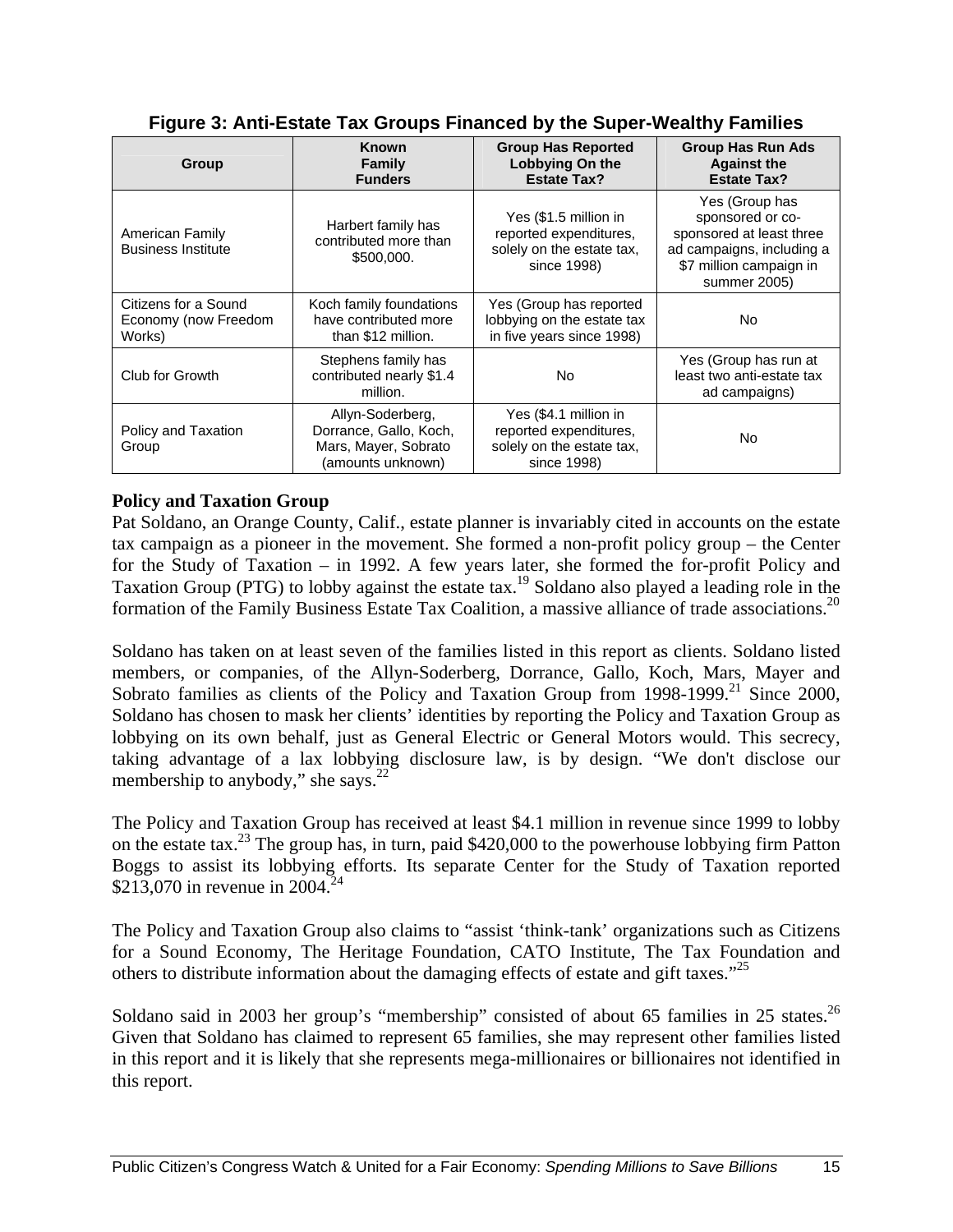#### **American Family Business Institute**

The AFBI, a 501(c)(6) non-profit group, was formed in 1992 by Harold Apolinsky, an estate planner whom the AFBI's Web site dubs the "Godfather" of the repeal campaign.<sup>27</sup> According to *Time* magazine, Apolinsky was also the "co-author" of estate tax legislation proposed by Sen. Jeff Sessions  $(R-Ala.)^{28}$ 

Apolinsky has received significant financing from at least one of the wealthy families profiled in this report. In the mid-1990s, Apolinsky began receiving contributions from John Harbert, the only person in Alabama who was in the *Forbes* 400.<sup>29</sup> AFBI put that money toward a grant of approximately \$200,000 to the Heritage Foundation, which resulted in a study, "The Case for Repealing the Estate Tax," that was influential in gaining Republican support for repeal. $30$ 

John's son, Raymond Harbert, now serves as a leader and benefactor of the group. He is AFBI's "funding chairman" and has personally contributed \$500,000 to the AFBI.<sup>31</sup> The AFBI says its members own a total of 507 businesses, but the group discloses no specific information about the identities of its members.<sup>32</sup> Apolinsky said in 2005 that three of his clients are billionaires.<sup>33</sup>

The AFBI has campaigned for repeal of the estate tax with a series of advertising campaigns:

- The group financed television and radio ads attacking then-Senate Minority Leader Tom Daschle (D-S.D.) for his opposition to estate tax repeal when Daschle was up for reelection in  $2004^{34}$
- The group paired with the Free Enterprise Fund to run a reported \$7 million ad campaign in the summer of 2005. The campaign included ads pressuring Sens. Max Baucus (D-Mont.), Tim Johnson (D-S.D.), and Chuck Schumer (D-N.Y.) to vote for repeal, and thanking Susan Collins and Olympia Snowe (both R-Maine) for their support of repeal. The campaign also targeted senators in Arkansas, Louisiana, Nevada, North Dakota, Washington, and Hawaii. $35$
- In April 2006, the group launched a new round of anti-estate tax ads, targeting Sens. Max Baucus (D-Mont.), Olympia Snow (R-Maine), and Mark Pryor and Blanche Lincoln (both  $D-Ark$ .)<sup>36</sup>

The group has also made substantial lobbying expenditures. Since 1998, the AFBI has spent nearly \$1.5 million lobbying. The estate tax is the only issue on which it reports lobbying.<sup>37</sup>

#### **Club for Growth**

The Club for Growth, a group registered under Section 527 of the tax code, has received nearly \$1.4 million since 2000 from the Stephens family, owners of the Stephens Group, a holding company.<sup>38</sup>

Following the acrimonious departure of former leader Stephen Moore, former Rep. Pat Toomey (R-Pa.) took over the reins of the Club, which had raised \$1 million for Toomey and spent another million on advertising to aid him in his narrowly unsuccessful primary challenge to Sen. Arlen Specter (R-Pa.) in  $2004.<sup>39</sup>$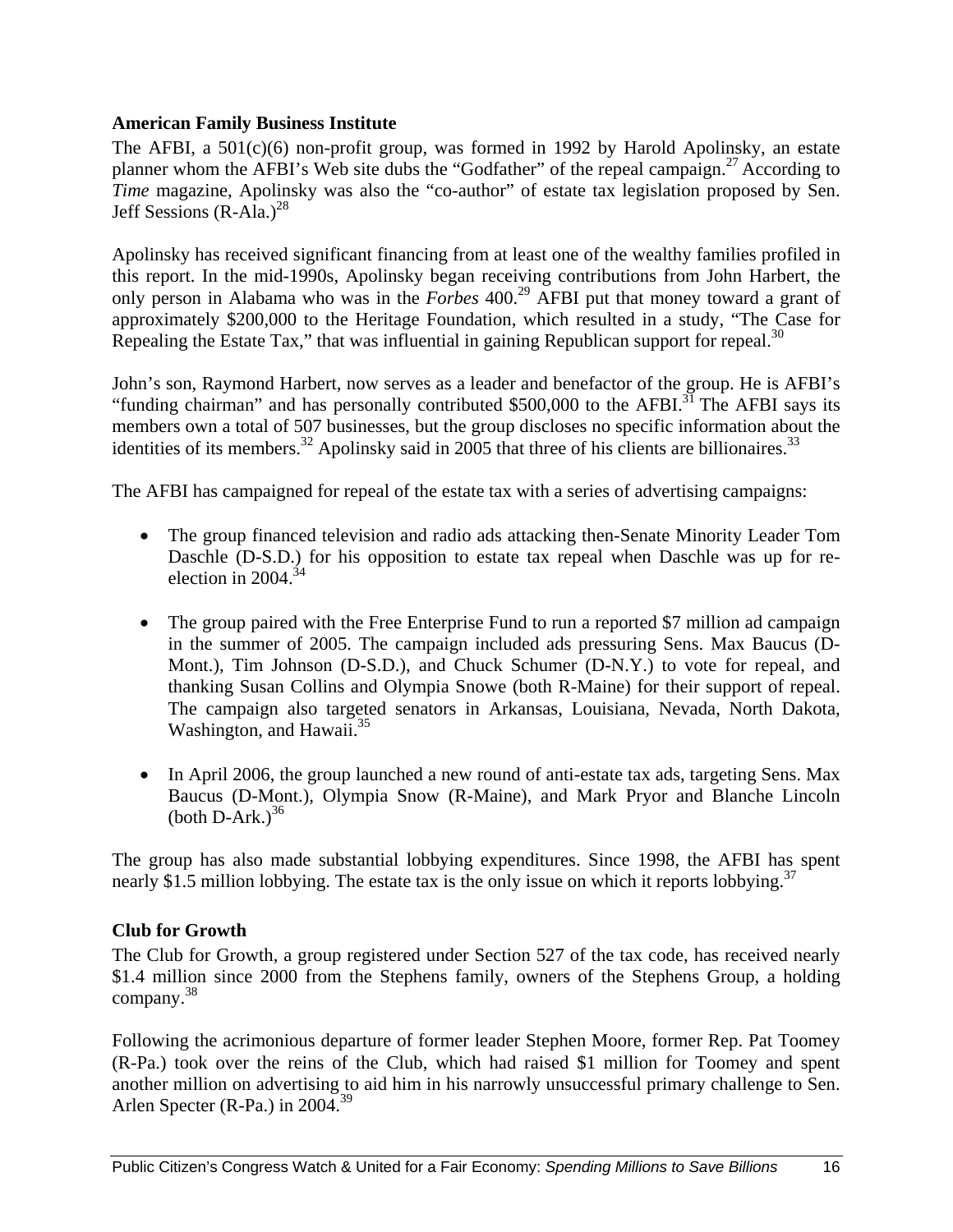The Club claims more than 30,000 members, but 84 percent of the money it raised in 2004 – \$7.8 million out of \$9.3 million – came from just 22 corporations and four individuals who contributed at least  $$100,000$  each.<sup>40</sup>

The Club has run at least two anti-estate tax ad campaigns:

- In 2004, the Club ran ads near election day attacking Sen. Tom Daschle (D-S.D.) on the estate tax. "Senator Tom Daschle wants to keep the Death Tax. Isn't a lifetime of taxes enough?" the ads said.<sup>41</sup>
- The Club helped fight for estate tax repeal by financing an advertising campaign in summer 2005 that targeted senators in Arkansas, Louisiana, Montana, North Dakota, Oregon, and Rhode Island, and Washington. The Club also attacked Sen. John McCain  $(R-Ariz.)$  in the key presidential primary state of New Hampshire.<sup>42</sup>

#### **Free Enterprise Fund**

The Free Enterprise Fund, a  $501(c)(4)$  organization, was founded by former Club for Growth President Stephen Moore.<sup>43</sup> The group partnered with American Family Business Institute on a \$7 million anti-estate tax ad campaign in 2005.<sup>44</sup>

The FEF has refused to disclose the identities of its contributors to the IRS, despite a requirement that it provide the agency with the names of those who give \$5,000 or more annually. "The Free Enterprise Fund declines to provide specific identifying information on its donors on the grounds that such disclosure may chill donors' First Amendment right to associate in private with the organization," the group wrote to the IRS. $45$ 

The FEF has fought the estate tax by running two advertising campaigns:

- In summer 2005, the group partnered with the American Family Business Institute on a reported \$7 million anti-estate tax advertising campaign that targeted senators in at least 10 states. $46$  (See above)
- In March 2006, the group launched a \$3.7 million ad campaign that included television ads calling on Sens. Lincoln Chafee (R-R.I.), Blanche Lincoln and Mark Pryor (both D-Ark.) and Kent Conrad and Byron Dorgan (both D-N.D.) to vote for repeal. The group has said it also plans to run ads in Washington state.<sup>47</sup> One of the ads used by FEF depicts vultures picking at a carcass: "The death tax can rip away 55 percent of what you save for loved ones. It's a vulture of a tax on your home, your business, the family farm, everything."<sup>48</sup>

#### **Freedom Works (formerly Citizens for a Sound Economy)**

David Koch, co-owner of Koch Industries, the largest privately held company in the United States, founded Citizens for a Sound Economy in 1984.49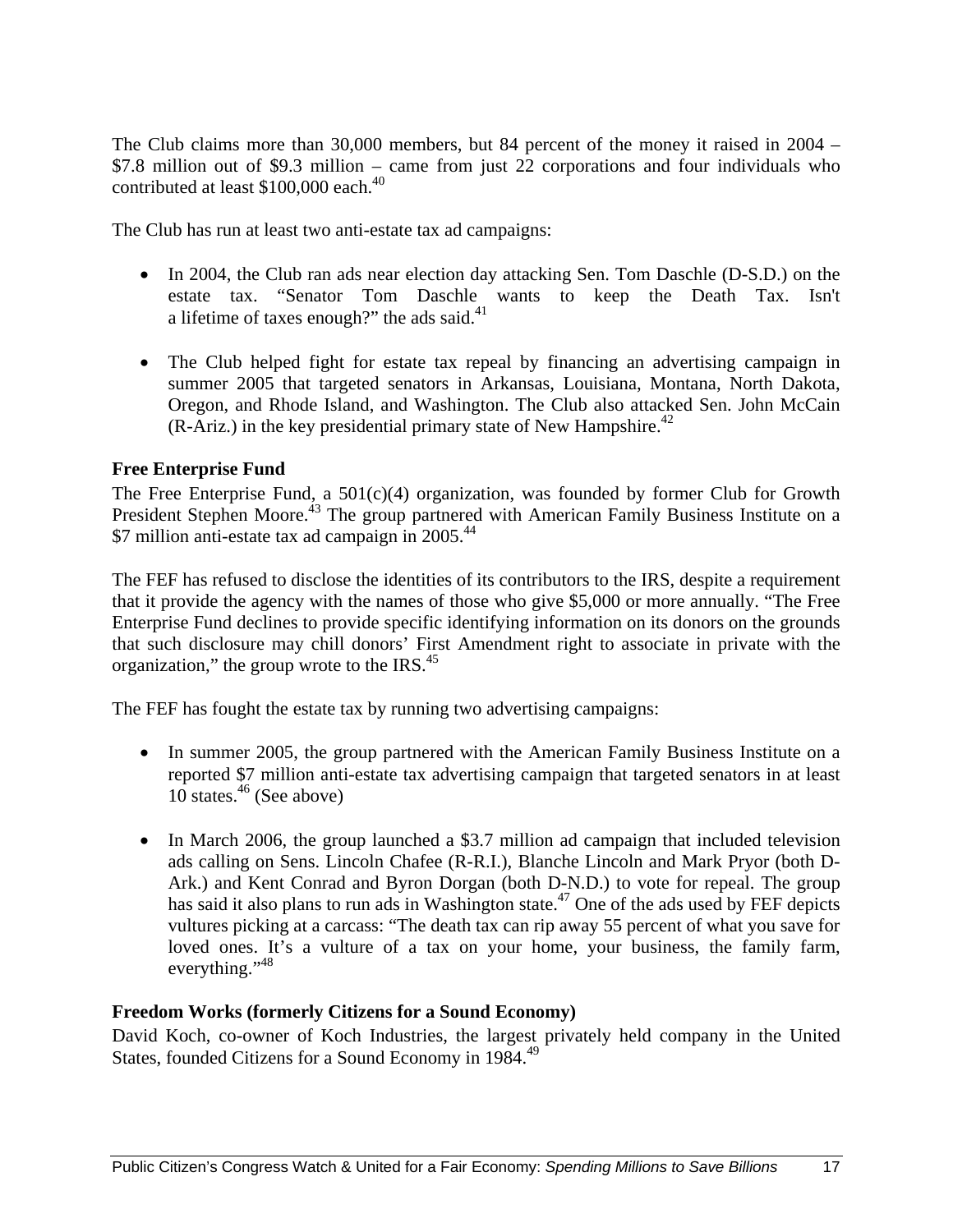Separate family foundations of David Koch and brother Charles Koch contributed more than \$12 million to CSE between 1985 and 2002.<sup>50</sup> David Koch served as the chairman of CSE's  $501(c)(3)$  division through 2002, while Charles served as a board member emeritus.<sup>51</sup> The group also has been supported by Koch Industries. CSE budget documents for 1998 indicate that Koch Industries contributed  $$626,500$  to CSE in that year alone.<sup>52</sup>

The group has lobbied on the estate tax in five years since 1998, during which years the group's cumulative lobbying budget has been  $$795,457<sup>53</sup>$  (The group's lobbying efforts were likely conducted by its  $501(c)(4)$  arm, which was not eligible to receive money from the Kochs' foundations.)

#### **The Super-Wealthy Families Have Used their Fortunes or Businesses to Press for Repeal**

At least 15 of the families identified in this report have either hired lobbyists or deployed their companies' lobbyists to influence the estate tax debate. Two companies run by the super-wealthy families – Mars and Wegmans – have reported lobbying on the issue in every year since 1998. (Reports for 2006 are not yet due.)

The families' businesses have poured \$27 million into lobbying since 1998. While disclosure laws do not enable a determination of how much the companies spent on estate tax lobbying alone, the \$27 million figure includes only reporting periods in which the companies reported lobbying specifically on estate taxes, sometimes among other issues. [See Figure 4]

Estate tax lobbying accounts for a substantial share of the lobbying efforts of some, if not most, of the families' companies. For example, the estate tax has been the sole issue on which Wegmans has lobbied in six of eight years, during which the firm has paid lobbying firm Patton Boggs \$570,000. Patton Boggs has lobbied on only one other issue on Wegmans' behalf in the other years. The Seattle Times Co. has reported lobbying on the estate tax in each of the six years since 2000, during which it has reported lobbying expenditures of \$600,000. In three of those six years, the estate tax was the only issue upon which it reported lobbying. Lobbying reports filed by Mars Inc. are relatively brief for a business large enough to rank as the third largest privately held company in the United States. The estate tax figures prominently among the issues on which the company's outside firm, Patton Boggs, has reported lobbying since 1998. Mars has paid Patton Boggs \$9.5 million in that time.<sup>54</sup>

The companies of the families identified in this report have reported lobbying on the estate tax in more than half of the years since 1998, on average.

At least one of the families has used its businesses to further the repeal campaign in another way. Frank Blethen, whose family holds a controlling interest in the Seattle Times Co., used company resources to create a pro-repeal Web site, deathtax.com.55 Blethen also used the company to sponsor his annual "death tax summit" in May 2005. The same month, his paper ran an editorial that echoed Blethen's talking points on the issue. It was titled "Death Tax Squeezes Smaller Companies."<sup>56</sup>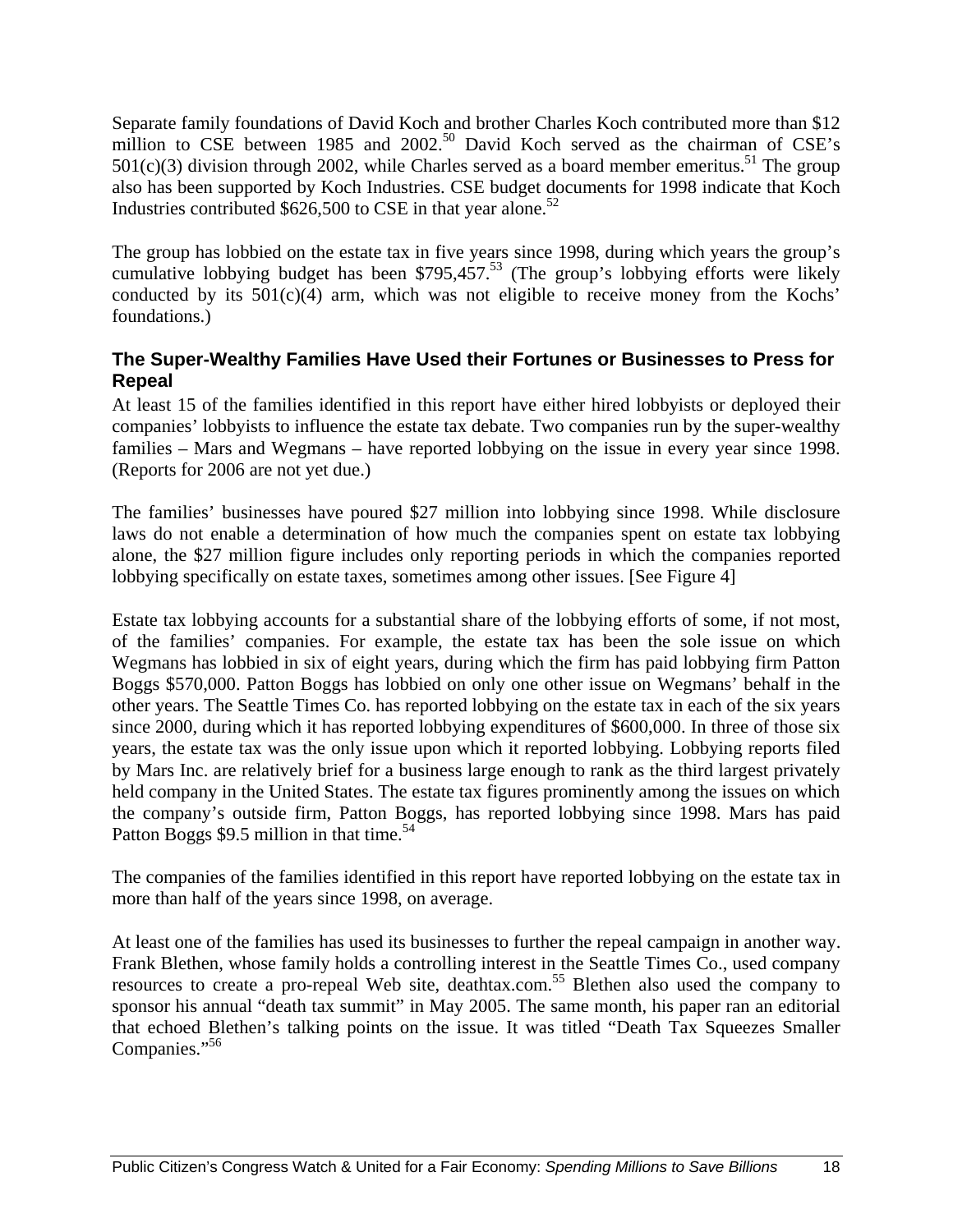| <b>Family</b>              | <b>Family Business</b>       | Number of Years in<br><b>Which Business Has</b><br>Lobbied on the<br><b>Estate Tax since</b><br>1998 | <b>Total Lobbying</b><br><b>Expenditures Since</b><br>1998 |
|----------------------------|------------------------------|------------------------------------------------------------------------------------------------------|------------------------------------------------------------|
| Allyn-Soderberg            | Welch Allyn                  |                                                                                                      | \$30,000                                                   |
| <b>Blethen</b>             | Seattle Times Co.            | 6                                                                                                    | \$600,000                                                  |
| Cox                        | Cox Enterprises              | 8                                                                                                    | \$9.5 million                                              |
| DeVos & Van Andel Families | Alticor Inc.                 | 8                                                                                                    | \$420,000                                                  |
| Dorrance                   | Campbell Soup                | $\overline{2}$                                                                                       | \$10,000                                                   |
| Johnson                    | BET, LJH Development         | $\overline{2}$                                                                                       | \$20,000                                                   |
| Koch                       | Koch Industries              | 7                                                                                                    | \$3.6 million                                              |
| Mars                       | Mars Inc.                    | 8                                                                                                    | \$9.5 million                                              |
| Mayer                      | Captiva Resources            |                                                                                                      | \$20,000                                                   |
| Nordstrom                  | Nordstrom Inc.               |                                                                                                      | \$200,000                                                  |
| Sobrato                    | Sobrato Development          |                                                                                                      | \$20,000                                                   |
| <b>Stephens</b>            | <b>Stephens Group</b>        | $\overline{7}$                                                                                       | \$1.2 million                                              |
| Timken                     | Timken Co.                   | 4                                                                                                    | \$700,000                                                  |
| Wegman                     | <b>Wegmans Food Markets</b>  | 8                                                                                                    | \$570,000                                                  |
| Walton*                    | Wal-Mart, Walton Enterprises | 4                                                                                                    | \$600,000                                                  |
|                            |                              | 4.5 (average)                                                                                        | \$26,990,000                                               |

#### **Figure 4: Lobbying by the Super-Wealthy Families and their Businesses**

Source: Public Citizen analysis of lobbying disclosure records filed with the Secretary of the Senate. \* The Walton family has financed its estate tax lobbying effort through Walton Enterprises, a family company that holds about 40 percent of Wal-Mart's stock.

#### **Trade Associations of the Families' Businesses Have Lobbied for Repeal**

At least 10 trade associations to which the super-wealthy families' businesses belong have lobbied on the estate tax since 1998, during which time they have spent \$234 million. The trade associations have reported lobbying on the estate tax in 6.5 out of the 8 years since 1988, on average. [See Figure 5]

In at least three cases, the families' companies enjoy influential positions within the associations. An executive from the Timken Co. sits on the executive board of the National Association of Manufacturers; the president of one of Cox Inc.'s subsidiaries was the chairman of the Newspaper Association of America until April 2006; and Alticor Chairman Steve Van Andel serves on the board of the U.S. Chamber of Commerce. $57$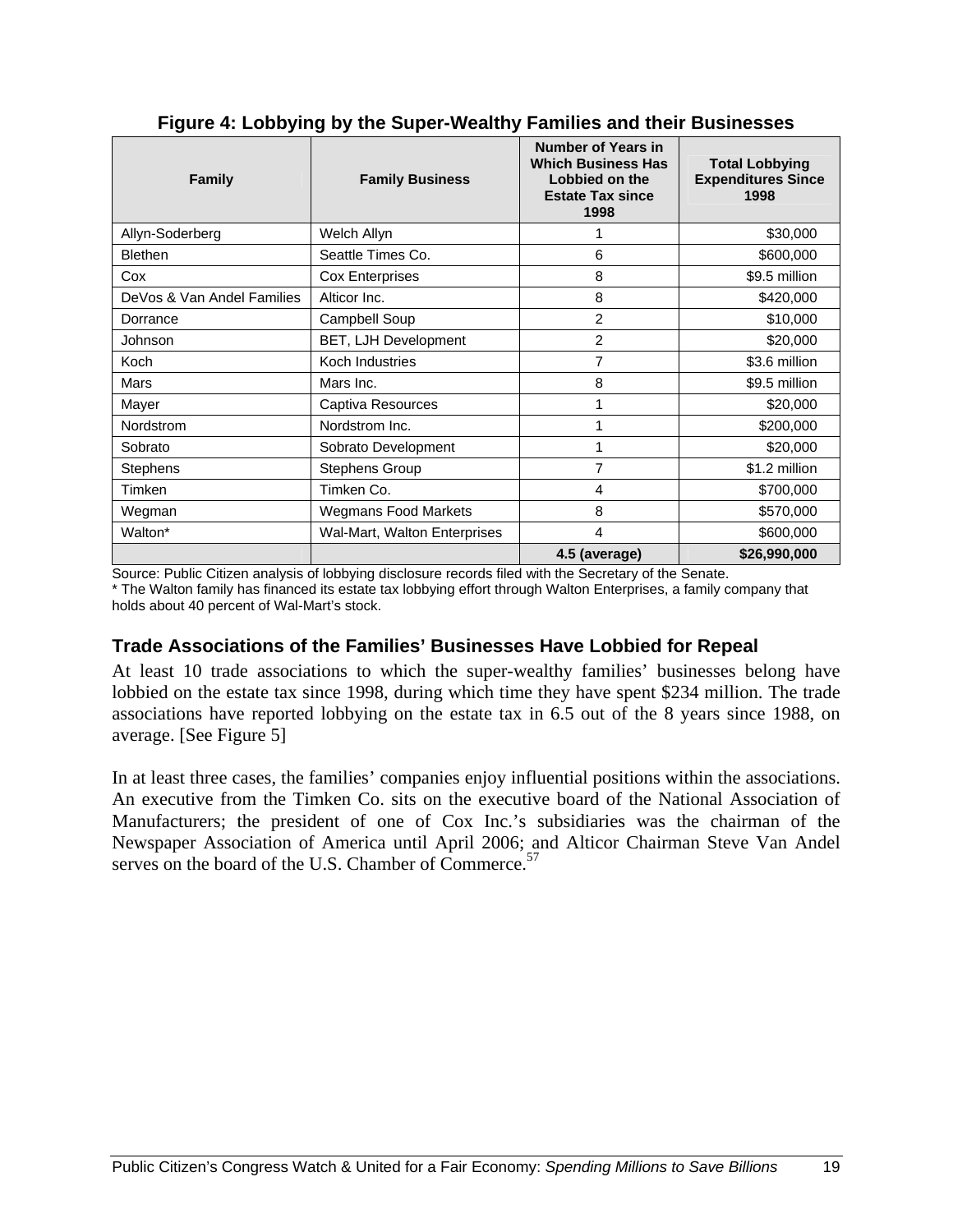| <b>Family</b>                        | <b>Family</b><br><b>Business</b> | <b>Trade Association to</b><br>which Family<br><b>Business Belongs</b> | No. of Years in which<br><b>Trade Association</b><br>Has Lobbied on the<br><b>Estate Tax</b><br><b>Since 1998</b> | <b>Total Lobbying</b><br><b>Expenditures Since</b><br>1998 |
|--------------------------------------|----------------------------------|------------------------------------------------------------------------|-------------------------------------------------------------------------------------------------------------------|------------------------------------------------------------|
| <b>Blethen Family</b>                | <b>Seattle Times</b><br>Co.      | Newspaper Association<br>of America                                    | 8                                                                                                                 |                                                            |
|                                      |                                  | Newspaper Association<br>of America                                    | 8                                                                                                                 | \$11.6 million                                             |
| Cox Family                           | <b>Cox Enterprises</b>           | National Automobile<br><b>Dealers Association</b>                      | 8                                                                                                                 | \$4.7 million                                              |
|                                      |                                  | U.S. Telecom<br>Association                                            | 5                                                                                                                 |                                                            |
| DeVos & Van<br><b>Andel Families</b> | Alticor Inc.                     | U.S. Chamber of<br>8<br>Commerce <sup>#</sup>                          |                                                                                                                   | \$151.3 million                                            |
| Dorrance Family                      | Campbell Soup                    | International<br><b>Foodservice Distributors</b><br>Association        | 8                                                                                                                 | \$5.5 million                                              |
| <b>Gallo Family</b>                  | E & J Gallo<br>Winery            | Wine Institute                                                         | 3                                                                                                                 | \$307,187                                                  |
| <b>Timken Family</b>                 | Timken Co.                       | National Association of<br>Manufacturers                               | 8                                                                                                                 | \$31.6 million                                             |
|                                      |                                  | Automotive Aftermarket<br><b>Industry Associations</b>                 | $\overline{2}$                                                                                                    | \$395,840                                                  |
| <b>Walton Family</b>                 | Wal-Mart                         | <b>Food Marketing Institute</b>                                        | 8                                                                                                                 | \$3.2 million                                              |
|                                      | <b>Wegmans Food</b>              | Food Marketing Institute                                               | 8                                                                                                                 | \$3.2 million                                              |
| Wegman Family                        | <b>Markets</b>                   | <b>National Grocers</b><br>Association                                 | $\overline{7}$                                                                                                    | \$410,000                                                  |
| <b>Totals</b>                        | <b>7 Families</b>                | <b>10 Associations</b>                                                 | $6.5$ (average)*                                                                                                  | \$234 million*                                             |

#### **Figure 5: Lobbying by the Trade Associations of the Families' Businesses**

Source: Public Citizen analysis of lobbying disclosure records filed with the Secretary of the Senate.

\* Totals count each trade association only once.

# Membership in the U.S. Chamber of Commerce is likely broader among companies covered in this report than this chart reflects, however a list of the Chamber's members could not be obtained.

#### **The Super-Wealthy Families Helped Create a Massive Anti-Estate Tax Coalition**

The trade associations of the wealthy families' companies and Patricia Soldano, the lobbyist who has represented at least seven of the families, played a central role in the formation of a massive anti-estate tax alliance – the Family Business Estate Tax Coalition – that has served as the main coordinator of the repeal campaign.<sup>58</sup>

Members of the Business Coalition, which consists of about 45 organizations, have reported combined lobbying expenditures approaching a half-billion dollars – \$457 million – since 1998. [See Figure 6]

Soldano's Policy and Taxation Group assumed a leading role in the Business Coalition when it was founded in 1995. Also assuming leadership roles were representatives of three trade associations to which the super-wealthy families' businesses belong: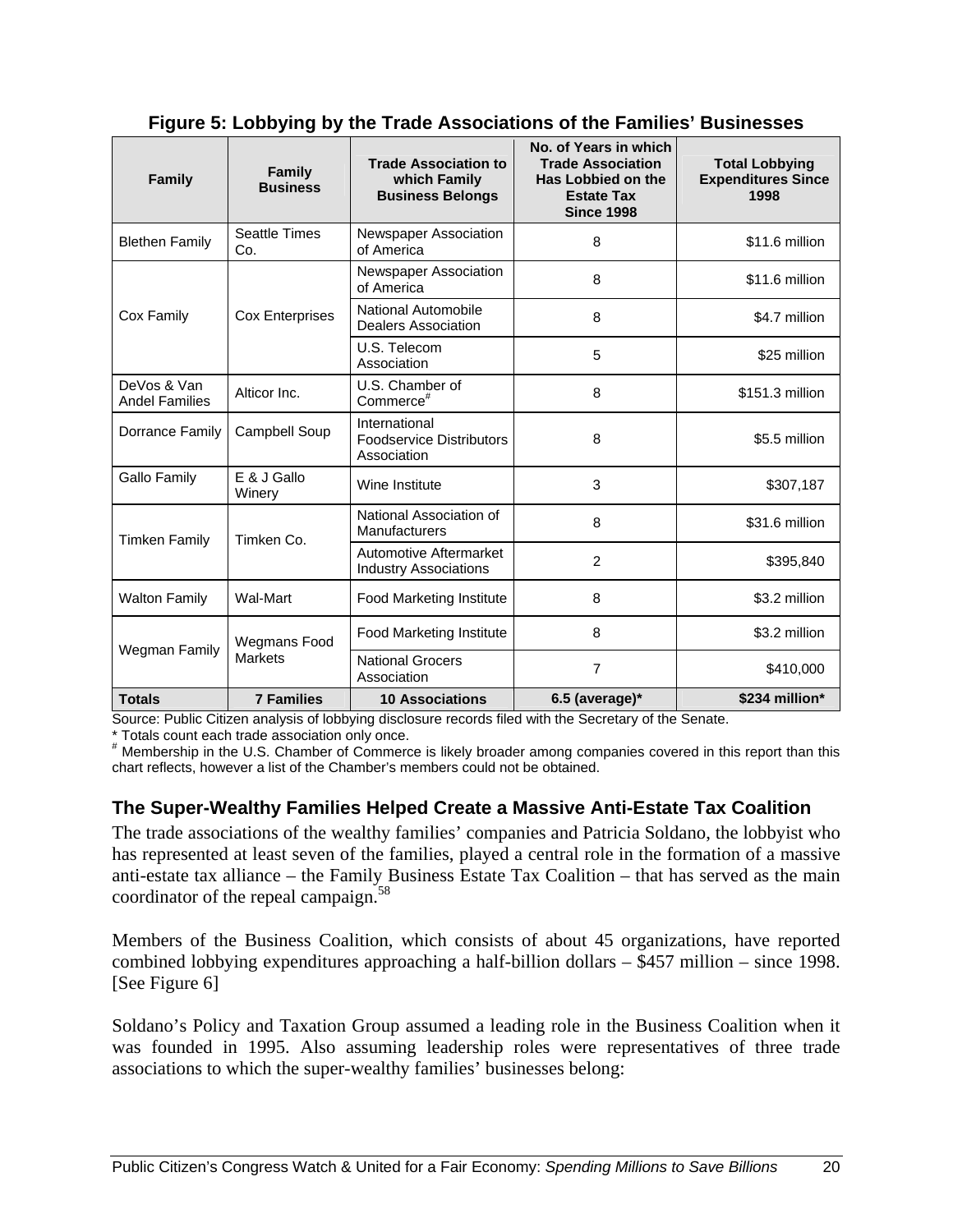- Food Marketing Institute (Wal-Mart and Wegmans)
- National Association of Manufacturers (Timken Co)
- Newspaper Association of America (Cox Inc. and Seattle Times Co.)

Two of the other organizations that served as leaders at the inception of the Family Business Estate Tax Coalition – the National Federation of Independent Businesses (NFIB) and the American Farm Bureau Federation – do not disclose their member lists. They may also have connections to the wealthy families. The remaining organization in the leadership was the National Cattlemen's Beef Association.<sup>59</sup>

In 2001, the Business Coalition aligned with the Tax Relief Coalition, an alliance of some 1,000 member organizations initiated by the Bush administration. $60$ 

Bush Senior Political Advisor Karl Rove and Rove assistant Kirk Blalock recruited Dirk Van Dongen, president of the National Association of Wholesalers and Distributors, to spearhead the TRC.

Van Dongen, who has raised at least \$300,000 for Bush's two presidential campaigns, acknowledged that the TRC was set up "for the express purpose of supporting the president's [tax cut] package."<sup>61</sup> Notably, he cited repeal of the estate tax as the coalition's top priority.<sup>62</sup>

The Tax Relief Coalition's inaugural event was a meeting in the Executive Office Building, next to the White House, two weeks after Bush formally announced his 2001 tax cut proposal. Bush, Treasury Secretary Paul O'Neill, economic advisor Larry Lindsey, and Rove were all present.<sup>63</sup>

The TRC subsequently worked to build support for the proposed tax cuts by generating phone calls and letters to editorial boards and members of Congress, producing newspaper op-eds, issuing press releases and placing advocates on talk shows.<sup>64</sup>

The families and their trade associations are well represented in the TRC. As of 2003, the TRC was led by a "TRC Management Committee" of 11 individuals, at least four of whom had connections to the families identified in this report.<sup>65</sup> The organizations they represented included:

- Citizens for a Sound Economy (which the Koch family founded and has helped finance);
- The Food Marketing Institute (of which Wal-Mart and Wegmans are members);
- The International Foodservice Distributors Association (of which Campbell Soup Company is a member); and
- The National Association of Manufacturers (of which the Timken Co. is a member.)

The TRC's power was reflected in correspondence in mid-2005 with Senate Majority Leader Bill Frist (R-Tenn.) In July of that year, the TRC sent a letter to Frist asking him to schedule an estate tax repeal vote. Frist promptly announced that he had scheduled a vote for September. In September, after Hurricane Katrina hit, Van Dongen was consulted by the Senate Republican leadership about whether to postpone the vote.<sup>66</sup> The vote was delayed.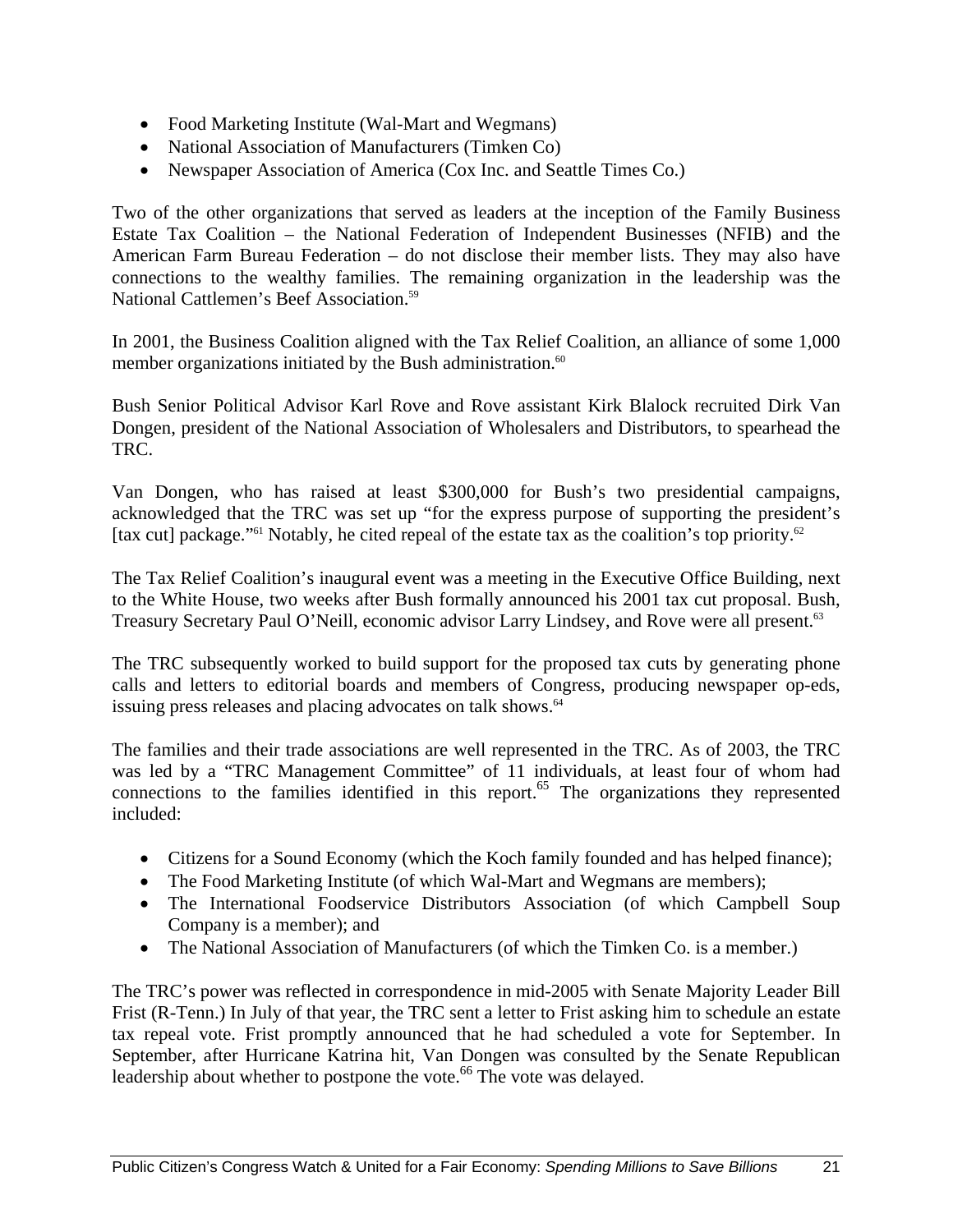| Group                                                                                             | <b>Business of</b><br><b>Super-Wealthy</b><br><b>Families is a</b><br><b>Member</b> | Group Is Also a<br><b>Member of Tax</b><br><b>Relief Coalition</b> | Group's<br>Lobbying<br><b>Expenditures</b><br>$(1998 - 2005)$ |
|---------------------------------------------------------------------------------------------------|-------------------------------------------------------------------------------------|--------------------------------------------------------------------|---------------------------------------------------------------|
| Air Conditioning Contractors of America                                                           |                                                                                     | Yes                                                                | \$880,000                                                     |
| American Council for Capital Formation                                                            |                                                                                     |                                                                    | \$520,000                                                     |
| American Farm Bureau Federation                                                                   |                                                                                     |                                                                    | \$52,529,013                                                  |
| American Forest and Paper Association                                                             |                                                                                     | Yes                                                                | \$13,760,000                                                  |
| American Hotel & Lodging Association                                                              |                                                                                     | Yes                                                                | \$475,000                                                     |
| American International Automobile Dealers Association                                             |                                                                                     | Yes                                                                | \$8,568,262                                                   |
| <b>Associated Builders &amp; Contractors</b>                                                      |                                                                                     | Yes                                                                | \$12,060,000                                                  |
| Associated General Contractors of America                                                         |                                                                                     | Yes                                                                | \$920,000                                                     |
| Association for Manufacturing Technology                                                          |                                                                                     |                                                                    | \$5,460,000                                                   |
| Association of Equipment Manufacturers                                                            |                                                                                     | Yes                                                                | \$240,000                                                     |
| Automotive Aftermarket Industry Association                                                       | Yes                                                                                 | Yes                                                                | \$395,840                                                     |
| Communicating For Agriculture and the Self-Employed                                               |                                                                                     |                                                                    | \$1,870,000                                                   |
| <b>Food Marketing Institute</b>                                                                   | Yes                                                                                 | Yes                                                                | \$3,220,000                                                   |
| Independent Community Bankers of America                                                          |                                                                                     | Yes                                                                | \$7,718,432                                                   |
| Independent Insurance Agents & Brokers of America                                                 |                                                                                     | Yes                                                                | \$6,480,787                                                   |
| International Foodservice Distributors Association                                                | Yes                                                                                 | <b>Yes</b>                                                         | \$5,471,308                                                   |
| International Franchise Association                                                               |                                                                                     | Yes                                                                | \$820,000                                                     |
| National Association of Convenience Stores                                                        |                                                                                     | Yes                                                                | \$8,750,000                                                   |
| National Association of Home Builders                                                             |                                                                                     |                                                                    | \$1,891,379                                                   |
| National Association of Manufacturers                                                             | Yes                                                                                 | Yes                                                                | \$31,600,585                                                  |
| National Association of Realtors                                                                  |                                                                                     | Yes                                                                | \$54,030,000                                                  |
| National Association of Wholesaler-Distributors                                                   |                                                                                     | Yes                                                                | \$3,249,318                                                   |
| National Automobile Dealers Association                                                           | Yes                                                                                 | Yes                                                                | \$4,740,224                                                   |
| National Beer Wholesalers Association                                                             |                                                                                     | Yes                                                                | \$2,950,000                                                   |
| National Cattlemen's Beef Association                                                             |                                                                                     | Yes                                                                | \$2,560,799                                                   |
| National Federation of Independent Business                                                       |                                                                                     | Yes                                                                | \$19,090,370                                                  |
| National Funeral Directors Association                                                            |                                                                                     |                                                                    | \$280,000                                                     |
| <b>National Grocers Association</b>                                                               | Yes                                                                                 | Yes                                                                | \$410,000                                                     |
| National Lumber and Building Material Dealers<br>Association                                      |                                                                                     | Yes                                                                | \$1,409,500                                                   |
| National Restaurant Association                                                                   |                                                                                     | Yes                                                                | \$6,258,280                                                   |
| National Roofing Contractors Association                                                          |                                                                                     | Yes                                                                | \$1,620,000                                                   |
| National Telecommunications Cooperative Association                                               |                                                                                     |                                                                    | \$820,000                                                     |
| National Utility Contractors Association                                                          |                                                                                     | Yes                                                                | \$440,000                                                     |
| Newspaper Association of America                                                                  | Yes                                                                                 | Yes                                                                | \$11,606,700                                                  |
| Northwest Woodland Owners Council                                                                 |                                                                                     |                                                                    | \$420,000                                                     |
| Organization for the Promotion and Advancement of<br>Small Telecommunications Companies (OPASTCO) |                                                                                     |                                                                    | \$480,000                                                     |
| Printing Industries of America                                                                    |                                                                                     | Yes                                                                | \$2,829,454                                                   |
| Society of American Florists                                                                      |                                                                                     | Yes                                                                | \$1,950,000                                                   |
| <b>Tire Industry Association</b>                                                                  |                                                                                     | Yes                                                                | \$420,000                                                     |
| U.S. Business & Industry Council                                                                  |                                                                                     |                                                                    | \$540,000                                                     |
| U.S. Chamber of Commerce                                                                          | Yes                                                                                 | Yes                                                                | \$151,269,445                                                 |
| United States Telecom Association                                                                 | Yes                                                                                 | Yes                                                                | \$25,060,000                                                  |
| Wine and Spirits Wholesalers of America                                                           |                                                                                     | Yes                                                                | \$498,000                                                     |
| Wine Institute                                                                                    | Yes                                                                                 |                                                                    | \$307,187                                                     |
| Women Impacting Public Policy                                                                     |                                                                                     |                                                                    | \$130,000                                                     |
| <b>Total</b>                                                                                      | 10 Groups                                                                           | 33 Groups                                                          | \$456,999,883                                                 |

#### **Figure 6: Lobbying by Members of the Family Business Estate Tax Coalition**

Sources: Letter from the FEBTC to Congress, Jan. 21, 2005; Tax Relief Coalition Web site; and lobbying disclosure records filed with the Secretary of the Senate (available at sopr.senate.gov.) Members that did not report lobbying on the estate tax are not listed, nor are members whose lobbying activities are discussed elsewhere in this report, including the American Family Business Institute, Policy and Taxation Group, and Patton Boggs LLP.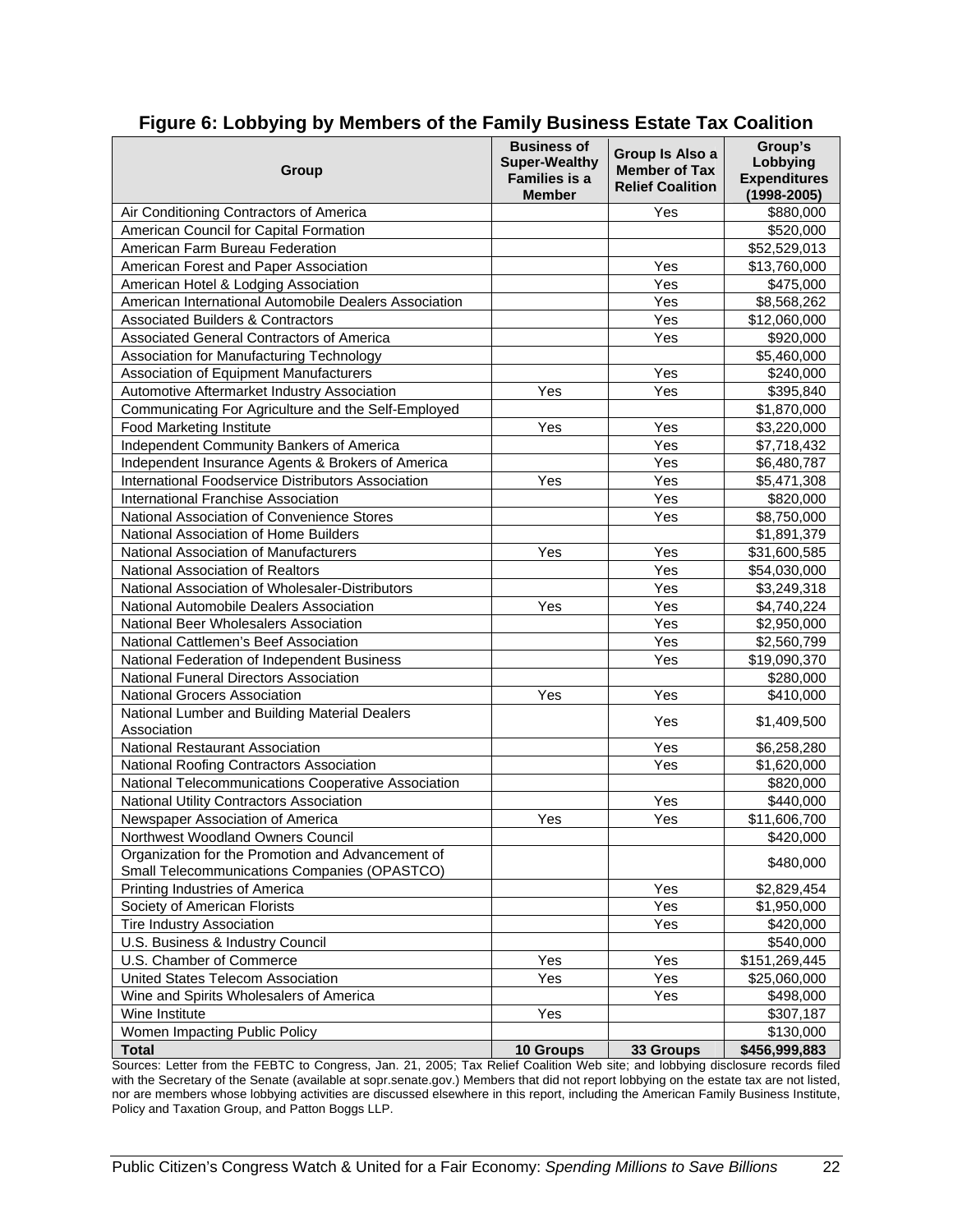### **Section III: The Anti-Estate Tax Campaign Has Relied on Stealth, Deception and Dishonesty**

The debate over estate tax legislation is divided into those who want to modify the law, such that fewer individuals and small businesses are affected, and those who want to repeal the law, such that nobody has to pay the tax, however wealthy.

Various repeal proposals would raise the exemption level high enough that only a minuscule fraction of estates would be subject to the estate tax. As it is, with the \$2 million exemption level in effect for 2006, only about 0.27 percent of all estates are expected to face any liability this year.<sup>67</sup>

But for super-wealthy families, those with hundreds of millions or billions in assets, raising the exemption level would have little effect on their estate tax liabilities. They seek repeal.

These families have financed and directed a sophisticated campaign in which they have kept their role secret while bankrolling advertising campaigns that have falsely vilified the tax as a destroyer of small businesses and family farms and have sought to scare regular Americans into believing that the estate tax will snatch their savings at death.

#### **The Super Wealthy Have Strategically Stayed Out of Sight**

The super-wealthy families and their strategists – such as estate planner-turned-lobbyist Patricia Soldano – knew that the public would be far more sympathetic to the prospect of eliminating the estate tax to help small businesses and family farms than to help billionaires.

As author Graetz said in a speech: "The key to success was to put a sympathetic face on the repeal movement. Small business owners, farmers and the like, even though the bulk of the money at stake is liquid, portfolio wealth owned by people with \$20 million or more in assets."<sup>68</sup>

So the billionaires stood back.

A key way the campaign managers have kept the spotlight off the super-wealthy families has been by keeping their names secret, even in disclosure forms filed by their lobbyists. Soldano claimed three years ago to represent about 65 families in 25 states, but she refused to identify those families. "We don't disclose our membership to anybody," she said.<sup>69</sup>

To maintain that secrecy, Soldano takes advantage a permissive federal lobbying disclosure law that allows special interests to use front groups to hide their role in lobbying campaigns. From 1996 to 1999, the initial years of the federal lobbying disclosure act, Soldano disclosed the families she represented as clients. They included members or companies of seven families identified in this report: the Allyn-Soderberg, Dorrance, Gallo, Koch, Mars, Mayer and Sobrato families. But, since 2000, Soldano has masked her clients' identities by listing the Policy and Taxation Group as lobbying on its own behalf, just as General Electric or General Motors would.70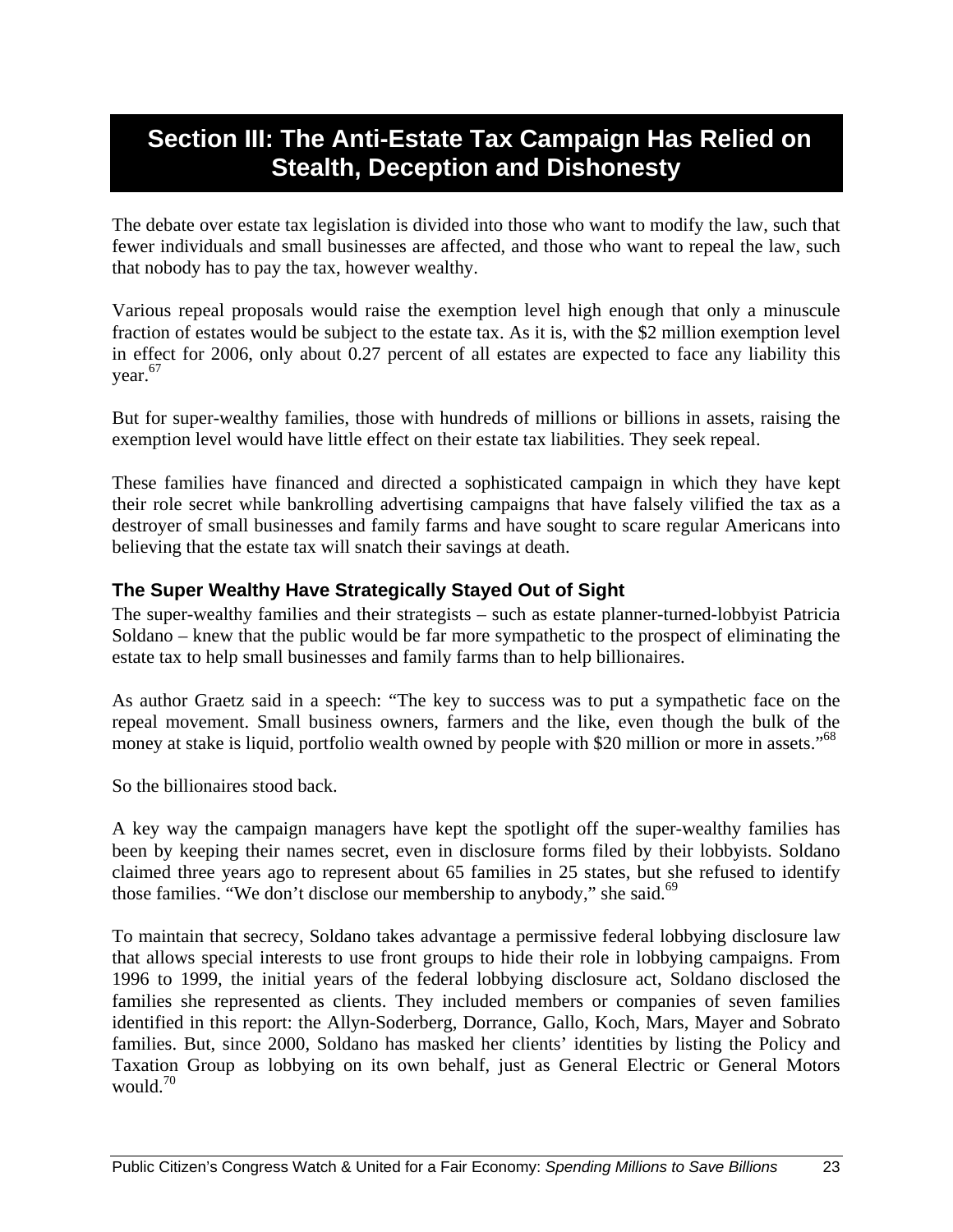The strategists' plan to shine a spotlight on small business owners was also illustrated in June 2005 during the "Death Tax Summit," an annual event coordinated by Frank Blethen, the patriarch of the family that retains a controlling interest in the Seattle Times Co.

Blethen insisted that the campaign must not appear to be orchestrated by ultra-wealthy white millionaires. "We need to stress the harm to women and minorities," Blethen told attendees of the summit. $71$ 

In July 2005, Blethen's *Seattle Times* published an ad that said "Who does the Estate Tax really hurt? It may be surprising to learn that the Estate Tax severely harms women- and minorityowned businesses." The ad carried the tagline of the Family Business Estate Tax Coalition, with the addendum "Ad space donated by The Blethen Corporation, a locally owned family business."72

#### **Foes Have Misled the Public About the Cost and Reach of the Estate Tax**

Perhaps the most egregious technique employed by repeal proponents has been their fearmongering strategy of insinuating that most people's families will be affected by the tax.

Consider this claim in an advertisement that was part of a \$7 million advertising campaign jointly sponsored in summer 2005 by two groups profiled in this report, the American Family Business Institute and the Free Enterprise Fund: "When you die, the IRS can bury your family in crippling tax bills. It can cost them everything."73

The Annenberg Center's FactCheck.org, an independent watchdog group slammed the ad for presenting "a misleading picture of who is actually affected by the tax."

"In TV and radio ads, two conservative groups greatly overstate the burden that the federal estate tax puts on heirs to a family farm or business," FactCheck.org wrote. "Contrary to the ad's claim that 'your family' might be crippled, the vast majority of families actually are not affected by the estate tax."

The AFBI launched a new round of advertisements in April 2006. Again, the group implied to viewers that the estate tax rate is 100 percent: "When some Americans die, their families lose more than a loved one," the ad's narrator says in a sinister voice. "They lose everything they have to the cruel and unfair IRS death tax."<sup>74</sup>

#### **Foes Have Misled Public About Harm to Family Farms and Small Businesses**

Demonizing the estate tax as a destroyer of family farms and small businesses has been the favorite tactic of the anti-estate tax campaigners. But they have had little success in finding examples of small businesses or family farms that actually have been harmed by the estate tax. Actual small business owners, meanwhile, have shown little zeal for repeal.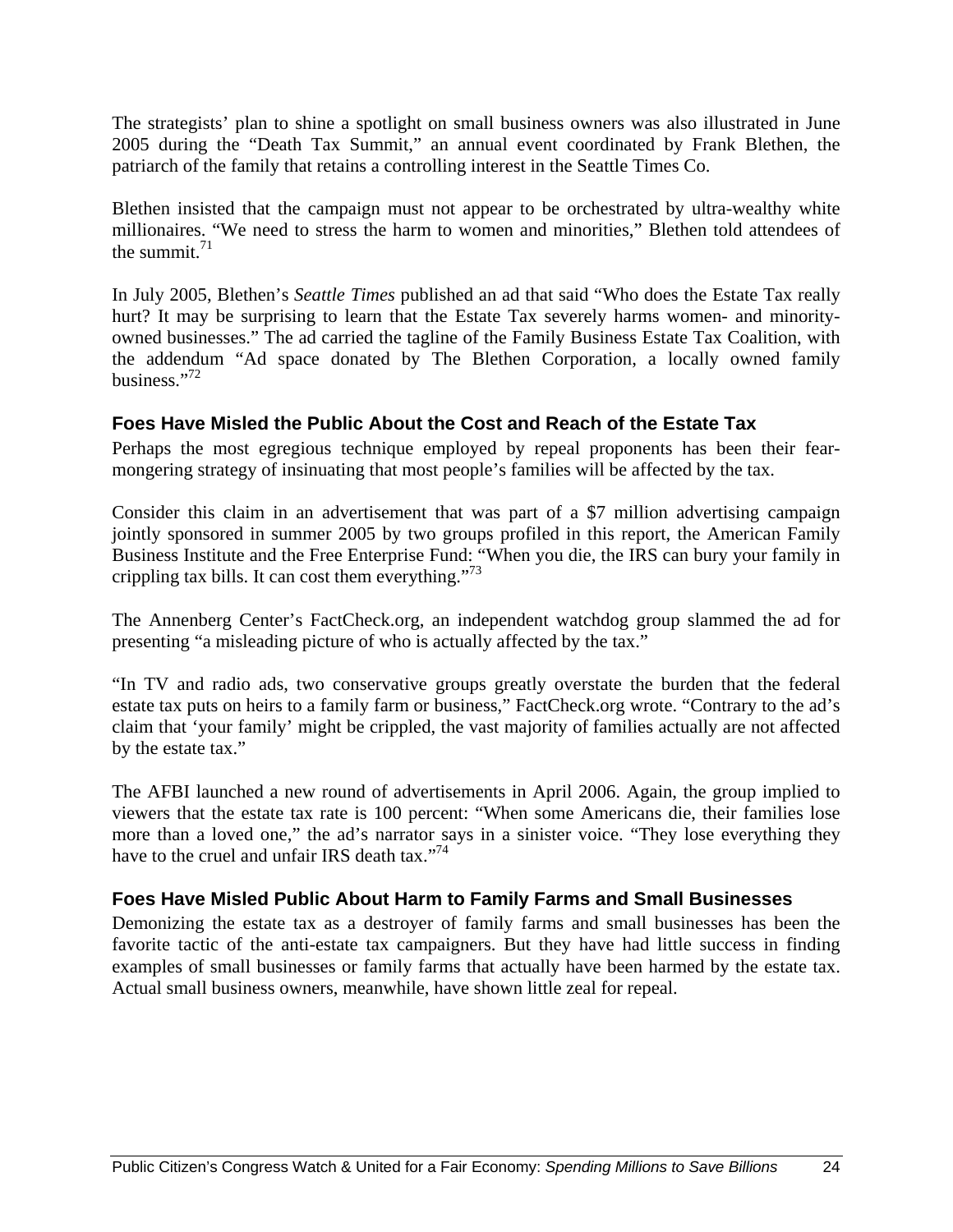The anti-estate tax groups have been shameless in their phony claims about the damage the tax causes:

- "The death tax is killing American businesses ... To pay the death tax, many are forced to sell, " the Family Business Estate Tax Coalition said in a 2001 print ad.<sup>75</sup> [See Appendix F]
- "The [estate] tax often means that the family business or farm has to be sold at death to pay the tax bill and cannot be passed on to children or other family members," two fellows at the Free Enterprise Fund wrote in a March 2006 op-ed in the *Grand Forks* (N.D.) *Herald*. 76
- "... the cruel and unfair death tax, the double tax that destroys family businesses, the tax farmers and ranchers fear the most," the American Family Business Institute said in an ad that began running in April  $2006$ <sup>77</sup>

These claims are dubious. The pro-repeal American Farm Bureau in 2001 could not provide the *New York Times* with a single example in which a family had to sell its farm to cover its estate tax liability, and that was when the exemption was a fraction of what it is today.<sup>78</sup>

Of the 2.5 million people who died in 2004, only 440 left a taxable estate with farm or business assets equal to at least half the total estate, according to the Tax Policy Center, a joint project of the Urban Institute and the Brookings Institution.<sup>79</sup> The Congressional Budget Office, meanwhile, has found that with a \$2 million exemption, which currently applies, only 123 farms per year would owe any estate taxes.<sup>80</sup>

The true views of small businesses owners were revealed in a June 2004 survey commissioned by the National Federation of Independent Businesses. The business owners ranked the estate tax as their 36th most pressing concern out of 75, below such matters as "telephone cost and service," "ability to cost effectively advertise" and "controlling my own time."<sup>81</sup>

The dearth of examples of businesses and farms harmed by the tax has prompted repeal proponents to take desperate actions to find supporting evidence for their case.

In September 2005, in the wake of Hurricane Katrina, Sen. Jeff Sessions (R-Ala.) called the AFBI's Apolinsky, the co-author of Sessions' estate tax repeal legislation, seeking examples of "anybody that owned a business that lost life in the storm." Sessions was looking for something "push back with" in the debate over estate tax repeal. $82$ 

Apolinsky subsequently "reached out to [AFBI] members along the Gulf Coast to hunt for the dead," *Time* reported. Apolinsky's "estate-sniffing sleuths" spent their time "searching Internet obituaries among other places" to find examples of people who had been harmed by the estate  $\text{tax.}^{83}$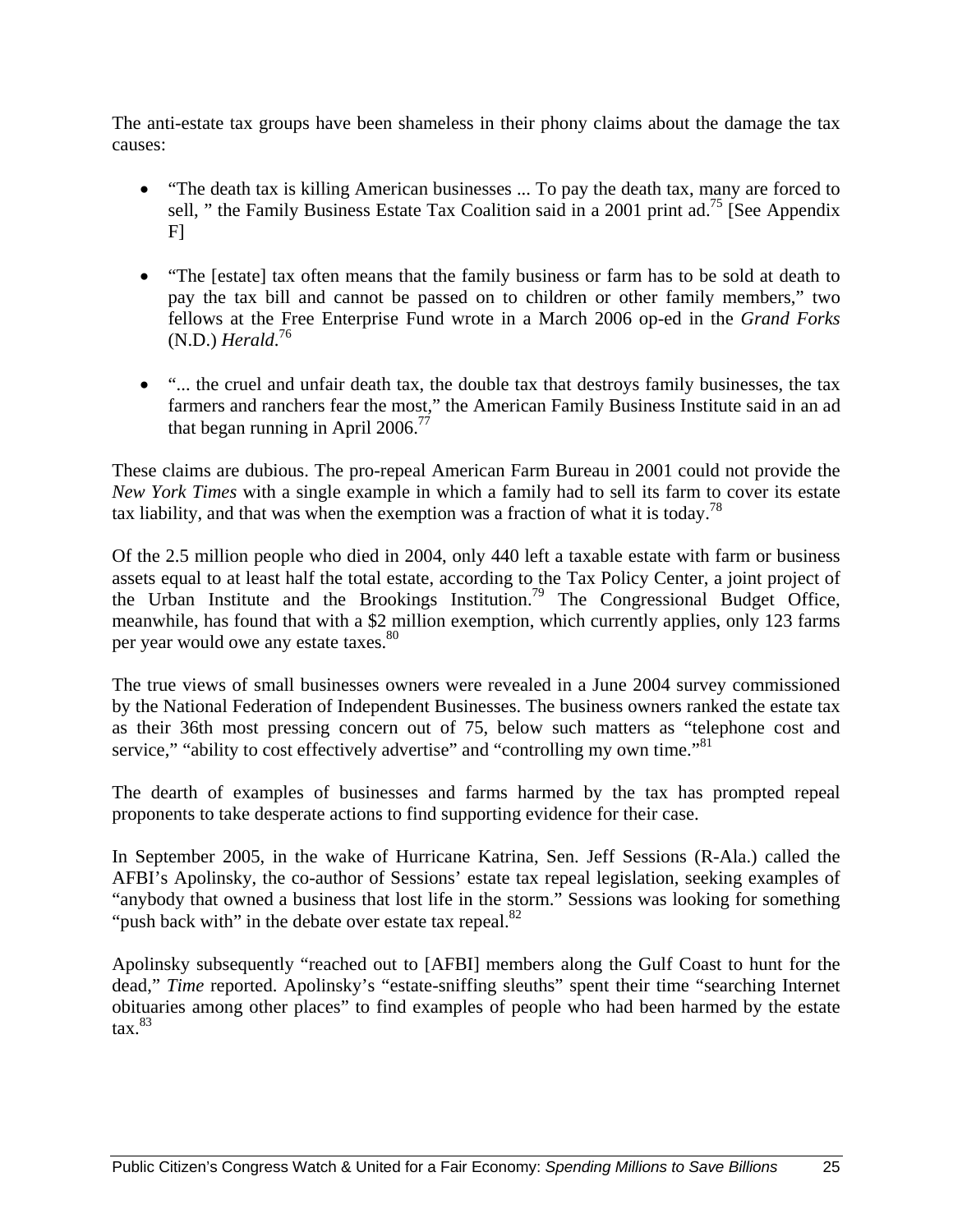The search was evidently unsuccessful. Asked if he had found any people who were jointly victimized by the hurricane and the estate tax, Apolinsky responded "not yet ... but I'm still looking."84

#### **Groups Have Lied About the Cost to Collect the Tax**

Possibly the biggest whopper told by the estate tax foes is that the cost of collecting it is equal to – or approaches – the amount collected.

Soldano's PTG Web site claims "it costs as much to collect death taxes as it raises."85

Blethen's DeathTax.com Web site put forth a claim that "it costs the government 65 cents of every dollar raised for enforcement and compliance."<sup>86</sup> The absurdity of this claim is revealed when one considers that the estate tax brought in \$21.1 billion in 2004, more than double the entire budget of the IRS for that year  $(\$10.2$  billion).<sup>87</sup>

#### **More Fables: The Double Tax**

Another favored ploy of anti-estate tax groups has been to label the estate tax as a "double tax," that "is unfair because the government already has taxed all savings when it first was earned as income and then has taxed the return to that savings all of the worker's life."<sup>88</sup>

But the super-wealthy families described in this report are less likely than most Americans to be afflicted with such a double tax.

A disproportionate percentage of these super-wealthy families' assets are in the form of unrealized capital gains that has never been taxed. The Center on Budget and Policy Priorities reported that in estates with assets over \$10 million, more than 56 percent of the wealth takes the form of appreciated property, stocks and bonds.<sup>89</sup>

A study commissioned by the anti-estate tax American Family Business Institute went further. The study's researchers assumed that 70 percent of the total estates of wealthy families was tied up in unrealized capital gains and that the figure was often even higher, "90 percent or more."<sup>90</sup>

#### **The Estate Tax Is Misleadingly Characterized as a Tax on Hard Work**

A final argument against the estate tax – castigated as the "death tax" by its critics – is that it represents an unjust levy against hard work and thrift. But most of the members of the superwealthy families profiled in this report are unqualified to make such a claim themselves. In only a handful of the families is the individual who actually earned the fortune still alive. Thus, most of the members of these families became wealthy due to inheritance, not hard work.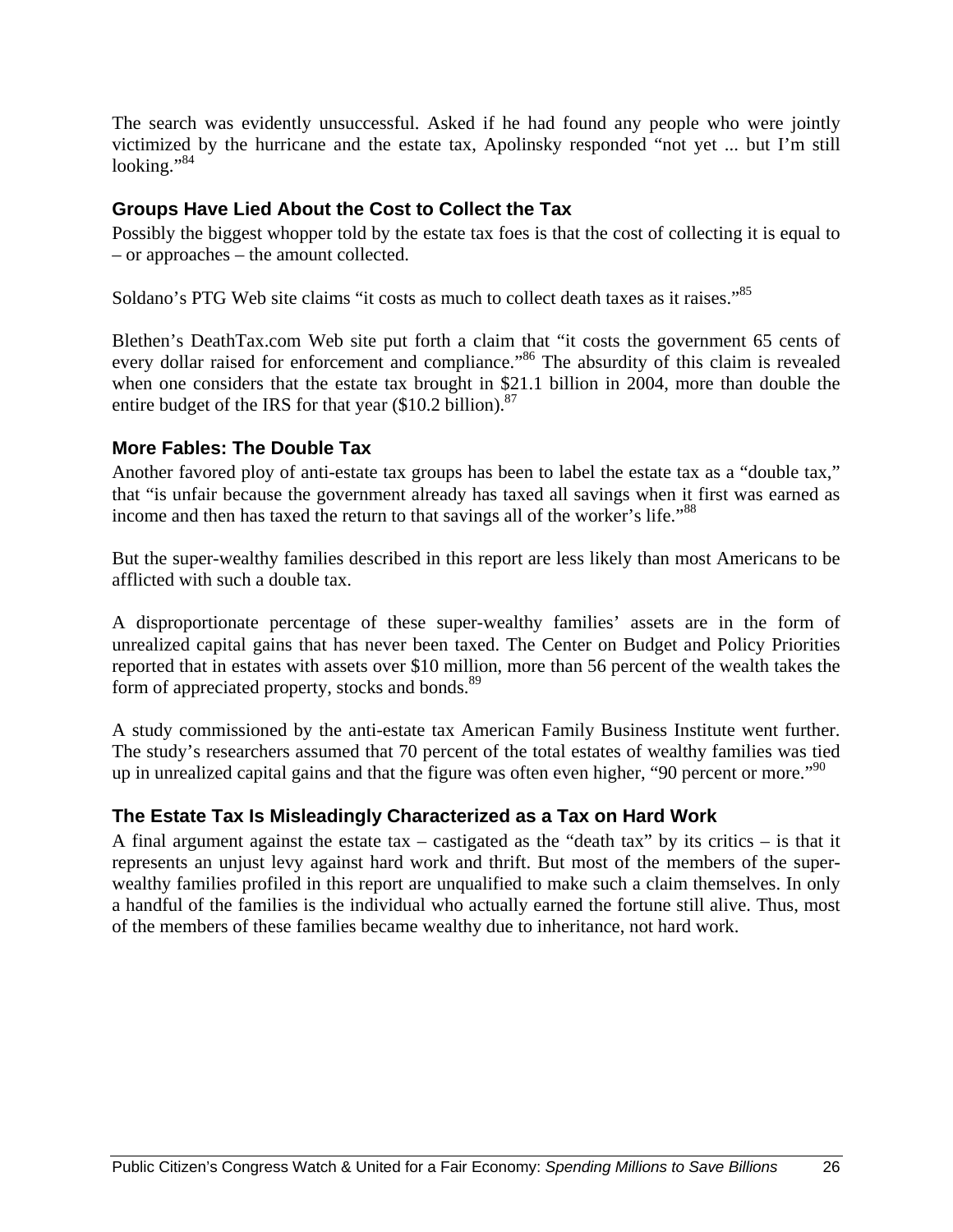### **Section IV: The Super-Wealthy Families Have Pumped Millions into Campaigns and Political Committees**

The super-wealthy families have used their inordinate wealth to make enormous political contributions to enhance the chances of candidates that hold their views and to open doors on Capitol Hill for their lobbyists. Since 1999, members of the families identified in this report and their companies' political action committees have made at least \$27.7 million in contributions to candidates and federally focused political committees. [See Figure 7]

Nearly 80 percent of the money they have contributed has gone to candidates, committees or independent groups allied with the Republican Party, which has been unwavering in its support of estate tax repeal. This includes nearly \$3 million they have lavished on the Republican National Committee.

The families have taken advantage of the loophole in campaign finance law that allows corporations and wealthy individuals to evade campaign finance regulations by contributing "soft money" to unregulated Section 527 groups. More than 41 percent (\$11.4 million) of the money the families have contributed has gone to 527 groups. They have been among the top fundraisers of two prominent 527 groups, the Club for Growth and Progress for America.

| <b>Family / Family</b><br><b>Business PAC</b> | <b>Percent to</b><br><b>Democrats</b> | <b>Percent to</b><br>Repubs. | <b>Total</b><br><b>Individual</b><br>\$ | <b>Total</b><br><b>PAC</b><br>\$ | <b>Total</b><br>527<br>\$ | <b>Total</b><br>Contribs. |
|-----------------------------------------------|---------------------------------------|------------------------------|-----------------------------------------|----------------------------------|---------------------------|---------------------------|
| Walton/<br>Wal-Mart                           | 11.8%                                 | 88.1%                        | \$2,324,185                             | \$4,479,600                      | \$3,365,260               | \$10,169,045              |
| DeVos-Van Andel/<br>Alticor-Amway             | 0.2%                                  | 99.8%                        | \$1,559,812                             | \$104,650                        | \$4,428,750               | \$6,093,212               |
| Koch/<br>Koch Industries                      | 13.4%                                 | 86.6%                        | \$1,213,700                             | \$2,377,366                      | \$648,700                 | \$4,239,766               |
| Cox/<br><b>Cox Enterprises</b>                | 98.6%                                 | 1.3%                         | \$520,000                               | \$0                              | \$1,199,400               | \$1,719,400               |
| Stephens/<br><b>Stephens Group</b>            | 7.6%                                  | 90%                          | \$363,500                               | \$204,849                        | \$1,471,000               | \$2,039,349               |
| Johnson/<br><b>BET &amp; RLJ Development</b>  | 99%                                   | 1%                           | \$1,447,850                             | \$0                              | \$56,000                  | \$1,503,850               |
| Timken/<br>Timken Co.                         | 3.3%                                  | 96.7%                        | \$749,361                               | \$510,000                        | \$50,000                  | \$1,309,361               |
| Gallo/<br>E & J Gallo Wineries                | 89.3%                                 | 10.7%                        | \$294,593                               | \$0                              | \$49,000                  | \$343,593                 |
| Mars/<br>Mars Inc.                            | 87.2%                                 | 12.8%                        | \$15,500                                | \$0                              | \$100,000                 | \$115,500                 |
| <b>Total</b>                                  | 20.2%                                 | 79.6%                        | \$8,644,501                             | \$7,689,352                      | \$11,368,310              | \$27,702,163              |

**Figure 7: Super-Wealthy Families Giving at Least \$100,000 Since 1999** 

Sources: Center for Responsive Politics and Public Citizen analysis of Section 527 data maintained by the Center for Public Integrity.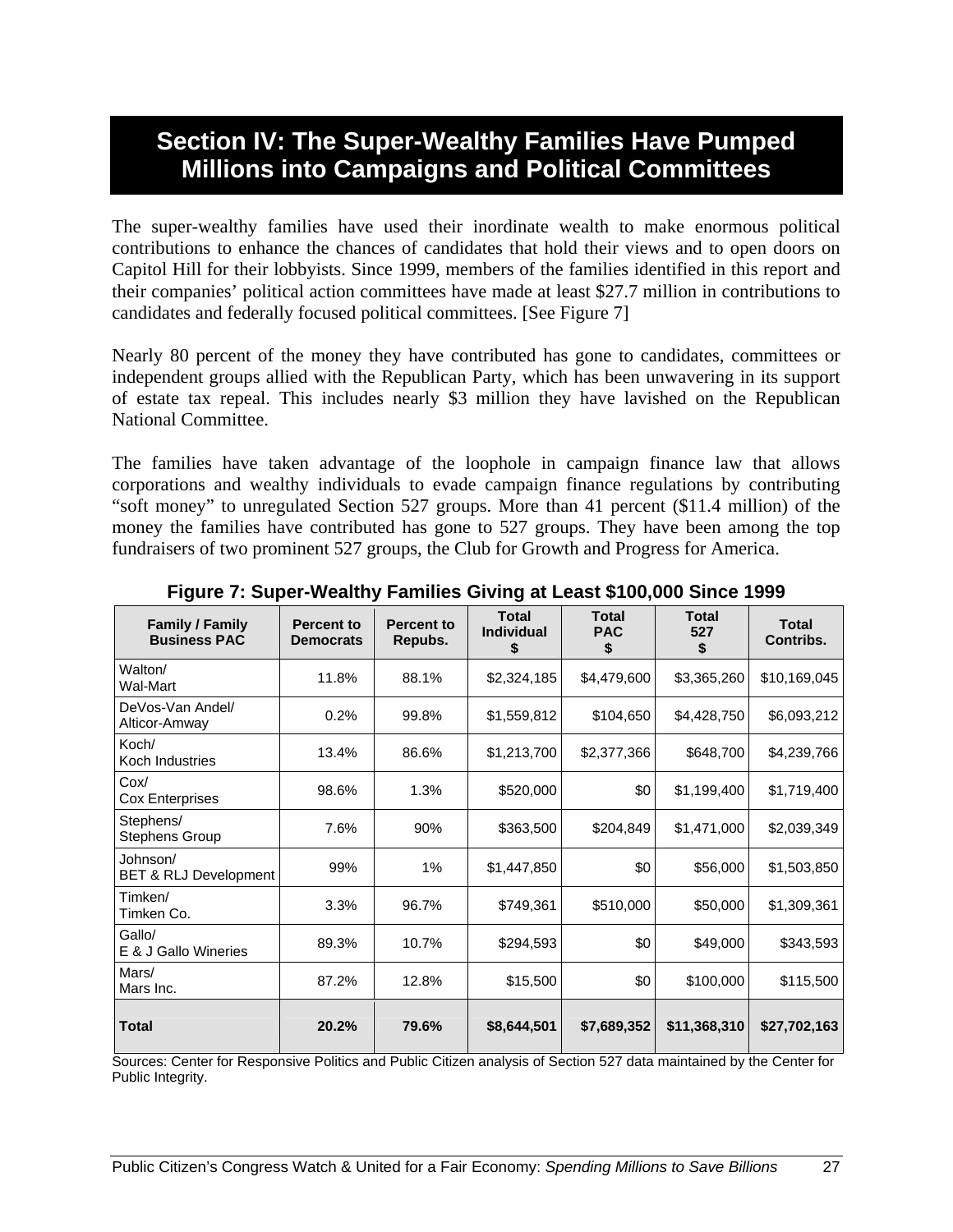Of the top 10 recipients of campaign contributions from the super-wealthy families, six are 527 groups. The other four are national party committees that were permitted to receive unlimited campaign contributions in the 2000 and 2002 election cycles. [See Figure 8]

| <b>Recipient</b>                             | Type of<br><b>Recipient</b> | Party<br>Affiliation* | <b>Total Received</b><br>1999 to 2005 |
|----------------------------------------------|-----------------------------|-----------------------|---------------------------------------|
| Progress For America Voter Fund              | 527                         | R                     | \$6,600,000                           |
| Republican National Committee                | Party<br>Committee          | R                     | \$2,952,808                           |
| Club for Growth Inc.                         | 527                         | R                     | \$1,373,700                           |
| <b>Democratic National Committee</b>         | Party<br>Committee          | D                     | \$1,217,000                           |
| America Coming Together - Nonfederal Account | 527                         | D                     | \$657,000                             |
| National Republican Congressional Committee  | Party<br>Committee          | R                     | \$597,100                             |
| National Republican Senatorial Committee     | Party<br>Committee          | R                     | \$534,500                             |
| Joint Victory Campaign 2004                  | 527                         | D                     | \$500,000                             |
| Republican Governors Association             | 527                         | R                     | \$440,760                             |
| Republican Majority Issues Committee         | 527                         | R                     | \$365,000                             |
| Democratic Senatorial Campaign Committee     | Party<br>Committee          | D                     | \$357,000                             |
| Democratic Congressional Campaign Committee  | Party<br>Committee          | D                     | \$342,190                             |
| <b>Committee for Quality Education</b>       | 527                         | R                     | \$341,500                             |
| Republican State Leadership Committee        | 527                         | R                     | \$186,500                             |
| President George W. Bush                     | Candidate                   | R                     | \$168,599                             |
| Sen. Elizabeth Dole (R-N.C.)                 | Candidate                   | R                     | \$153,000                             |
| Restoring the American Dream                 | 527                         | R                     | \$137,000                             |
| Rep. Tom Delay (R-Texas)                     | Candidate                   | R                     | \$116,500                             |
| Lincoln, Sen. Blanche Lincoln (D-Ark.)       | Candidate                   | D                     | \$111,600                             |
| Rep. John Boozman (R-Ark.)                   | Candidate                   | R                     | \$102,600                             |

**Figure 8: Top 20 Recipients from the Super-Wealthy Families** 

Sources: Center for Responsive Politics and Public Citizen analysis of Section 527 data maintained by the Center for Public Integrity.

\*Party affiliation was assigned to PACs if at least 80 percent of their contributions were given to one party. Party affiliation was assigned to 527s based on their mission statements and activities.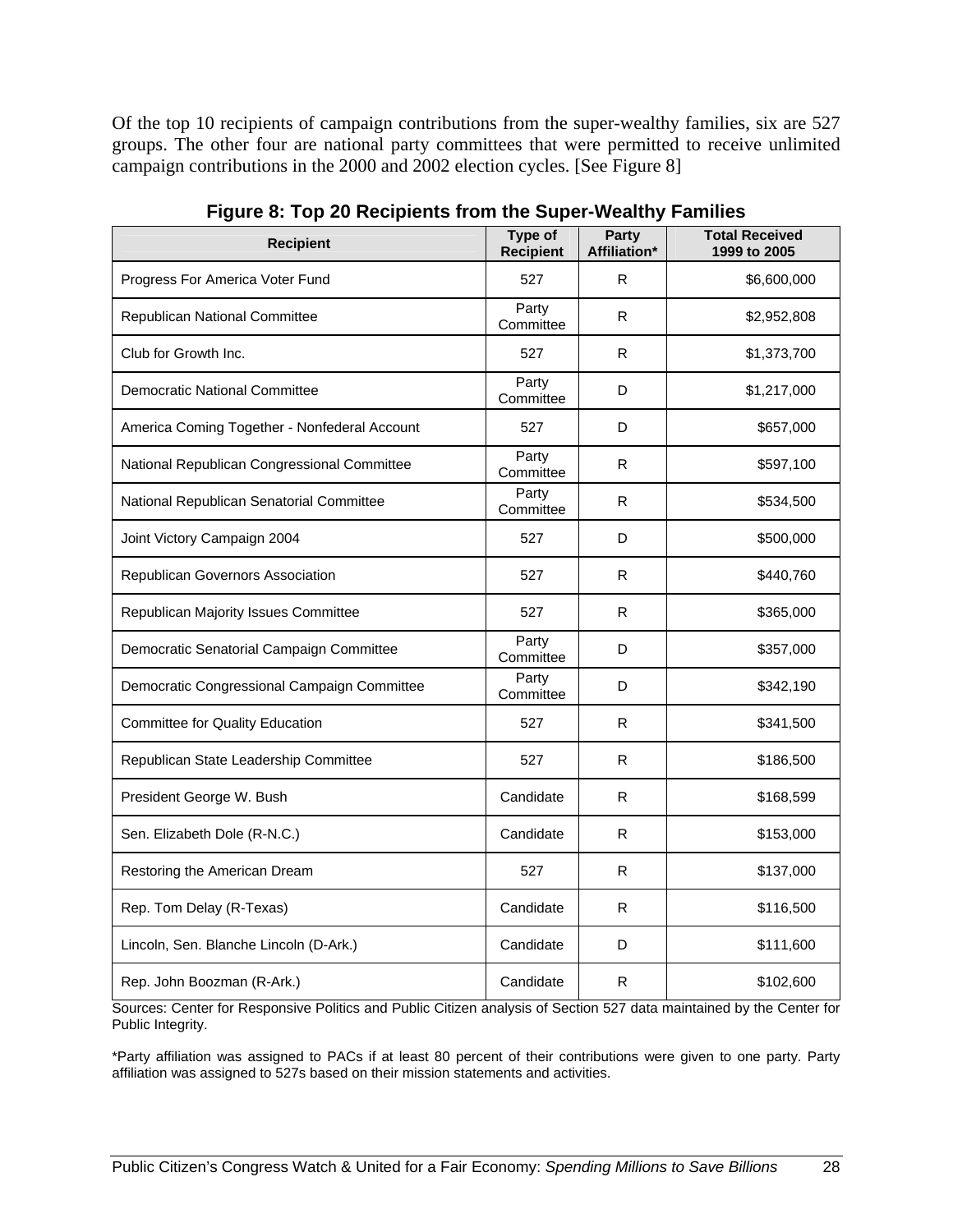The families have used their political contributions to increase their chances of winning repeal of the estate tax by using their money to defeat former Senate Minority Leader Tom Daschle (D-S.D.), by making substantial contributions to Sen. Blanche Lincoln (D-Ark.) and by playing a significant role in the re-election of President Bush, whose victory ensured that they would not face a veto threat if Congress passes a repeal.

#### **Spending Soft Money to Defeat Daschle**

The Club for Growth, a Section 527 group that has received nearly \$1.4 million from the Stephens family, ran advertisements to defeat Daschle in 2004, during which time Jackson Stephens Jr. served on the Club's board.<sup>91</sup> The Club's ads were different than conventional "issue-advocacy" messages that seek to influence votes on an issue. These ads sought to influence the outcome of the election.

"When you die, the IRS can tax you again, taking as much as 55 percent of everything you've saved for your children," one of the Club's commercials said, adding, "Sen. Tom Daschle wants to keep the death tax." $\frac{1}{2}$ 

Daschle was narrowly defeated, and the Club celebrated: "One of the reasons we were so keen on spending so much money to defeat Daschle is we really felt that if we could take the other team's general out we can march over them," former Club for Growth President Stephen Moore said days after the election.<sup>93</sup>

In September 2005, the Federal Election Commission sued the Club, alleging that it engaged in federal races in 2004 to a sufficient degree that the group should have registered as a federal political action committee and abided by contributions limits and reporting requirements.<sup>94</sup>

#### **Making Substantial Contributions to a Swing Senator**

Sen. Blanche Lincoln (D-Ark.), who is viewed as an important swing vote in the estate tax repeal debate, ranks No. 3 among all members of Congress in contributions from members of the superwealthy families and their companies PACs. She has received \$111,600 since 1999, trailing only Sen. Elizabeth Dole (R-N.C.) and Rep. Tom DeLay (R-Texas.) Of Lincoln's contributions from the super-wealthy families and their companies' PACs, 72 percent came from Arkansas-based Wal-Mart and the Walton family. Others came from the Koch family (13 percent), the Stephens family (12 percent) and the Cox family (2 percent.)

#### **Aiding President Bush's Election and Re-Election**

The families used their financial resources and their connections to assist President Bush in winning election in 2000 and re-election in 2004. Four of the family members have served as "Rangers" or "Pioneers" for President Bush's campaigns, meaning that they pledged to raise \$200,000 (Rangers) or \$100,000 (Pioneers) for his campaign. Two of these people, Betsy DeVos and Warren "Tim" Timken went a step further: in addition to raising at least \$200,000 for Bush, they raised an additional \$300,000 for the Republican National Committee.<sup>95</sup>

Aside from the four family member Ranger-Pioneers, three employees of companies or foundations of the members of the super wealthy families served as Pioneers in 2004. [See Figure 9]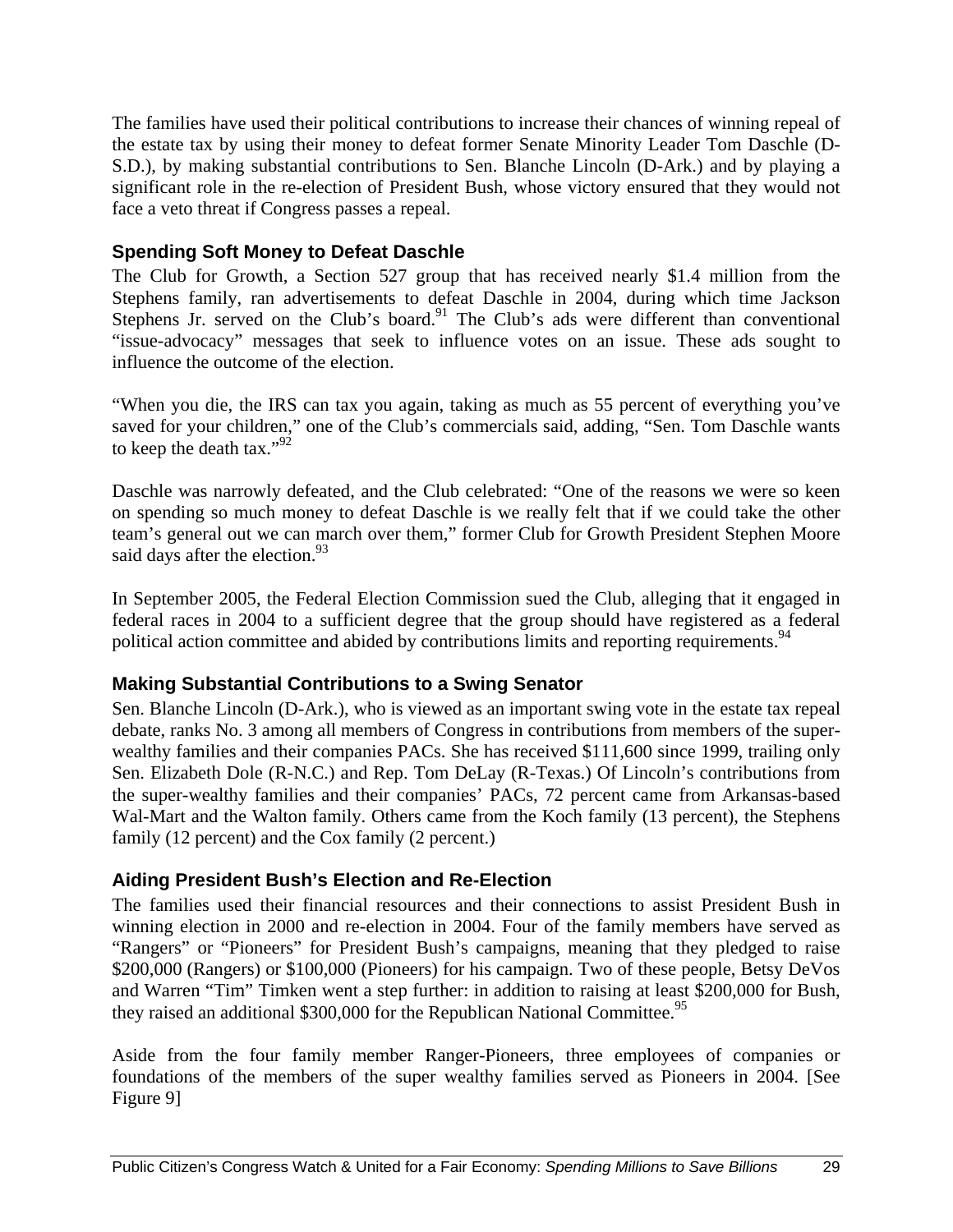| <b>Name</b>            | <b>Connection to</b><br><b>Wealthy Families</b>                             | <b>Fundraiser Status</b>          | <b>Minimum Raised</b> |
|------------------------|-----------------------------------------------------------------------------|-----------------------------------|-----------------------|
| Jay Allen              | Senior vice president of Wal-Mart<br>(Walton Family)                        | 2004 Pioneer                      | \$100,000             |
| Betsy DeVos            | DeVos family Member                                                         | 2004 Pioneer<br>2004 Super-Ranger | \$400,000             |
| Richard DeVos          | DeVos family Member                                                         | 2000 Pioneer*                     |                       |
| <b>Richard Fink</b>    | Executive vice president of Koch<br>Industries (Koch Family)                | 2004 Pioneer                      | \$100,000             |
| Kevin Gentry           | Vice president of Charles G. Koch<br>Charitable Foundation<br>(Koch Family) | 2004 Pioneer                      | \$100,000             |
| <b>Warren Stephens</b> | Stephens family Member                                                      | 2004 Ranger                       | \$200,000             |
| William "Tim" Timken   | Timken family Member                                                        | 2004 Ranger<br>2004 Super-Ranger  | \$500,000             |
| <b>7 fundraisers</b>   | 4 family members, 3 employees                                               |                                   | \$1.4 million         |

|  | Figure 9: Top Bush Fundraisers from the Wealthy Families and their Companies |  |  |
|--|------------------------------------------------------------------------------|--|--|
|  |                                                                              |  |  |

Sources: Public Citizen's www.WhiteHouseForSale.org project and press reports.

\* Richard DeVos pledged to raise \$100,000 in 2000. The campaign did not report that he succeeded.

Aside from their roles as major fundraisers for Bush's campaign, the families proved to be among the major funders of a soft-money group, Progress for America, that spent tens of millions of dollars late in the 2004 campaign to assist Bush. The group's efforts might have tilted the election. Its \$35.6 million in expenditures in the 2004 campaign cycle included a \$17 million investment in "Ashley's story," an ad that described 11-year-old Ashley Faulkner – whose mother had been killed in the attack on the World Trade Center – meeting with President Bush. Post-election surveys indicated that the "Ashley's story" ad significantly affected the race.<sup>96</sup>

The families profiled in this report contributed \$6.6 million to Progress to America: \$2.6 million from Alice Walton and \$2 million each from Richard DeVos and Jay Van Andel.<sup>97</sup>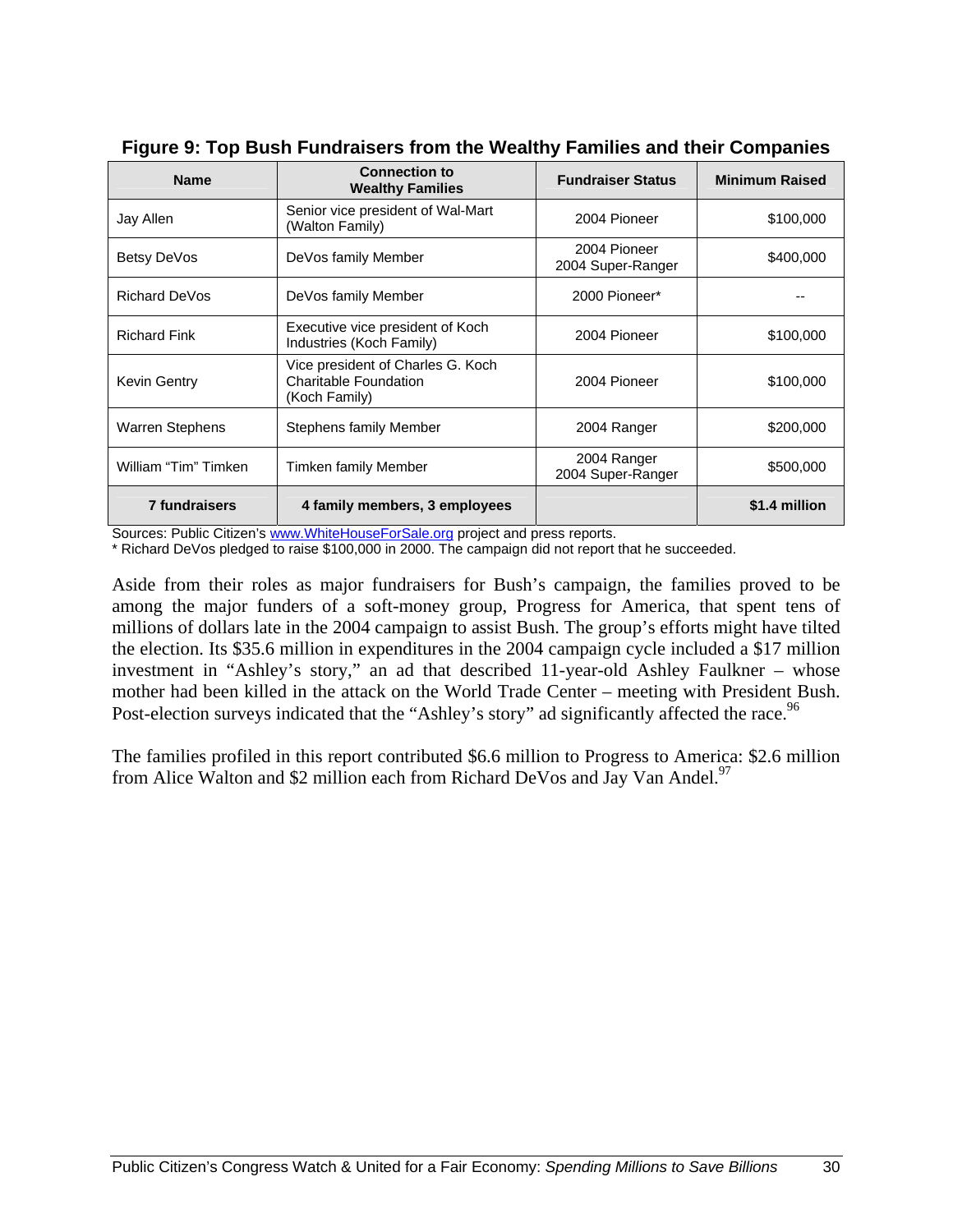### **Appendix A: Profiles of the Super-Wealthy Families**

#### **Allyn-Soderberg Family (Welch Allyn Inc.)**

The Allyns and Soderbergs own Welch Allyn Inc., a \$650 million privately held medical device manufacturer based in Skaneateles, N.Y.<sup>98</sup> The company was co-founded by Allyn family patriarch William Noah Allyn in 1915.<sup>99</sup> Peter Soderberg, who resigned in early 2006 after six years as CEO of the firm, is married to Elsa Allyn Soderberg, granddaughter of co-founder, William Noah Allyn.<sup>100</sup> The privately held company publishes little financial information, but its annual revenue has grown from \$200 million to more than \$600 million since  $1993$ <sup>101</sup> The company has purchased four other businesses since 1994, one for \$145 million.<sup>102</sup> In January 2006, the firm announced plans to build a factory in Mexico and over the next two years, to close plants in San Diego, Calif., and Chicago, and to consolidate its operations at facilities in Skaneateles and Beaverton, Ore.<sup>103</sup>

Using a family-controlled entity called the Allyn Family Real Estate Company (AFRE), the Allyn-Soderbergs paid at least \$30,000 to Patricia Soldano's Policy and Taxation Group to lobby on the estate tax in 1998 and 1999, before Soldano's group ceased to disclose its donors.<sup>104</sup> Welch Allyn is also a member of the Advanced Medical Technology Association, which, in turn is a member of the Tax Relief Coalition, a group that has put particular emphasis on winning repeal of the estate tax.<sup>105</sup> Former Welch Allyn CEO Peter Soderberg has also personally given money to the Advanced Medical Technology Association Political Action Committee.<sup>106</sup>

It is not possible to estimate how much members of this family would save if the estate tax were repealed because information on the family's net worth could not be obtained.

#### **Blethen Family (Seattle Times Co.)**

Through the Blethen Corp., sixteen members of the Blethen family hold a controlling interest in the Seattle Times Co. That company, in turn, owns assorted real estate properties in Maine and Washington state, in addition to publications including the *Seattle Times*, *Walla-Walla Union Bulletin*, *Yakima Herald-Republic*, *Issaquah Press*, *Sammamish Review, Newcastle News*, *Portland* (Maine) *Press Herald*, *Maine Sunday Telegram*, *Kennebec Journal* and *Morning Sentinel* (Maine). In 2000, Knight-Ridder, which owns 49.5 percent of the *Times*, offered the Blethens  $$650$  million for their 50.5 percent share of the paper.<sup>107</sup>

Frank Blethen is the fourth generation Blethen to run the company.<sup>108</sup> Ryan Blethen, son of Frank, was appointed a regional editor of the *Portland Press* after accumulating less than two years of reporting experience.<sup>109</sup>

Frank Blethen is one of the most vocal advocates of estate tax repeal and has exploited his control of a prominent newspaper use it to promote his cause. The *Times* has sponsored at least one of Blethen's annual "Death Tax Summits" – in May 2005.110 Also in May 2005, the *Seattle Times* ran an editorial titled "Death Tax Squeezes Smaller Companies," which argued that "the supporters of the death tax portray it as an egalitarian measure that taxes only the rich. But its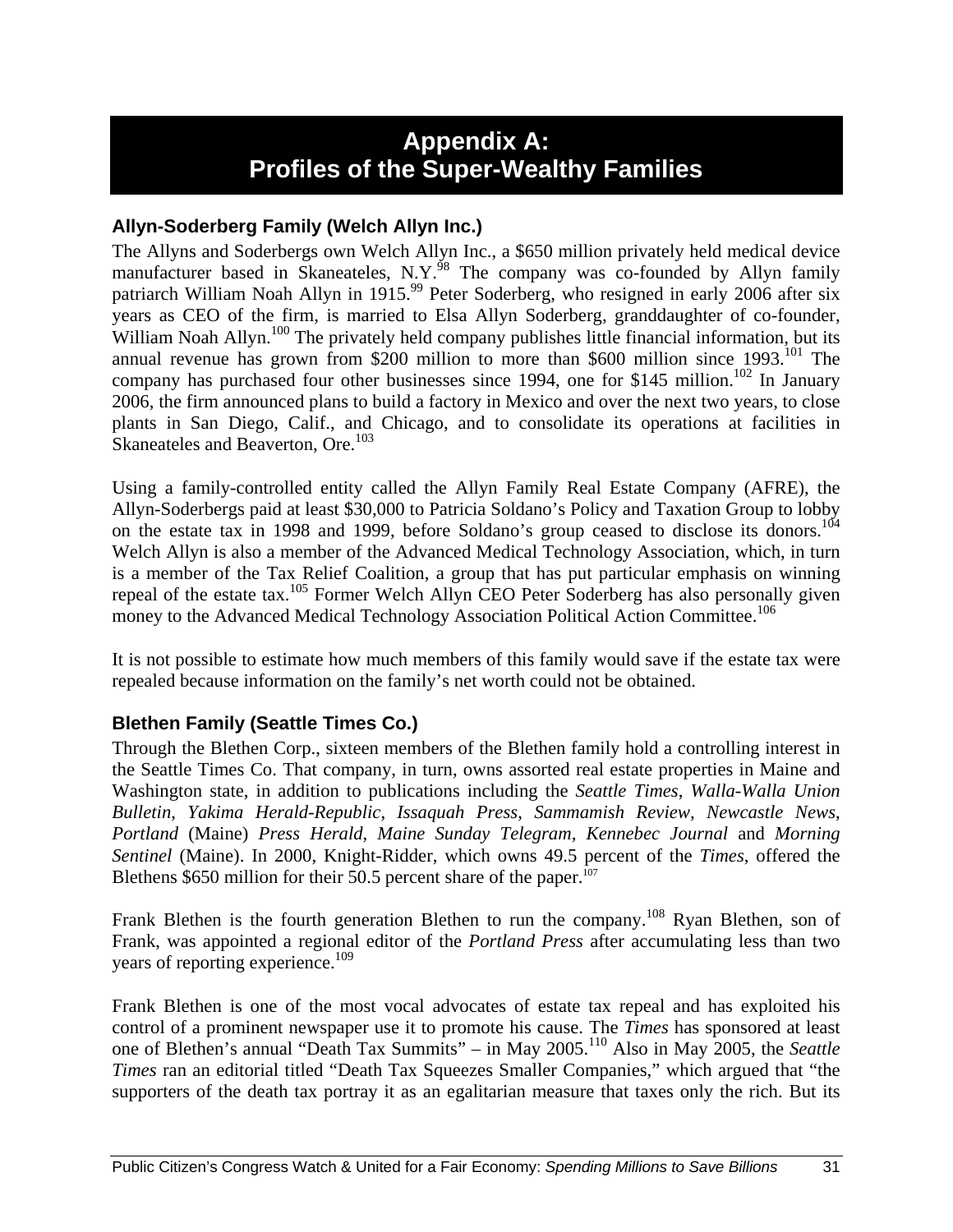effect in the real world of business is to squeeze middle-sized companies into selling out to bigger ones."<sup>111</sup>

The Seattle Times Co. has lobbied Congress on the estate tax in every year since 2000, during which time its lobbying bill has been \$600,000. In three of those years, the estate tax was the only issue the company lobbied upon.112 The *Times* is also a member of the Newspaper Association of America, which, in turn, is a member of the two of the most prominent organizations pushing for repeal of the estate tax: the Family Business Estate Tax Coalition and the Tax Relief Coalition.<sup>113</sup> The Newspaper Association of America has lobbied on the estate tax in every year since 1998.<sup>114</sup>

Based on an estimate of that the Blethen family has a net worth of \$650 million, a minimal estimate derived from Knight-Ridder's offer to buy the company's share of the *Seattle Times*, the family would save approximately \$253.9 million if the tax were repealed.<sup>115</sup>

#### **Cox Family (Cox Enterprises, Inc.)**

The two Cox sisters, Barbara Cox Anthony and Anne Cox Chambers, inherited Cox Enterprises Inc. from their father, James Cox, who died in 1957.<sup>116</sup> Cox Enterprises Inc. owns 17 daily newspapers (including the *Atlanta Journal-Constitution*), 25 weekly publications and shoppers, 15 television stations, a 62 percent stake in an 80-radio station subsidiary, and one of the country's largest cable systems (with 6.6 million subscribers in 22 states.)<sup>117</sup> The firm also owns Manheim Auctions, the largest U.S. used-car auction business, which sold 10 million vehicles worldwide in 2005, and a majority stake in AutoTrader.com, an Internet auto classifieds marketplace that claims to carry 2.8 million vehicle listings from 40,000 dealers and 250,000 private owners. 118

Cox Enterprises has lobbied on the estate tax in every year since 1998, during which time the firm's lobbying tab has been \$9.5 million.<sup>119</sup> The family, through its company, has close ties to three other organizations that have lobbied on the estate tax – the Newspaper Association of America, the National Automobile Dealers Association (NADA) and the U.S. Telecom Association. The president of a Cox subsidiary is a former chairman of the newspaper association. Although neither the NADA nor U.S. Telecom publicly identifies its members, Cox Enterprises is closely associated with both. Its subsidiary Manheim Auctions conducts training for NADA members and Manheim's chief economist worked for NADA for 23 years before joining Manheim in 2000. Abolition of the estate tax was called a "key NADA objective" of the association's incoming president. Cox Communications had a role at the U.S. Telecom 2005 convention. $120$ 

The Cox sisters have a net worth of about \$12.4 billion each, according to Forbes.<sup>121</sup> Repealing the estate tax would save their heirs an estimated \$9.7 billion.<sup>122</sup>

#### **DeVos and Van Andel Families (Alticor/Amway)**

Jay Van Andel and Richard DeVos founded direct-selling giant Amway in 1959. Control of the company, through their Alticor holding company, is now in the hands of sons Doug DeVos, company president, and Steve Van Andel, now company chairman.<sup>123</sup> The company had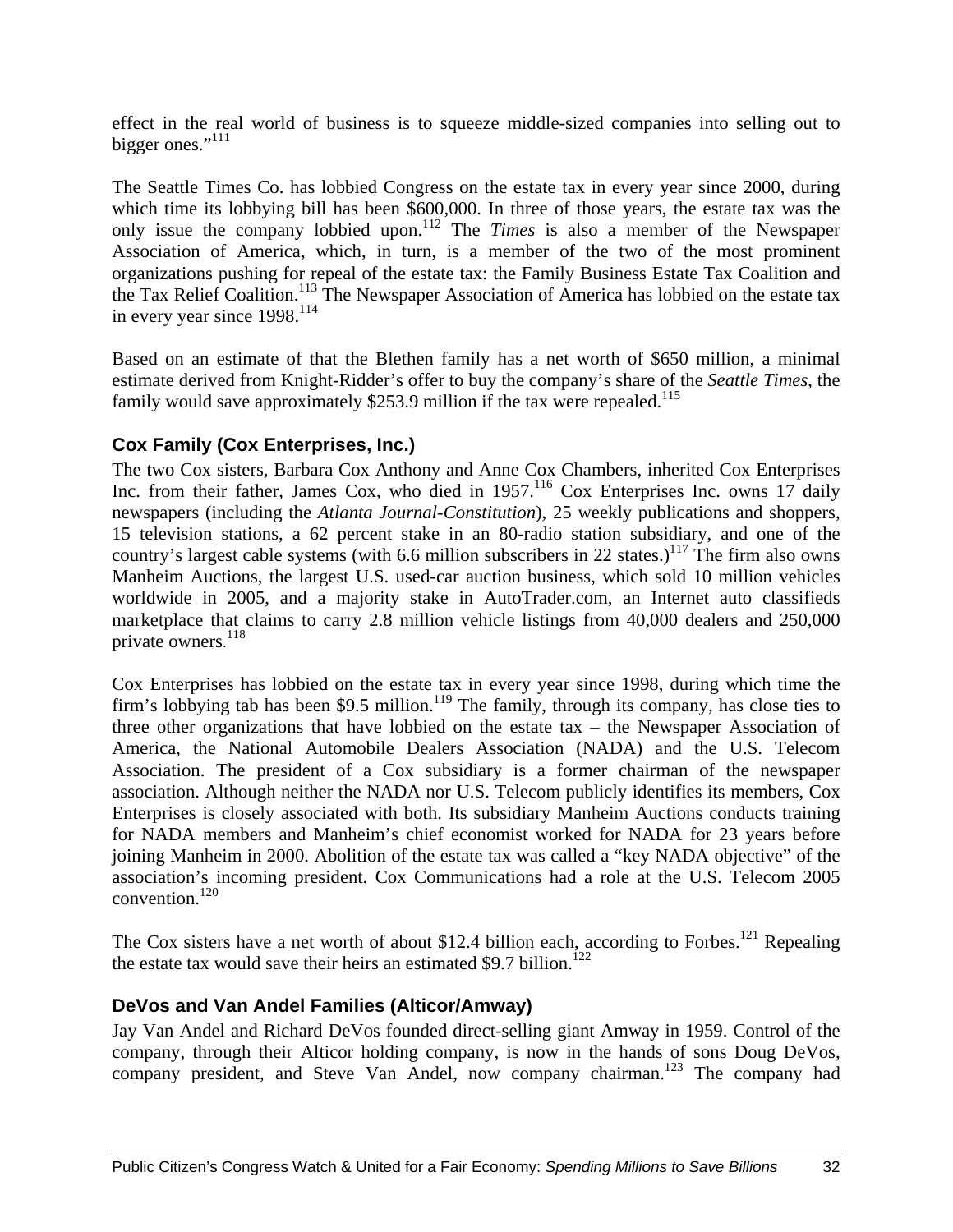estimated sales of \$6.4 billion in 2005. Jay Van Andel died in late 2004, but the two families maintain ownership of the company.<sup>124</sup>

Alticor Inc. has lobbied on the estate tax in every year since 1998.<sup>125</sup> Steve Van Andel also represents the family business on the board of the U.S. Chamber of Commerce, which has lobbied on the estate tax in each year since  $1998$ <sup>126</sup>

In 2004, Forbes estimated that the founders of Alticor had an estimated combined net worth of \$5.9 billion. Since Jay Van Andel's death in December, 2004, none of his family members has been included in the Forbes list of the 400 richest Americans.

In 2005, Forbes pegged co-founder Richard M. DeVos' net worth at \$3.4 billion.<sup>127</sup> Their family heirs would save an estimated \$1.3 billion if the estate tax were repealed.<sup>128</sup>

#### **Dorrance Family (Campbell Soup Company)**

The current Campbell heirs, Bennett Dorrance (net worth: \$1.7 billion), Dorrance Hill Hamilton (\$1 billion), May Alice Dorrance Malone (\$1.7 billion), Hope Hill Van Beuren (\$1 billion) and Charlotte Colket Weber (\$1.1 billion) inherited their fortunes from their grandfather, condensedsoup inventor and Campbell Soup head John T. Dorrance, who died in 1930.<sup>129</sup> Members of the family possess about a 43 percent stake in the Campbell Soup Company, which also produces food under the brand names Pepperidge Farm, Godiva, Swanson, Mrs. Paul's, Prego, SpaghettiOs, Marie's, Healthy Request, Hungry-Man and Healthy Treasures.<sup>130</sup> Their share is worth about \$5.1 billion.<sup>131</sup> The family has a history of tax avoidance. Fellow heir John Dorrance III, now worth \$1.7 billion, absconded to Ireland in 1994 to avoid U.S. taxes.<sup>132</sup>

Dorrance Hill Hamilton paid Patricia Soldano's Policy and Taxation Group \$10,000 in the latter half of 1998, before Soldano's group ceased to disclose its clients' names.<sup>133</sup> Campbell Soup, itself, has not disclosed lobbying on the estate tax, but it is a "Partner" member of the International Foodservice Distributors Association, which is a member of both the Tax Relief Coalition and the Family Business Estate Tax Coalition and has lobbied on the estate tax in each year since 1998.<sup>134</sup>

Collectively worth \$6.5 billion, the five members of the Dorrance family would save an estimated \$2.5 billion if the estate tax were repealed.<sup>135</sup>

#### **Gallo (E&J Gallo Winery)**

The Gallo family owns E&J Gallo Winery, which posted an estimated \$3 billion in sales in 2004.<sup>136</sup> Ernest Gallo started the company with his brother Julio in the 1930s, but the operation is now run by Joseph, Ernest's son.<sup>137</sup>

The Gallo family has been fighting the estate tax for at least 18 years. In 1978, former Sen. Alan Cranston (D-Calif.), who received at least \$3,000 in Gallo family contributions for his 1974 campaign, sponsored an amendment to give the Gallos ten years to pay any estate taxes. In 1986, another recipient of Gallo family campaign contributions, Sen. Robert Dole (R-Kansas), sponsored another "Gallo amendment" to provide a tax exemption on \$5 million that the Gallos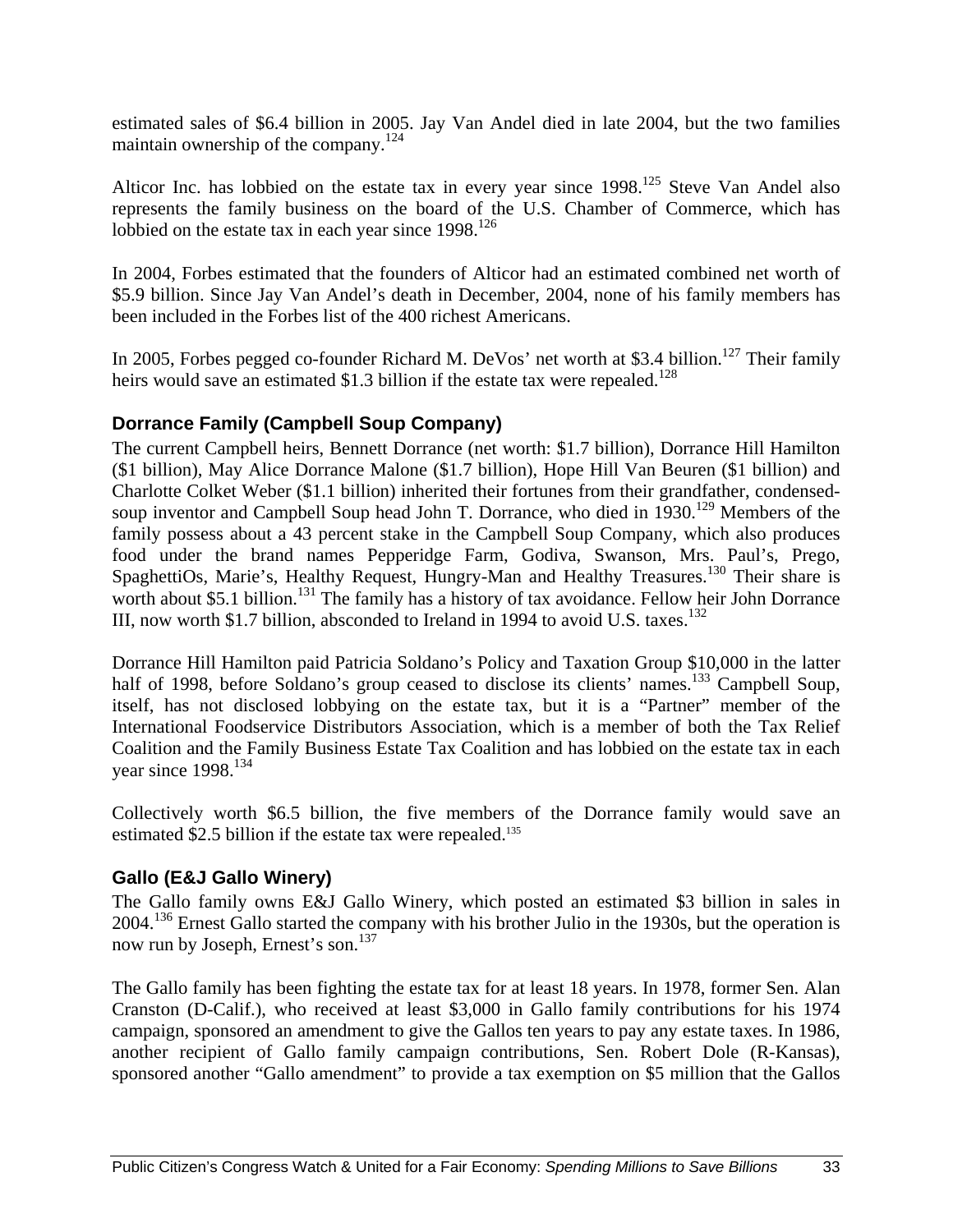passed on to each grandchild. A \$2 million per grandchild exemption was approved, but it was later reduced to  $$1$  million.<sup>138</sup>

The family company was listed as a client of Patricia Soldano's Policy and Taxation Group in 1998. When the lobbying disclosure law took effect in 1998, Soldano filed a report officially terminating her lobbying for the Gallos.<sup>139</sup> Although official records are scant, the family has reportedly contributed tens of thousands of dollars to the Group and another Soldano's estate tax groups, the Center for the Study of Taxation.<sup>140</sup> While the company discloses no specific lobbying on the estate tax, it has recently had at least two representatives on the board of the Wine Institute, the California wine industry association, which has lobbied on the estate tax during three years since 1998 and is a member of the Family Business Estate Tax Coalition.<sup>141</sup>

Ernest Gallo, alone, has an estimated net worth of \$1.2 billion. His heirs would save approximately  $$468.4$  million if the estate tax were repealed.<sup>142</sup>

#### **Harbert Family**

Marguerite Harbert, 82, the richest person in Alabama, inherited her fortune, now worth an estimated \$1.5 billion, from her husband, John Murdoch Harbert III, when he died in 1995.<sup>143</sup> John's fortune sprang from the \$6,000 he won at dice on the troop ship that brought him back from World War II in the Pacific. He used the money to start a construction company that became a worldwide conglomerate involved in real estate, mining and oil and gas ventures in addition to construction.<sup>144</sup>

In 1990, five years before he died, John Harbert turned the Birmingham, Ala., company over to his son, Raymond, who sold some parts of the business and kept others.<sup>145</sup> Today, the firm has evolved into the B.L. Harbert International Group, composed of five firms, headed by Billy Harbert Jr., son of John's brother and business partner, Bill Harbert.<sup>146</sup>

Shortly before his death, John Harbert contributed money to the American Family Business Institute (AFBI), which had been founded in 1992 by Birmingham estate attorney and anti-tax crusader, Harold Apolinsky, who serves as its general counsel.<sup>147</sup> Since 1998, the earliest year for which lobbying disclosure data is available online, the AFBI has spent nearly \$1.5 million lobbying on the estate tax. $^{148}$ 

John Harbert's son, Raymond Harbert is described on the AFBI Web site as the organization's funding chairman.<sup>149</sup> This is how the Web site describes him: "Raymond is Chairman of Harbert Management Corporation, a global investment firm. Before asking others to invest in the AFBI, Raymond committed \$500,000 personally.<sup>150</sup>

If the estate tax were repealed, the Harbert family would save an estimated \$585.4 million, based on Marguerite Harbert's estimated fortune of \$1.5 billion.<sup>151</sup>

#### **Johnson Family (BET, RLJ Development Co.)**

Robert L. Johnson founded Black Entertainment Television in 1980, stepped aside from day-today operations in 1996, sold the company to Viacom for about \$3 billion in 2000 and formally left the company in  $2005$ <sup>152</sup> Johnson bought the Charlotte Bobcats, of the National Basketball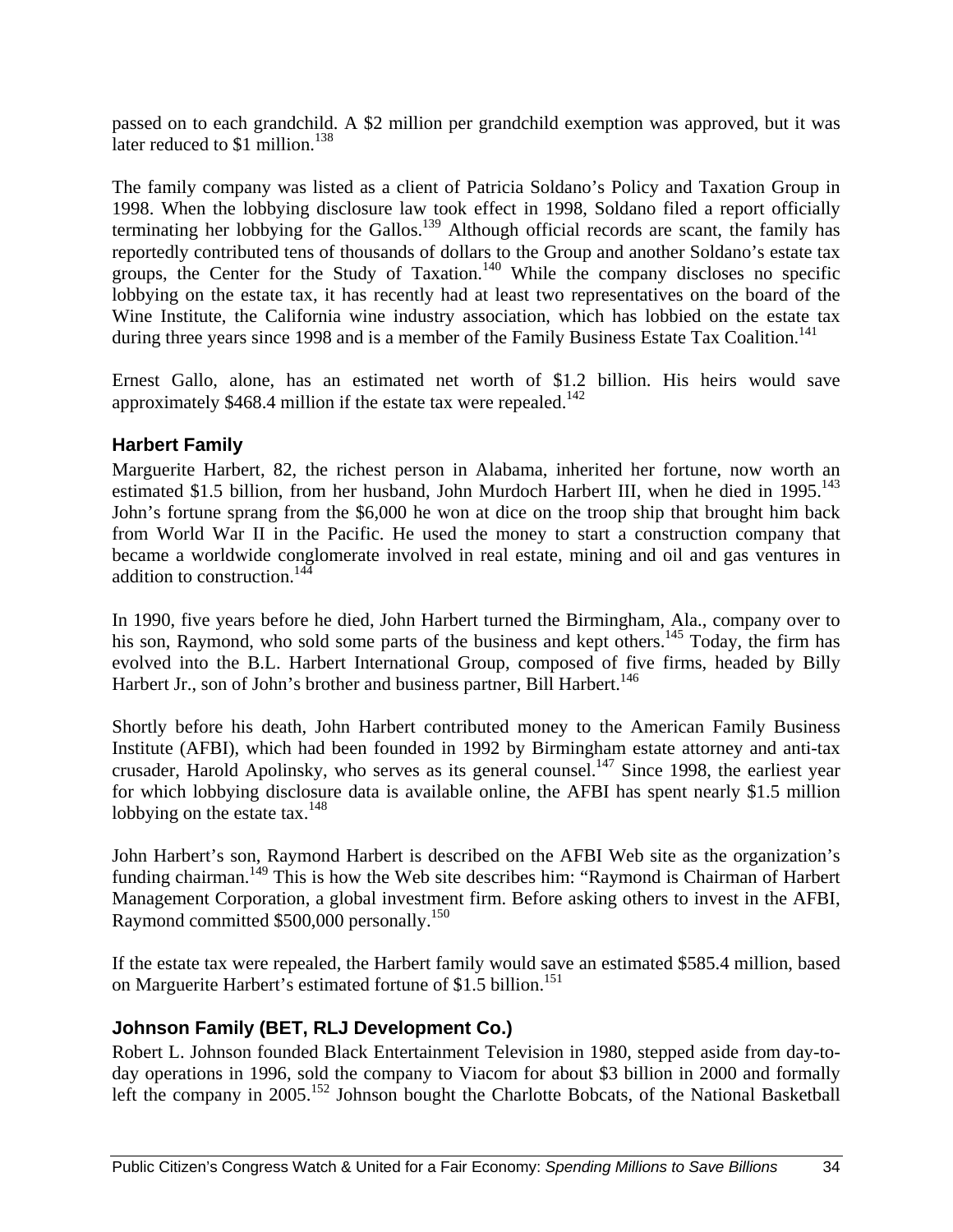Association, and the Charlotte Sting of the WNBA for \$300 million in 2003.<sup>153</sup> In early 2006, Johnson's RLJ Development Co. added to its \$1 billion in hotel assets by agreeing to purchase 100 Marriott and Hilton hotels for \$1.7 billion.<sup>154</sup> He is also in the process of setting up a new bank chain called the Urban Trust Bank, obtaining a charter from federal regulators in February 2006 and buying banks for the chain as recently as March 2006.<sup>155</sup>

Johnson received about \$240 million in taxpayer subsidies from the Charlotte government when he acquired the franchises in 2002. That's the amount the city pledged, largely out of tax revenues, to build Johnson's NBA and WNBA teams a new 18,500-seat arena. Johnson gets to keep all the revenue from ticket sales and even 50 percent of the food, beverage and parking revenues from the city-financed stadium.<sup>156</sup>

Johnson told the *Washington Post* he made his case against the estate tax directly to President Bush in July  $2005.<sup>157</sup>$ 

Johnson's wealth is hard to pin down. In 2003, *Forbes* estimated his net worth at \$1.3 billion. A year later, it said he was worth \$700 million and attributed the dramatic decline to a divorce settlement.<sup>158</sup> Based on his reported wealth of \$700 million, Johnson's heirs would save about \$273.4 million if the estate tax were repealed.<sup>159</sup>

#### **Koch Family (Koch Industries)**

Family patriarch Fred C. Koch founded Koch Industries, now the largest privately held company in the U.S. Its \$21 billion purchase of Georgia-Pacific Corp. in December 2005 vaulted Koch past Cargill to take first place on *Forbes*' list of privately held companies.<sup>160</sup> With a presence in 60 countries, Koch now has 80,000 employees and annual revenue of \$80 billion. Charles Koch is chairman of the board and chief executive officer.<sup>161</sup>

The Koch brothers have used their remarkable wealth to found and support several organizations, including Citizens for a Sound Economy (CSE), now Freedom Works. David Koch served as the chairman of the organization's 501(c)(3) division through 2002 and Charles was a board member emeritus.<sup>162</sup> Foundations established by the Koch brothers have generously supported CSE, contributing more than \$12 million to the group between 1985 and  $2002$ <sup>163</sup>. The group also has received contributions from the company co-owned by the Koch brothers. In 1998, alone, the group received an additional \$626,500 from Koch Industries.<sup>164</sup>

Citizens for a Sound Economy has reported lobbying on the estate tax in five years since 1998, although such work was likely done by its  $501(c)(4)$  arm, while the bulk of the Koch money has been contributed to CSE's 501(c)(3) division. Koch Industries has lobbied on the estate tax in seven years since 1998. The company has also been a client of Soldano's Policy & Taxation Group. $165$ 

Charles and his brother, Koch Executive Vice President David, are tied for 33rd on Forbes 2006 list of the World's Richest People. Each has a net worth estimated at \$12 billion.<sup>166</sup> Based on their combined estimated wealth of \$24 billion, the heirs of the Koch brothers would save about \$9.4 billion if the estate tax were repealed.<sup>167</sup>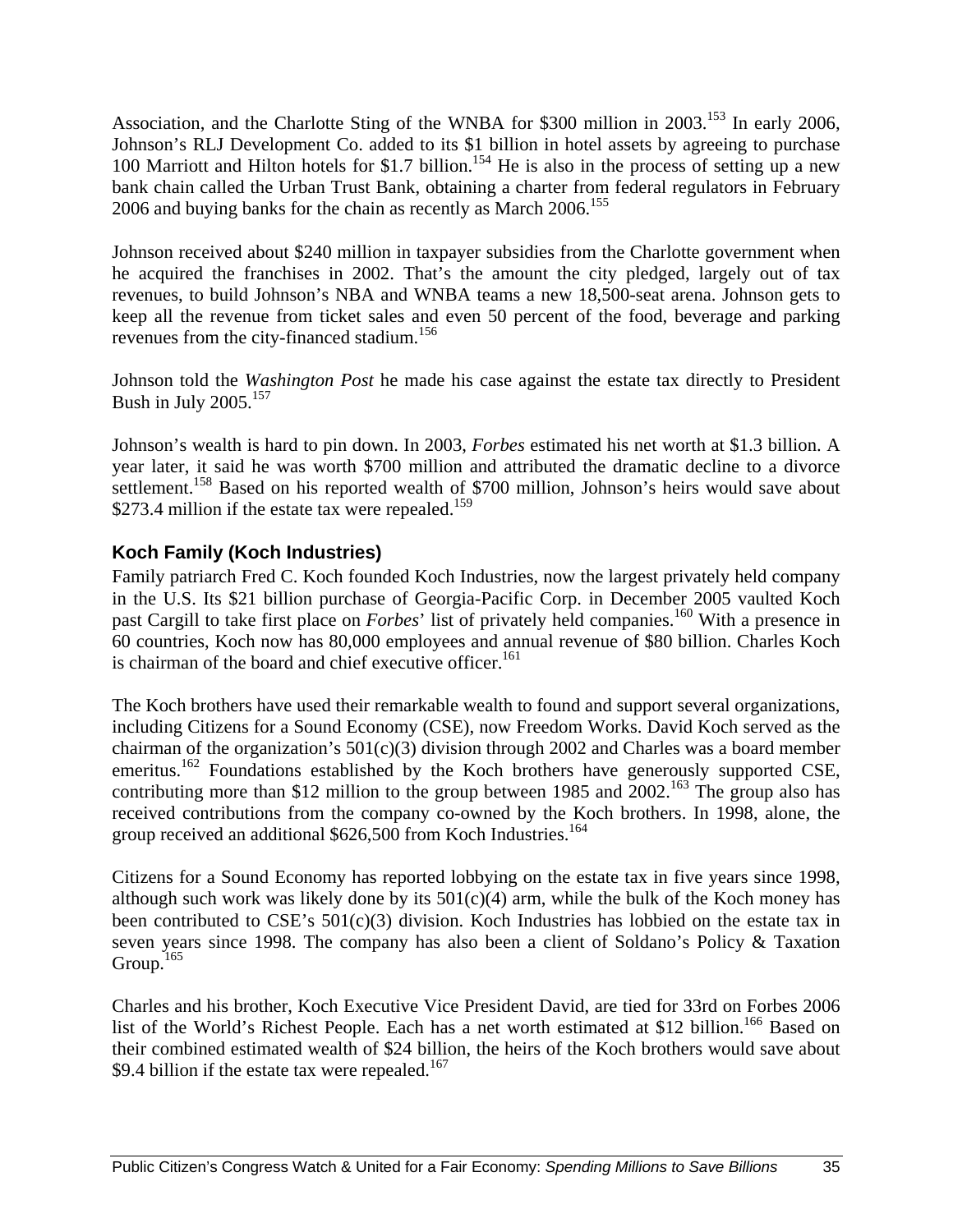#### **Mars Family (Mars Inc.)**

The Mars family owns the entirety of Mars Inc., which is the third largest privately held company in America with \$19.1 billion in annual revenue. Candy is the firm's flagship product, but Mars Inc.'s products also include vending machines, electronics components and the Pedigree, Whiskas and Uncle Ben's brands.<sup>168</sup>

Three Mars siblings, Jacqueline, Forrest Jr. and John, have served as Mars Inc.'s vice president, CEO and chairman.<sup>169</sup> They inherited their wealth from their grandparents, who founded the company. Each of them is estimated to be worth about \$10 billion, placing them in a tie for 19th place among the wealthiest people in America in  $2005$ <sup>170</sup>

The family's first efforts to repeal the estate tax under a Democratic Congress in the 1990s were limited in their effectiveness. *Washington Post* reporter Jonathan Weisman wrote: "In 1992, when heirs to the Mars Inc. fortune joined a few other wealthy families to hire the law firm Patton Boggs LLP to lobby for estate tax repeal, the joke on K Street was that few Washington sightseers had paid so much for a fruitless tour of the Capitol."<sup>171</sup>

However, as the anti-estate tax campaign began to gain traction following the Republican takeover of the House in 1994, the family began to pour more resources into it, largely using the company as a conduit. Patricia Soldano's Policy and Taxation Group reported receipt of a total of \$30,000 from Mars Inc. in 1998 and 1999. The family also reportedly contributed tens of thousands of dollars to Soldano's "research group," the Center for the Study of Taxation.<sup>172</sup> Mars Inc., itself, has reported lobbying on the estate tax in each year since  $1998$ <sup>173</sup>

Based on an estimated wealth of \$30 billion, the Mars heirs would save approximately \$11.7 billion if the estate tax were repealed.<sup>174</sup>

#### **Mayer Family (Captiva Resources)**

Frederick R. Mayer is the chairman of Captiva Resources, a family-owned oil and gas exploration company. Much of Mayer's fortune came from the sale of his first oil company, Exeter Inc.<sup>175</sup>

Captiva Resources paid the Policy and Taxation Group at least \$20,000 to lobby against the estate tax in 1998 and 1999 before the Group stopped disclosing its donors.<sup>176</sup>

The best estimate of Frederick Mayer's net worth, made in 1996, is between \$118 million and \$218 million.<sup>177</sup> His heirs would thus stand to save a minimum of \$46.4 million if the estate tax were repealed. $178$ 

#### **Nordstrom Family (Nordstrom Inc.)**

The upscale department store chain dates to 1901, when family patriarch John W. Nordstrom and a partner opened a small shoe store. In 1971, Nordstrom's heirs took the company public to raise retirement money for the second generation of Nordstroms.<sup>179</sup> After a series of leadership changes, the family reasserted control of the company in 2000, ousting the top leaders and replacing them with family members.<sup>180</sup>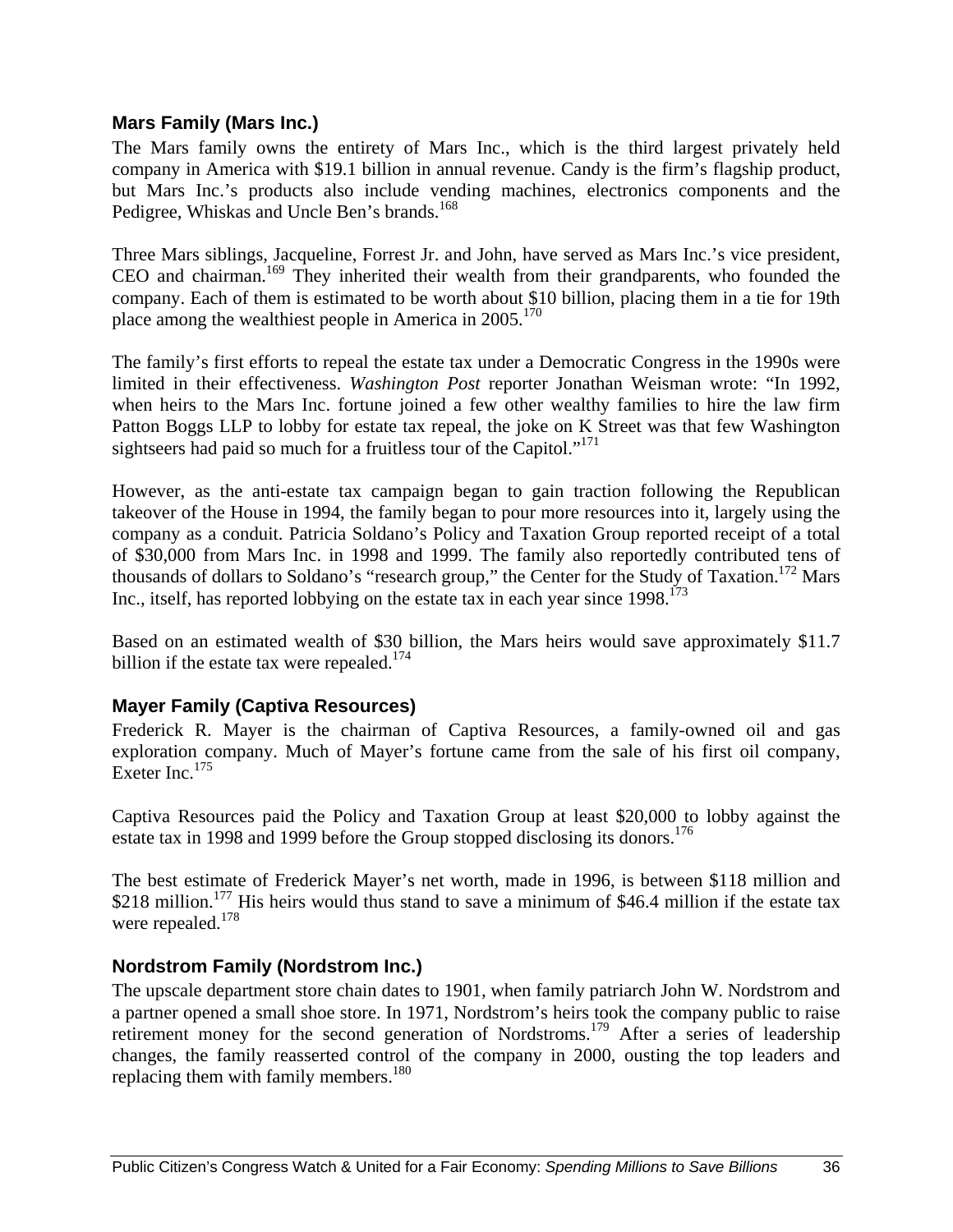Five of the Nordstrom family's third and fourth generation family members now head the company: Chairman Bruce A. Nordstrom (grandson of the founder) and four of the founder's great-grandsons. These great grandsons are President Blake W. Nordstrom and executive vice presidents, Erik B. Nordstrom and Peter E. Nordstrom and James (Jamie) F. Nordstrom, Jr.<sup>181</sup>

Nordstrom Inc. paid a total of \$140,000 to two lobbying firms, Kurzweil & Associates and R. Duffy Wall & Associates, to lobby on a 1999 bill that would have reduced and eventually repealed the estate tax. The bill was vetoed by President Clinton but Nordstrom continued to lobby on tax issues until just after a similar bill, the 2001 tax cut, was signed by President Bush. $182$ 

Collectively, the Nordstrom family holds about 20 percent of the company stock, which is worth about \$2.1 billion.<sup>183</sup> If the estate tax were eliminated, the family's heirs would save about \$826.5 million, based on the estimate that the fortune is worth \$2.1 billion.<sup>184</sup>

#### **Sobrato Family (Sobrato Development)**

John A. Sobrato is one of the largest commercial landlords in Silicon Valley, controlling 11 million square feet of commercial property, and has a net worth of about \$2 billion.<sup>185</sup> His career in real estate dates to 1957. Today, his son, John M. Sobrato, runs the business on a day-to-day basis. $186$ 

Sobrato Development paid the Policy and Taxation Group at least \$20,000 to lobby on the estate tax before 2000, when the Group ceased disclosing its clients' identities.<sup>187</sup>

Based on an estimated net worth of \$2 billion, John Sobrato's heirs would save an estimated \$780.4 million if the estate tax were repealed.<sup>188</sup>

#### **Stephens Family (Stephens Inc.)**

Jackson Thomas Stephens joined the family investment bank, Stephens Inc., benefited from rising prices after the Great Depression, and built the firm into one of the nation's largest investment banks outside Wall Street.<sup>189</sup> Current holdings include Stephens Media, which operates 24 newspapers, including the *Las Vegas Review-Journal*.<sup>190</sup> Son Warren Stephens is now President and CEO of Stephens Inc. and was designated as a "Ranger" by the 2004 Bush-Cheney campaign, meaning he raised at least \$200,000 for the presidential campaign.<sup>191</sup> Son Jackson Jr. served on the board in 2004 of the Club for Growth, which has run anti-estate tax ads. $192$ 

Jackson Stephens' fortune was estimated at \$1.5 billion in 2004.<sup>193</sup> He died in July 2005.<sup>194</sup> None of his heirs is listed in the *Forbes* 400 list of the richest Americans or the Forbes "World's Richest People" list.

The Stephens family business has lobbied on the estate tax during seven years since 1998.<sup>195</sup>

Public Citizen estimated that the Stephens family fortune would have shrunk to \$795.7 million after taxes are paid on Jackson Stephens' estate. With that net worth, the family would save \$310.7 million if the estate tax were repealed.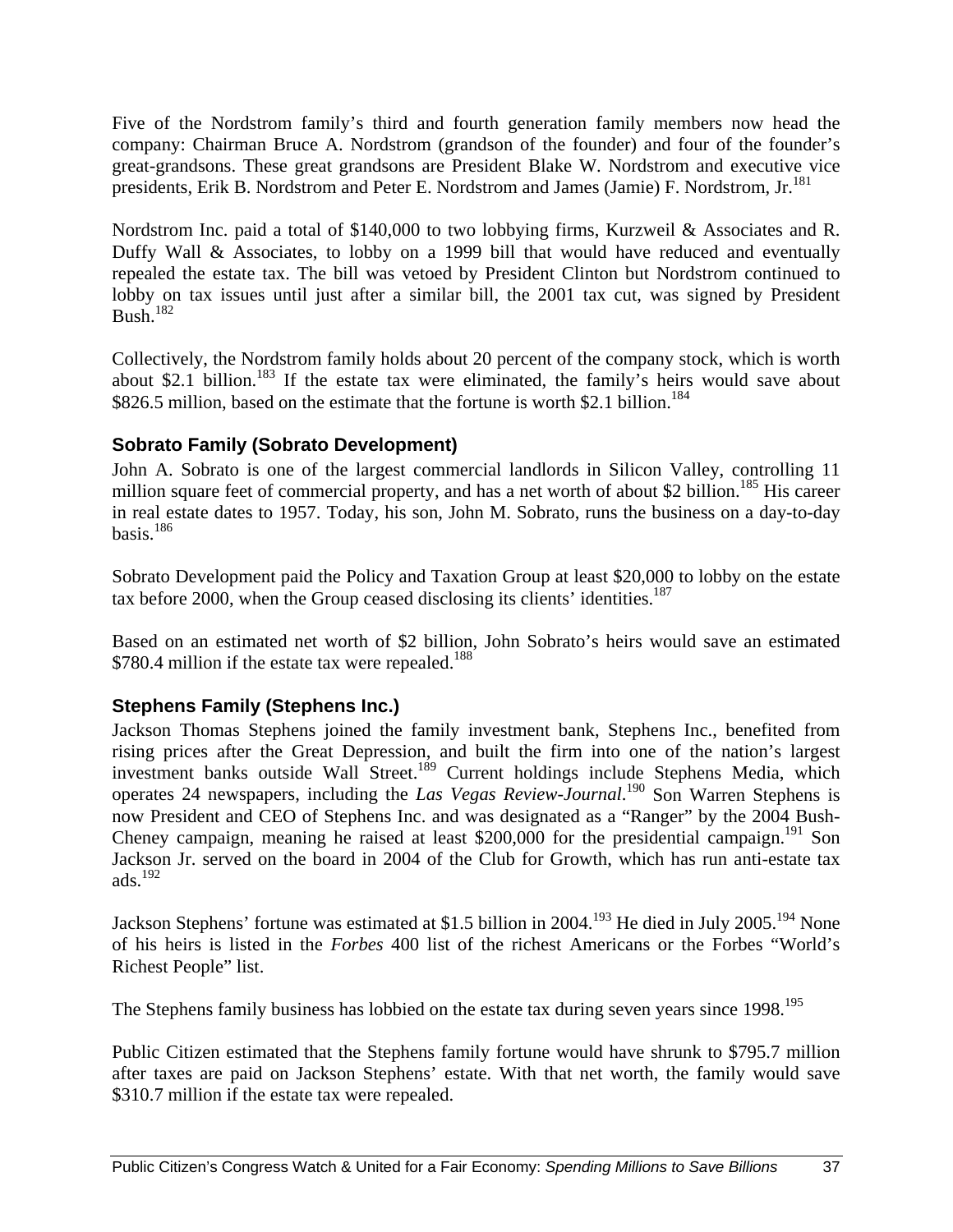#### **Timken Family (The Timken Company)**

Henry Timken started the Timken Company, which now makes bearings, in 1899. Since the 1920's, this company has ranked among the 250 largest U.S. corporations, and has had only five chairmen in its history, all of whom have been Timken family members.<sup>196</sup>

The family has been a major backer of President Bush, who is a staunch proponent of abolishing the estate tax. Former chairman W.R. "Tim" Timken, Jr. was the finance co-chair of Bush's 2004 campaign in Ohio and achieved "Ranger" fundraiser status, having raised at least \$200,000 for the Bush-Cheney 2004 campaign.<sup>197</sup> The Timken family contributed \$100,000 to Bush's first inaugural celebration and the company itself contributed \$250,000 to the second.<sup>198</sup> After Bush was reelected, W. R. "Tim" Timken, Jr. was appointed ambassador to Germany, despite the fact that he spoke no German and had no diplomatic experience. He passed the company's chairmanship of the company on to Ward J. "Tim" Timken Jr, the fifth generation Timken family chairman.<sup>199</sup> Another Timken, John M. Timken, Jr., sits on the company's board. These three Timkens and trusts they control collectively own about \$201.5 million in company stock.<sup>200</sup>

Bush visited a Timken plant in Canton, Ohio, in April 2003 to talk up his 2001 tax cut package – which included the estate tax phase-out – and to push for new tax cuts, saying they would create a million new jobs by the end of 2004.<sup>201</sup> In fact, the first set of tax cuts had helped push the Timken Company's taxes so low that the company didn't pay any corporate income taxes at all for two years during Bush's first term.<sup>202</sup> The company had also seen its profits rise from \$38.7 million in 2002 to \$260.3 million in 2005 and had received \$395 million in government subsidies from 2001 to 2004 under a federal anti-dumping trade program.<sup>203</sup> In mid 2004, however, the company told its Canton workers, just before contract negotiations, that it intended to cut at least 900 jobs. Its hardball tactics enabled it to extract concessions from the union on health care benefits in exchange for a guarantee that at least 500 of the jobs would be saved.<sup>204</sup>

The family, through its company, is a member of two industry associations that are members of two of the leading anti-estate tax groups: the Tax Relief Coalition and the Family Business Estate Tax Coalition. A company representative is in the leadership of the Automotive Aftermarket Industry Association, which has lobbied on the estate tax and a company representative is on the board of the National Association of Manufacturers, which has lobbied on the estate tax in every year since 1998.<sup>205</sup> The Timken Co., itself, has reported lobbying on the estate tax during four years since  $2000^{206}$ 

Based on the family's estimated \$201.5 million stake in the Timken Co., family heirs would save about \$79 million if the estate tax were repealed.<sup>207</sup>

#### **Walton Family (Wal-Mart)**

Family patriarch Sam Walton, a former J.C. Penney clerk, opened his first discount store in Arkansas in 1962 and built it into a retailing giant that he left to his heirs in 1992. Wal-Mart is now the world's largest retailer. S. Robson Walton serves as the company's chairman. Although other heirs are not active in the company, they retain about a 40 percent share in it, worth about \$83.7 billion.<sup>208</sup>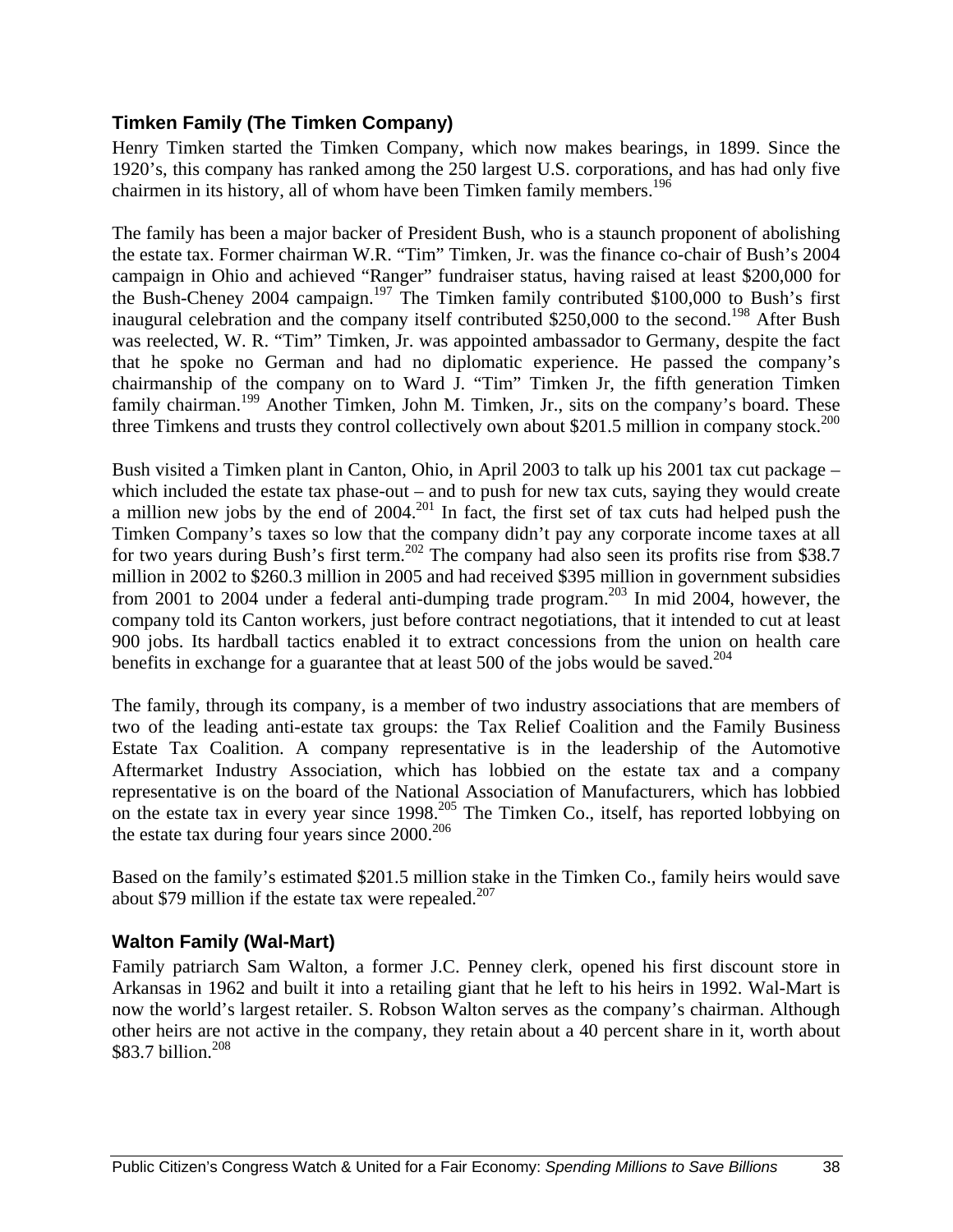Walton Enterprises, controlled by the Walton family, has paid Patton Boggs \$600,000 since 1999 to lobby on the estate tax and other issues.<sup>209</sup> Wal-Mart is a member of the Food Marketing Institute, which has lobbied on the estate tax in every year since  $1998<sup>210</sup>$  The Food Marketing Institute, in turn, is a member of the two leading anti-estate tax coalitions, the Family Business Estate Tax Coalition and the Tax Relief Coalition.

Given its estimated net worth is \$83.7 billion, the family would save approximately \$32.6 billion if the tax were repealed. $^{211}$ 

#### **Wegman Family (Wegmans Food Markets, Inc.)**

Wegmans traces its history back to 1916, when brothers Walter and John Wegman founded their first grocery store.<sup>212</sup> The family now owns a gourmet supermarket chain of 70 stores, primarily in New York, Pennsylvania and New Jersey. The family-owned business reported that it had \$3.8 billion in annual sales in  $2005$ <sup>213</sup> In 2005, a fourth generation Wegman, Colleen, was named president of the chain and her father, Danny, was named chief executive officer.<sup>214</sup>

Wegmans has paid the lobbying firm of Patton Boggs \$570,000 in fees to lobby on the estate tax in every year since 1998. In six of these years, the estate tax has been the sole issue on which Patton Boggs has lobbied on Wegmans' behalf.<sup>215</sup>

Because the family's net worth has not been reported, it is not possible to estimate how much the Wegmans would save if the estate tax were repealed.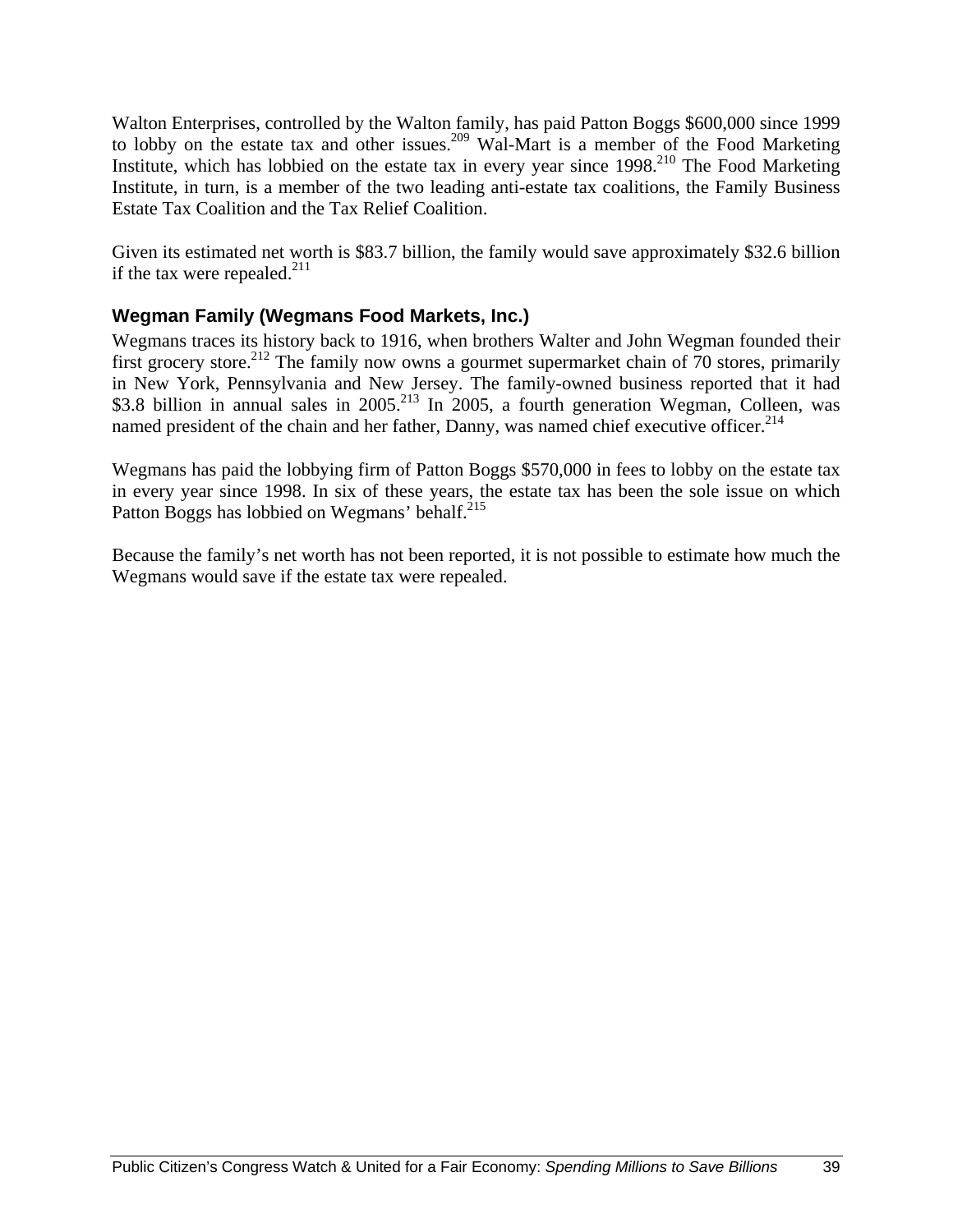### **Appendix B: Myths About the Estate Tax**

Many of the arguments and messages that super-wealthy families, their lobbyists and trade associations use to criticize the estate tax are full of inaccuracies and distortions. These arguments are often made in media outlets owned by the families. For example, Frank Blethen, the owner of *The Seattle Times,* produced advertisements calling for repeal and invited more than 75 independent newspaper owners to run them. $^{216}$ 

Research and investigative reporting have debunked many of the assertions about the negative aspects of the estate tax, yet these claims continue to be repeated in the media and in public discourse. What follows is an analysis of some of the most frequent examples.

#### **Myth: The Estate Tax Forces Families to Sell their Farms**

Several years of investigative journalism articles and congressional reports have made it clear that the notion of any farm being destroyed by the estate tax is a myth. In 2001, the pro-repeal American Farm Bureau could not provide the *New York Times* with a single example of a farm having been sold to pay the estate taxes. $2^{17}$ 

A 2005 report by the Congressional Budget Office found that at the current exemption level of \$2 million, very few family farms would owe an estate tax. If the \$2 million threshold existed in 2000, as many reform proposals would have allowed, only 123 farms in the entire country would have owed estate taxes that year. The CBO study also found that among the very few that would owe taxes, the vast majority would have sufficient liquid assets (savings, investments and insurance) to pay the taxes without having to sell off any farm assets. For example, at the \$2 million threshold, only 15 of the farms would have had insufficient liquid assets to pay.<sup>218</sup>

#### **Myth: The Estate Tax Destroys Family Businesses**

Like the allegations about family farms, the notion that the estate tax forces family-owned enterprises out of business is equally fallacious.

Of the 2.5 million people who died in 2004, only 440 left a taxable estate with farm or business assets equal to at least half the total estate, according to the Tax Policy Center, a joint project of the Urban Institute and the Brookings Institution, and 210 of these owed less than \$100,000.<sup>219</sup>

#### **Myth: Estate Tax is Double Taxation**

Advocates of estate tax repeal claim that the estate tax is unfair because it taxes the same money twice: once when it is earned as income and again as part of an estate. But this reflects a misunderstanding of the tax structure and of what is actually taxed in most estates.

Money in our society is frequently taxed upon transfer, so the same dollar is often taxed more than once.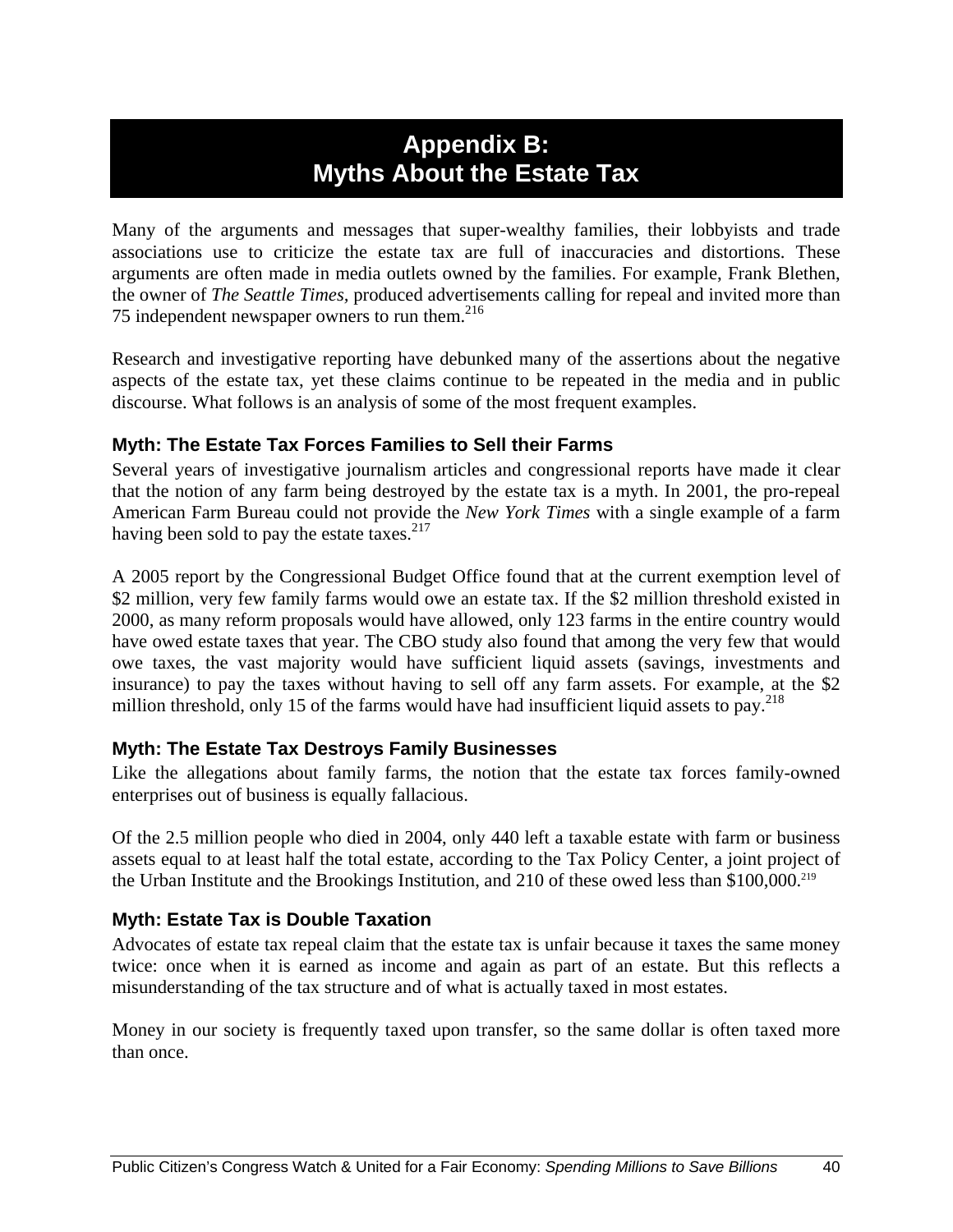The reality is that the bulk of wealth in large taxable estates has never been taxed at all. This is wealth in the form of appreciated property, stocks, and bonds that have increased in value since they were acquired or inherited – and have never been taxed. Without an estate tax, billions of dollars of untaxed capital gains would pass within wealthy families without any tax.  $220$ 

In estates with assets over \$10 million, over 56 percent of the wealth takes the form of appreciated property, stocks and bonds. As estate tax wealth exemptions rise, the tax will increasingly be levied on estates with higher percentages of appreciated property that has not been taxed. $221$ 

#### **Myth: It Costs More to Comply with the Estate Tax than the Revenue It Raises**

Compliance costs include both the cost to the IRS of administering the tax and the personal costs of preparing tax returns, planning for the tax, and administering an estate.<sup>222</sup> A 1999 study by two professors at Rutgers University concluded that the cost of estate tax compliance ranges from 6 to 9 percent of estate tax revenues. This is consistent with other forms of taxation, including the federal income tax. "The costs of administering the estate tax have been grossly overstated. We do not know why," they wrote. "Instead of high cost, we find the estate tax to be an efficient tax."223

About half the costs associated with estate taxation would remain even if the tax were repealed. Researchers Joel Friedman and Ruth Carlitz observe "activities such as selecting executors and trustees, drafting provisions and documents for the disposition of property, and allocating bequests among family members would still have to be undertaken in the absence of an estate  $\text{tax}$ .  $\frac{1}{224}$ 

Repeal advocates continue to propagate myths about costs of administering the estate tax. The Policy and Taxation Group's Center on Taxation and Policy publishes a list of "Reasons the Death Tax Does Not Work," which asserts that "it collects just 1 percent of the nation's revenues, and dollar for dollar, it costs as much to collect death taxes as it raises."<sup>225</sup> *Seattle Times* publisher Frank Blethen, patriarch of the family that owns a majority interest in the Seattle Times Co., used his deathtax.com Web site to claim, falsely, that "it costs the government 65 cents of every dollar raised for enforcement and compliance."<sup>226</sup>

#### **Myth: The Super Wealthy Avoid the Estate Tax**

There is a myth that the estate tax is "voluntary" for the super wealthy and that the people who pay the estate tax have small estates and less resources to hire planners. It is true that doing estate tax planning – such as planned giving to heirs – can reduce one's tax bill. This favors estates with greater liquidity of wealth.

But the super wealthy do pay significant estate taxes, under current law. In 2004, the 520 largest estates – those valued at over \$20 million – paid a net average tax of \$10.8 million each.<sup>227</sup>

There are only three ways that super wealthy individuals can entirely avoid paying estate taxes at death: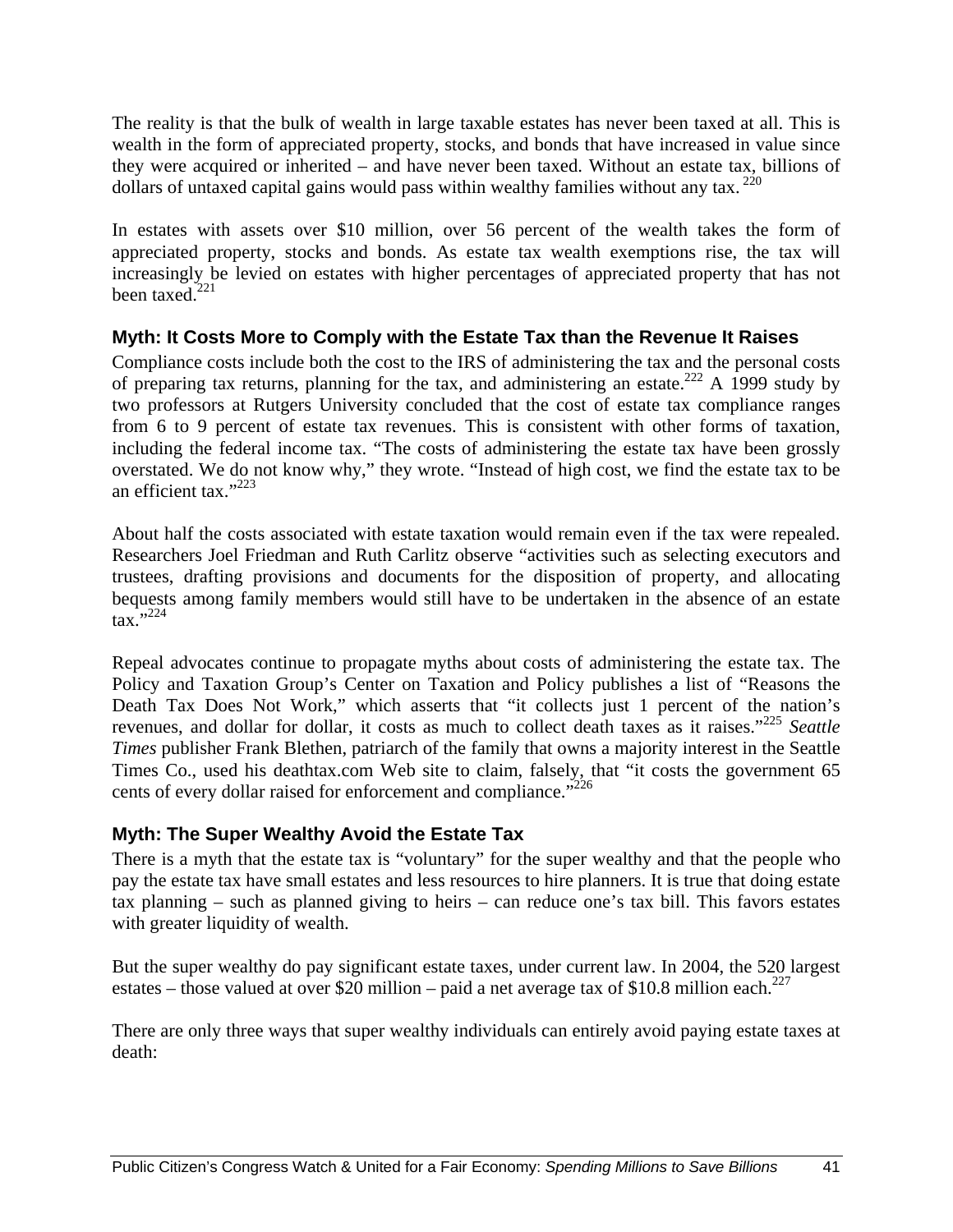- Pass all wealth above the given year's exemption level to one's spouse, taking advantage of the "unlimited marital deduction;
- give all wealth above the given year's exemption level to charity, thereby reducing one's estate; or
- die in 2010, the only year that the estate tax is currently scheduled to be repealed.

Some people purchase life insurance in an amount sufficient to pay their estate taxes when they die. This doesn't enable them to avoid the tax but, in essence, to pre-pay it through insurance premiums. This effectively shields heirs from having their inheritances reduced by the amount of estate taxes, while still providing for the tax itself to be paid in full.

#### **Myth: The Estate Tax is Confiscatory Because it Takes over Half of Someone's Estate**

The top marginal estate tax rate in 2006 is 46 percent. In 2009 it will be 45 percent. But this rate applies only to amounts that do not go to a spouse or charity and that exceed the exemption. In 2006, only amounts higher than \$2 million for an individual or \$4 million for a couple will be taxed at that rate, and that's if no other spousal or charitable provision has been made. Therefore, a substantial portion of most estates is passed on untaxed.

According to IRS data, the "effective" rate – the percentage of estates that is actually paid in taxes – averaged about 19 percent in 2003, a year in which the top rate was 49 percent.  $^{228}$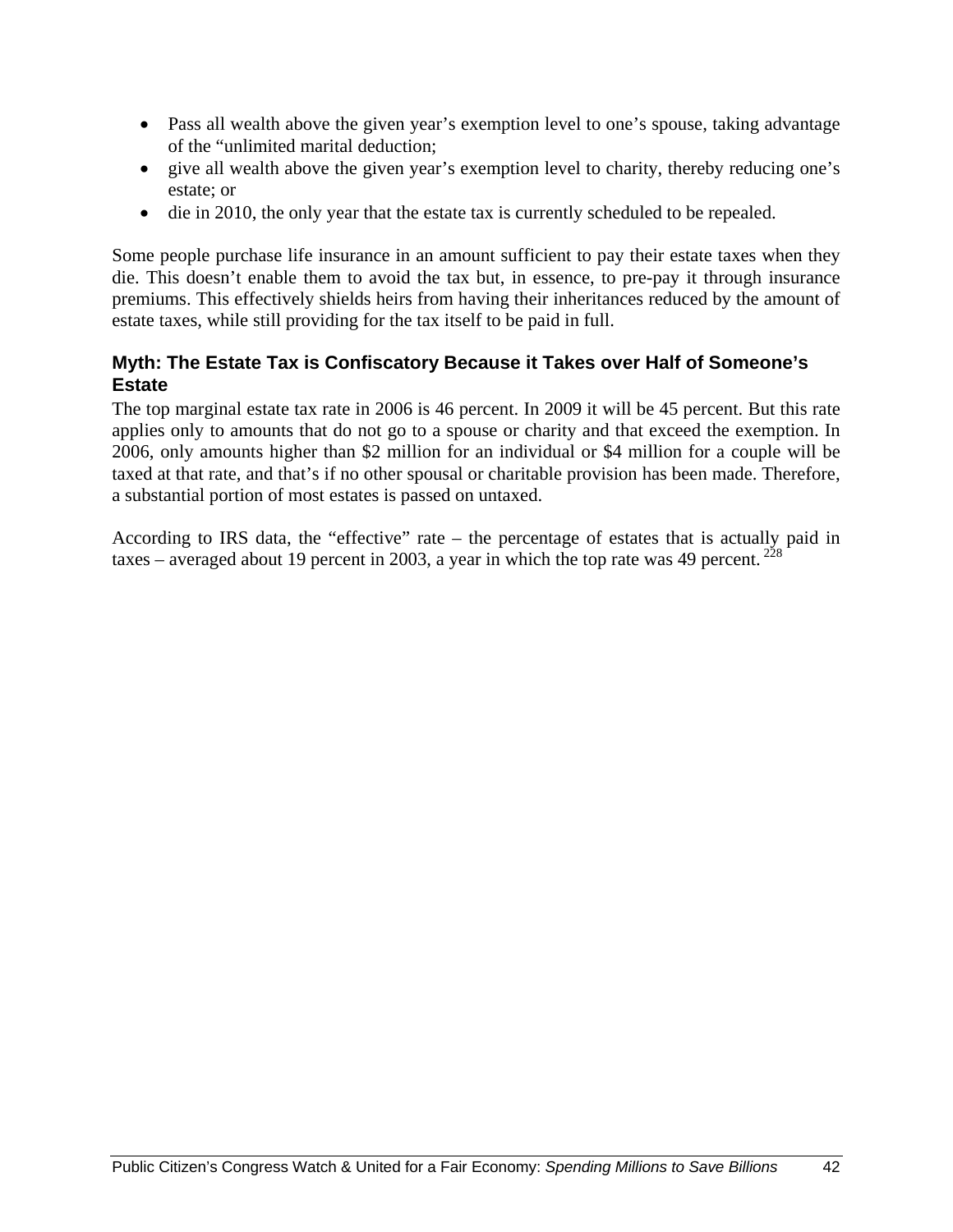### **Appendix C: Reasons to Preserve the Estate Tax**

There are three general reasons to maintain the estate tax: the revenue it raises, its positive impact on charitable giving, and its role in discouraging concentrations of wealth and power.

#### **The Estate Tax is a Progressive Means to Raise Revenue**

The federal estate tax raises substantial revenue from those most able to pay. It is the most progressive tax in the federal system, raising revenue solely from high-net-worth households.

Phasing out and then permanently abolishing the estate tax would cost \$369 billion in the short term (between 2007 and 2016).<sup>229</sup>

If the estate tax were fully repealed between 2012 and 2021, it would cost the country almost \$1 trillion in revenue, including interest on the debt.<sup>230</sup> Over time, the cost would mushroom to several trillion dollars.<sup>231</sup>

The potential revenue gap caused by elimination of the estate tax would have to be filled from a source other than the estates of the super wealthy. Potentially, \$1 trillion in budget cuts or tax increases on wage earners could fill the gap. The most likely scenario is that the shortfall will be borrowed from creditor nations such as China and Japan, and will be repaid by future generations to service interest on our national debt.

#### **The Estate Tax Has a Positive Impact on the Charitable Sector**

Recent studies indicate that repeal of the estate tax would have a significant negative impact on the non-profit charitable sector. The estate tax is a substantial catalyst for giving to charities. While research shows that people with a charitable impulse give generously regardless of tax rules, the estate tax provides an incentive for additional giving as part of an estate plan.<sup>232</sup> The existence of the estate tax is also an incentive for increased giving while someone is alive.

Large estates are the biggest users of the deduction for charitable bequests. Absent the incentive of the estate tax, an estimated \$10 billion *less* per year would be given to charity, according to a study by the Brookings Institution. The Brookings study found that repeal would reduce charitable bequests by 22 to 37 percent (between \$3.6 to \$6 billion per year), with a reduction in non-bequest donations making up the balance.<sup>233</sup> Data from the non-partisan Congressional Budget Office confirmed these findings but found the estimated loss of charitable giving to be even higher, at between \$13 and \$25 billion a year.<sup>234</sup>

Without the incentive of the estate tax, gifts to colleges, medical research facilities, arts and culture, religious institutions, social services and other nonprofit organizations will decline.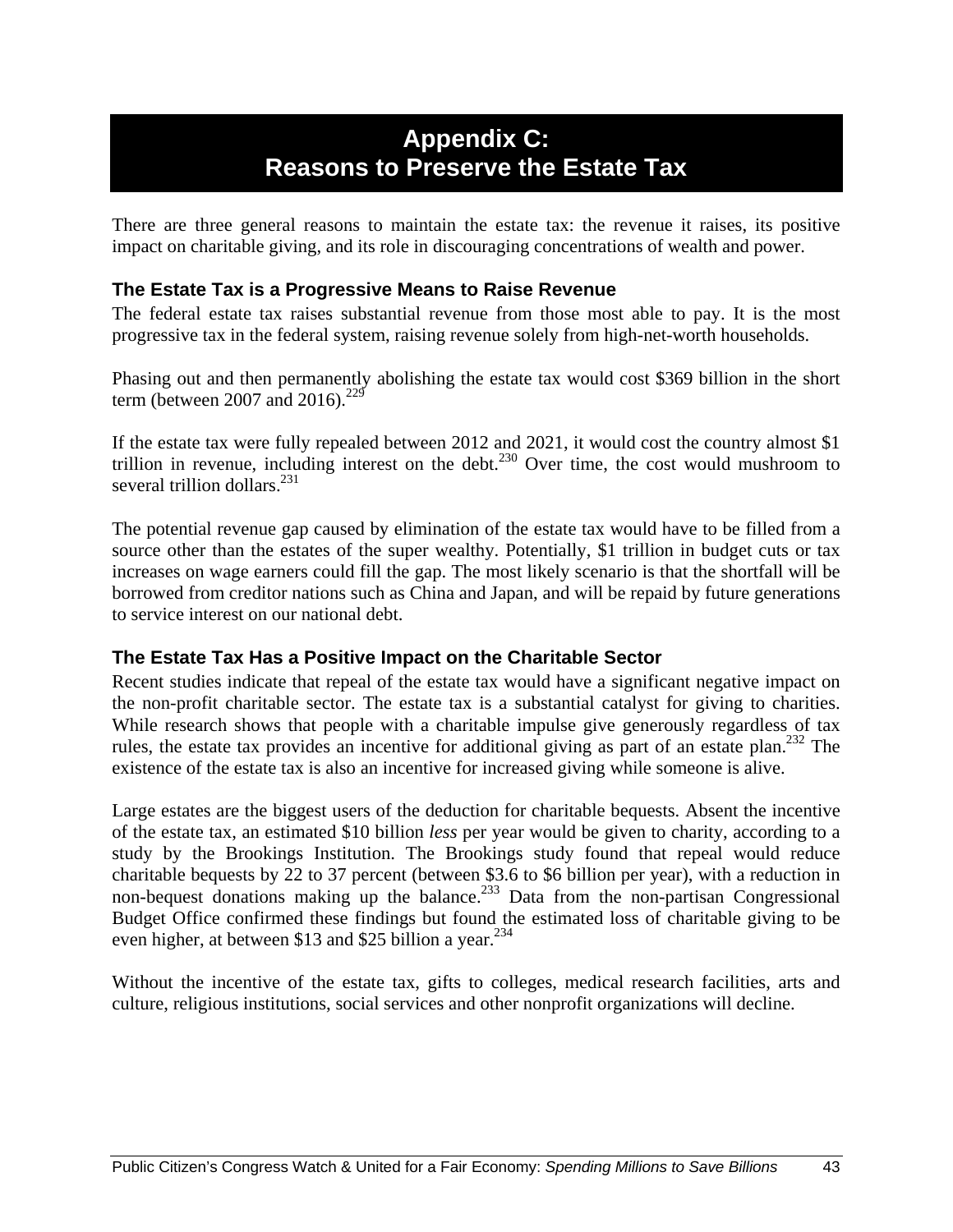#### **The Estate Tax Deters Concentrations of Wealth**

The federal estate tax was instituted in 1916 as a means to address imbalances in the national tax system and respond to the extreme inequalities of wealth and power at the beginning of the 20th century. Around 1900, before the income tax was instituted, the country's federal revenue came from trade tariffs that primarily affected America's rural states. Prior to 1916, inheritance and estate taxes had only been instituted during times of war, such as the Civil War, and were then repealed. Rural populist social movements teamed up with urban reformers to push for permanent income and inheritance taxes in order to shift some of the tax burden off the agricultural states of the Midwest and South and onto the wealthier industrial Northeast.

They found allies among some of America's elite thinkers and wealthy individuals who were alarmed at the country's growing economic divide during America's Gilded Age (the 30 years prior to World War I). They believed that such concentrations of wealth were "un-American" and posed dangers to America's fragile experiment in democratic self-governance.

Estate tax supporters included steel magnate Andrew Carnegie, who testified before Congress in support of a robust inheritance tax. He believed that the tax would discourage the wealthy from having undue advantages and would encourage charitable giving during a person's lifetime, rather than wealth accumulation.<sup>235</sup> When President Theodore Roosevelt first proposed the estate tax in 1906, he observed that, "the man of great wealth owes a particular obligation to the State because he derives special advantages from the mere existence of government.<sup>5236</sup> The estate tax was viewed as both a brake on the accumulation of wealth and a fair way for the wealthy to pay back society for their individual opportunities.

Ironically, as the U.S. enters another period of marked income and wealth inequality, Congress is now contemplating abolishing the estate tax. A recent *Business Week* article quotes Nobel Prizewinning economist James Heckman as observing, "The big finding in recent years is that the notion of America being a highly mobile society isn't as true as it used to be."<sup>237</sup>

The wealthiest families in the U.S. have seen their share of national income and wealth dramatically increase in the last three decades. The 145,000 households in the top one-tenth of one percent had an average income of over \$3 million in 2002, 2.5 times what those in the top one-tenth of one percent earned in  $1980<sup>238</sup>$  Over the same period, the top 10 percent saw their share of income more than double while the share going to the bottom 90 percent has declined.<sup>239</sup> Ownership of wealth is even more concentrated, with the top 1 percent of households owning 33 percent of all wealth and 40 percent of all financial assets.<sup>240</sup>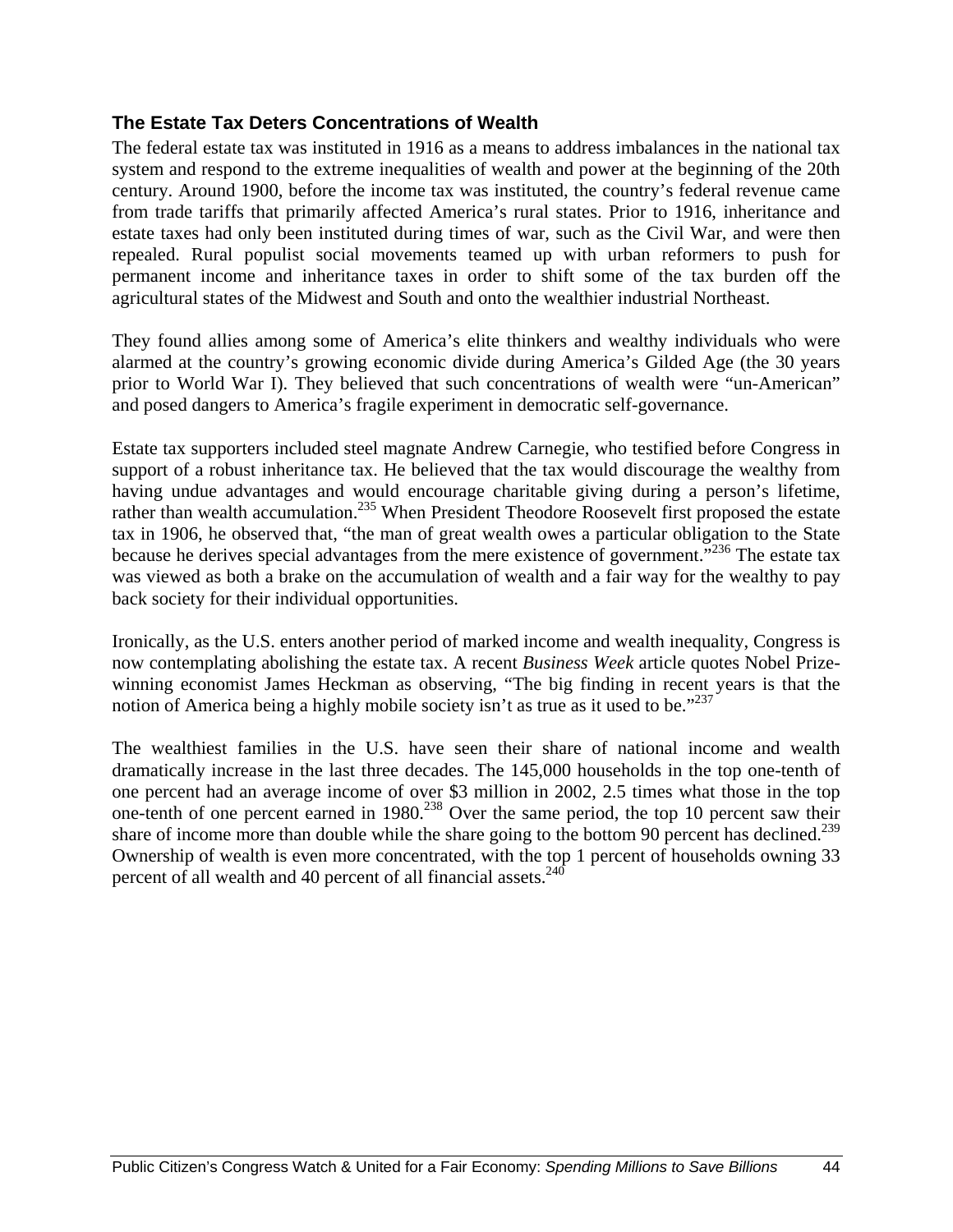### **Appendix D: Recent Opinion Polls on the Estate Tax**

Advertising and public relations campaigns by anti-estate tax groups have confused the public about who pays the estate tax and how much is paid. The super-wealthy families profiled in this report have expended a great deal of money on promulgating fear, uncertainty and doubt in the minds of ordinary Americans about the estate tax, the effects of which show up in the results of simplistic public opinion polls commissioned by anti-estate tax organizations.

Opponents of the estate tax claim that the general public is overwhelmingly anti-estate tax. R. J. Lehmann, the Washington correspondent of *BestWire* magazine, reported on a Harris Interactive poll in which 30 percent of respondents believed the estate tax was the least fair form of taxation and 68 percent wanted to eliminate it. $241$  Among respondents earning between \$35,000 and  $$75,000$  per year, 73 percent were anti-estate tax.<sup>242</sup>

As with most polling, the response depends on the way questions are phrased and what choices voters are offered. If posed as stand-alone questions, all forms of taxation poll negatively. When the question of the estate tax is presented baldly without any context or connection to the benefits the government provides, results tend to be negative, but polls that offer voters more information and choices show pro-estate tax results. Two such polls conducted in 2002 and 2006 reveal that Americans prefer to either keep the estate tax as-is or reform it.<sup>243</sup> An additional poll shows the estate tax is their preferred way of balancing the budget:

- When asked to rank a list of potential changes to the tax system, abolishing the estate tax ranks last, and is opposed by 55 percent of respondents.<sup>244</sup>
- When offered the option of reforming the estate tax rather than abolishing it 72 percent of voters support reforming the tax or keeping the tax as it currently is, versus 22 percent who would repeal it. $^{245}$
- When asked how they viewed eight possible choices to balance the budget, 69 percent chose keeping the estate tax on estates over \$2 million as their first choice.<sup>246</sup>
- When asked whether to repeal the tax or keep it and use its revenue for other purposes, strong majorities of up to 76 percent preferred that Congress use funds for other purposes.<sup>247</sup>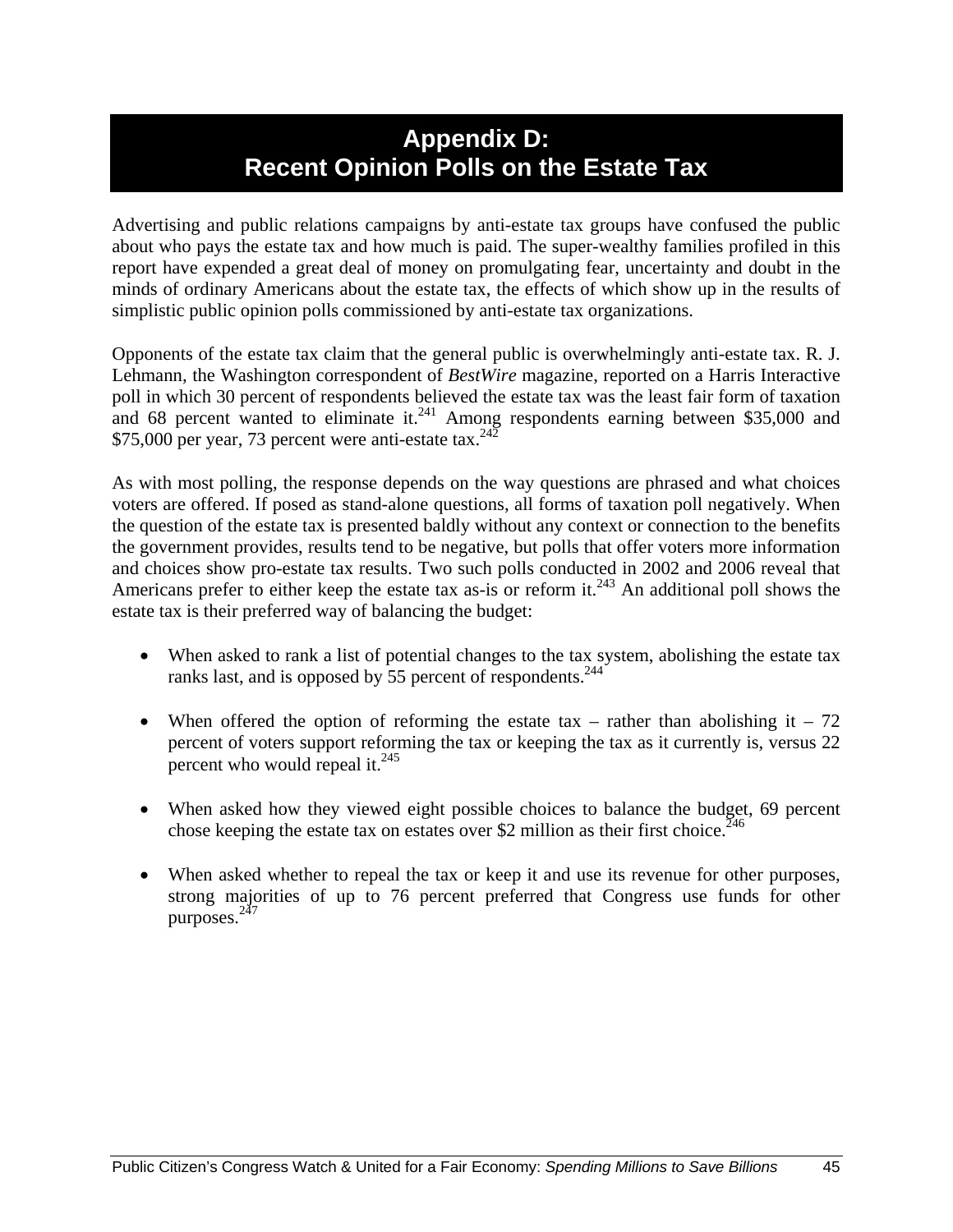### **Appendix E: The Fiscal Context of the Estate Tax**

Abolishing the federal estate tax would cost about \$1 trillion over the first ten years of full repeal, from 2012 to 2021. This would include \$745 billion in direct lost revenue plus an additional \$225 billion in increased interest payments on the national debt.<sup>248</sup> An examination of current and possible federal budget expenditures puts this amount in perspective:

- **The Cost of the Iraq War (\$750 billion to \$1.27 trillion).** In the short term, the Iraq War will be a costly federal expense, and Congress is likely to support requests for additional funding. Nobel prize-winning economist Joseph Stiglitz and his coauthor Linda Bilmes estimate a total cost of between \$750 billion and  $$1.27$  trillion.<sup>249</sup> This estimate includes direct military spending, estimated demobilization costs, health care and payments to veterans, and interest. Stiglitz and Bilmes estimate the total economic cost of the war will be much higher than this budgetary estimate, due to its negative impact on oil prices, economic dislocation, and the dollar costs associated with human casualties.<sup>250</sup>
- **Cost of Medicare Prescription Drug Benefit (\$797 billion).** In late 2003, Congress passed an expansion to the Medicare Prescription Drug benefit (Medicare Part D). According to the Center for Medicare and Medical Services, the cost of this benefit will be \$797 billion between 2006 and  $2015$ <sup>251</sup>
- **Repeal of the Alternative Minimum Tax (\$611 billion to \$790 billion).** Congressional leaders have indicated a bi-partisan preference for abolishing the Alternative Minimum Tax (AMT) for individuals. When it was originally created in 1969, the AMT was a means to ensure that wealthy individuals could not use loopholes to entirely avoid paying taxes. However, the Urban Institute's Tax Policy Center estimates that by 2010, 31 million taxpayers – many in the middle class – will pay the AMT.<sup>252</sup> This is an unintended result of the lack of any provision in the original legislation to adjust AMT tax brackets for inflation.

According to research by the Congressional Budget Office and the Joint Committee on Taxation, abolishing the AMT would reduce federal revenues by \$611 billion between 2006 and 2015.253 Assuming that Congress fails to offset lost AMT revenue with budget cuts, the real cost, including additional interest payments, would be \$790 billion.<sup>254</sup>

- **Extension of 2001 and 2003 Tax Cuts (\$1.1 trillion).** Between 2007 and 2016, the cost of extending the tax cuts passed in 2001 and 2003, excluding their estate tax and alternative minimum tax provisions, would be \$1.1 trillion, according to the Congressional Budget Office and the Joint Committee on Taxation.<sup>255</sup>
- **Interest on National Debt (\$2.9 trillion).** The Congressional Budget Office estimates that in 2006 the nation will pay \$2.9 trillion in interest on the national debt between 2007 and 2016, assuming that the 2001 and 2003 tax cuts are not extended. If those tax cuts are extended interest payments will be higher. $^{256}$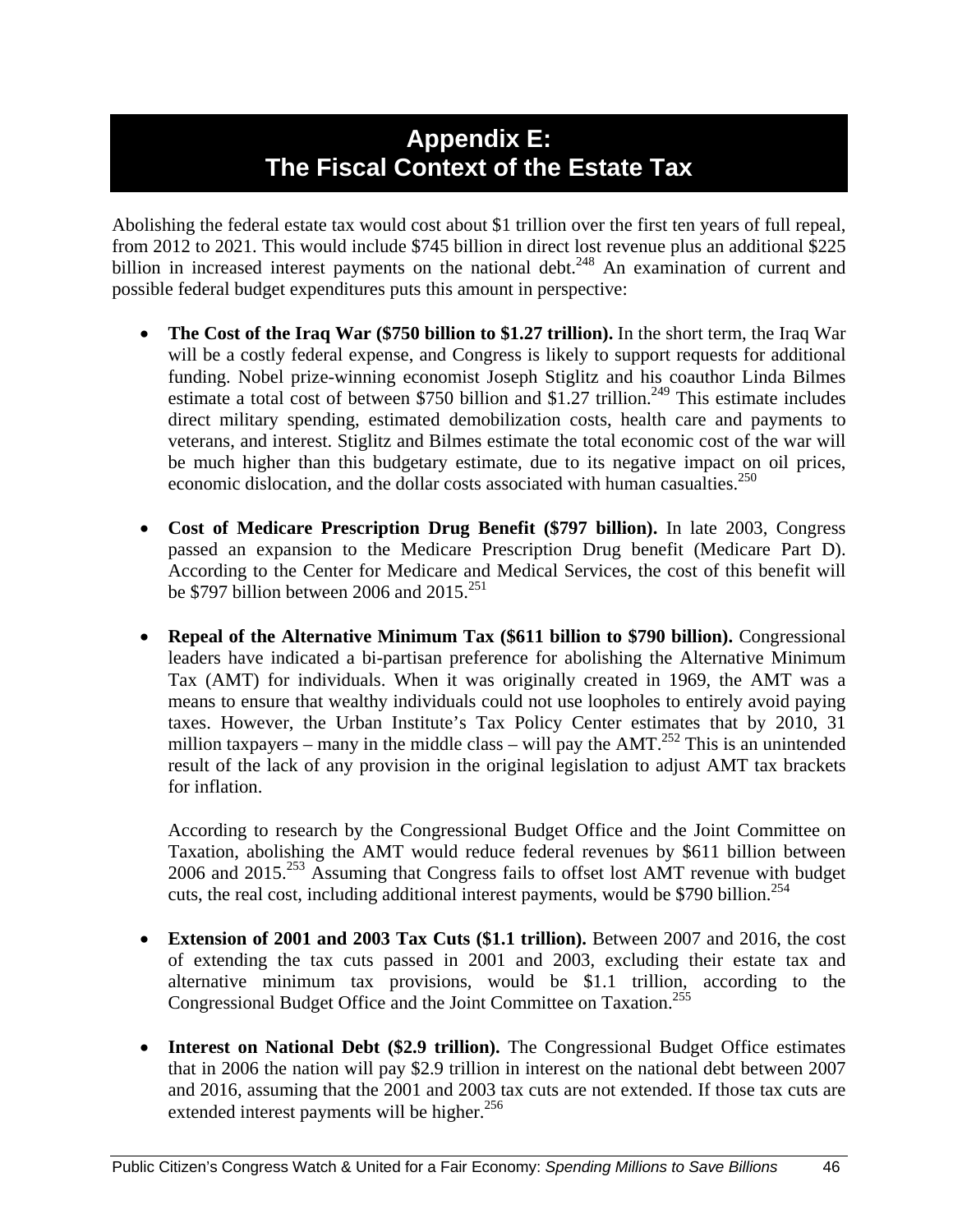• **Health Care Coverage for Uninsured Americans (\$34 to \$69 billion).** In 2004, there were 46 million Americans without health insurance.<sup>257</sup> The Urban Institute estimates the annual cost of insuring the uninsured at between \$34 billion (using public programs) and \$69 billion (using private insurance). $258$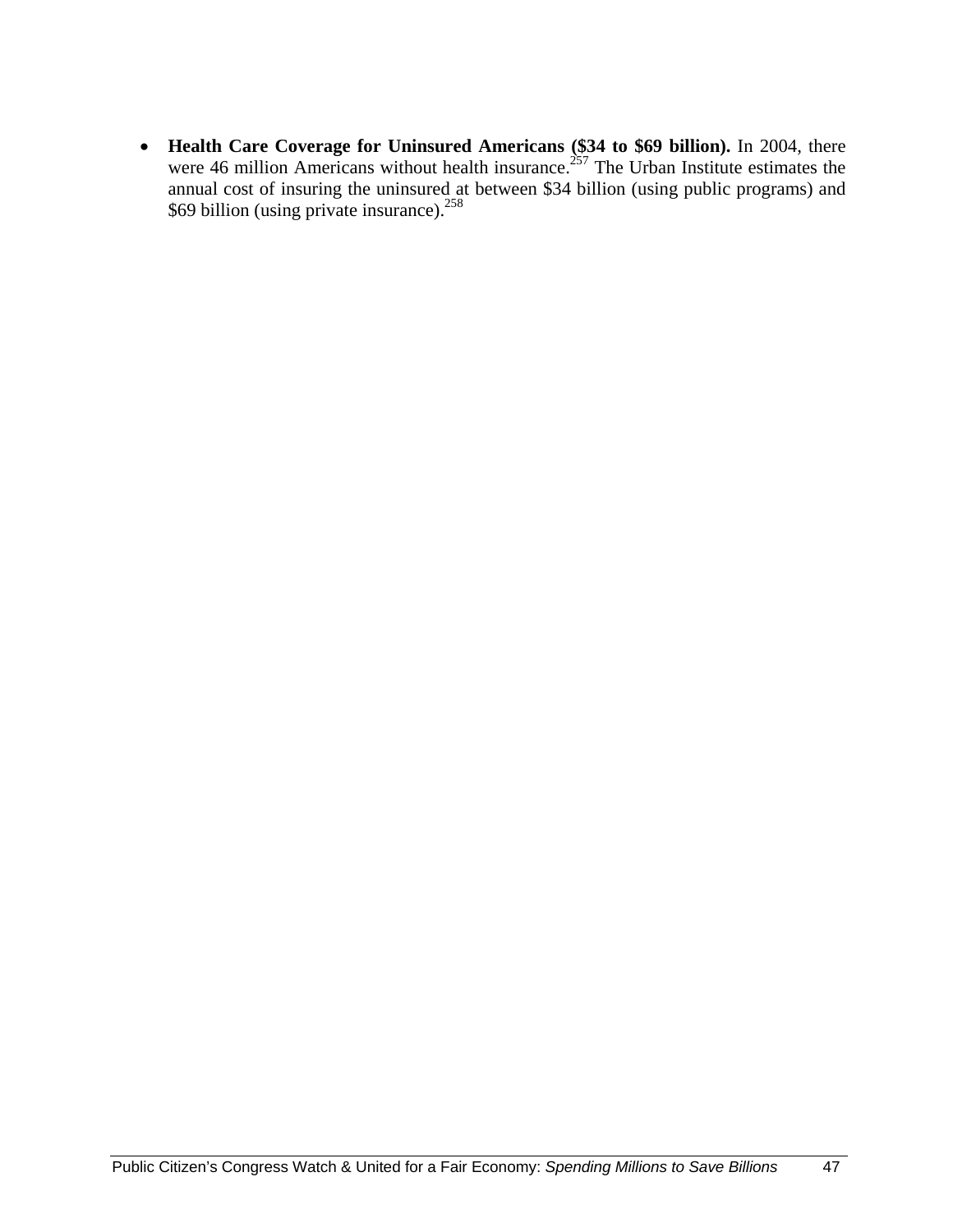### **Appendix F: Family Business Estate Tax Coalition Anti-Estate Tax Ad**



#### The Death Tax is killing family businesses.

Of all Americans, 92% think the Death Tax is unfair. They know when a family business dies, a piece of their community goes with it. Lost forever, along with long-time jobs, local investment and charitable giving.

Small businesses account for over 66% of net new employment in America. To pay the Death Tax, many are forced to sell. Often to out-of-towners, who substantially reduce local labor forces.

The groundswell for repeal of the Death Tax is growing every day, building across both social and economic lines. It's time to hear what the vast majority of American voters are saying, save family businesses. Americans know there's no good reason why good businesses and strong communities should die.

Let's bury the Death Tax.

For good.

Over 40 diverse groups in the Family Business Estate Tax Coalition support elimination of the Death Tax

Air Conditioning Contractors of America Air contaitioning contractors of Aire<br>American Farm Bureau Federation<br>American International Automobile<br>Dealers Association Cears's Association<br>American Small Business Association<br>American Supply Association<br>American Vintners Association Association for Manufacturing Technology Association for manaractuming recriments<br>Associated Builders & Contractors<br>Associated Equipment Distributors Associated General Contractors **Control district Control Control**<br>Food Marketing Institute

Guest & Associates, LLC Independent Community Bankers of America<br>Independent Forest Products Association<br>Independent Insurance Agents of America International Council of Shopping Centers<br>Lake States Lumber Association<br>Marine Retailers Association of America National Association of Plumbing Heating-Cooling Contractors<br>National Association of Home Builders National Association of Manufacturers National Association of Internationalists<br>National Assoc. of Women Business Owners<br>National Automobile Dealers Association

National Beer Wholesalers Association National Black Chamber of Commerce<br>National Cattlemen's Beef Association<br>National Cotton Council National Electrical Contractors Association National Enderston of Independent Business<br>National Grange National Indian Business Association National Newspaper Association<br>National Newspaper Association<br>National Roofing Contractors Association National Telephone Cooperative Association National Tooling and Machining Association<br>National Tooling and Machining Association<br>Newspaper Association of America

To find out more, simply go to **www.deathtax.com** now

Northwest Woodland Owners Council 80 Plus Association<br>Small Business Legislative Council<br>Society of American Florists Sunrise Research Sunner Research<br>Textile Rental Services Association<br>Tire Association of North America United Fresh Fruit & Vegetable Association United States Business and Industry Council<br>U.S. Chamber of Commerce Wine Institute

Source: *Roll Call*, March 29, 2001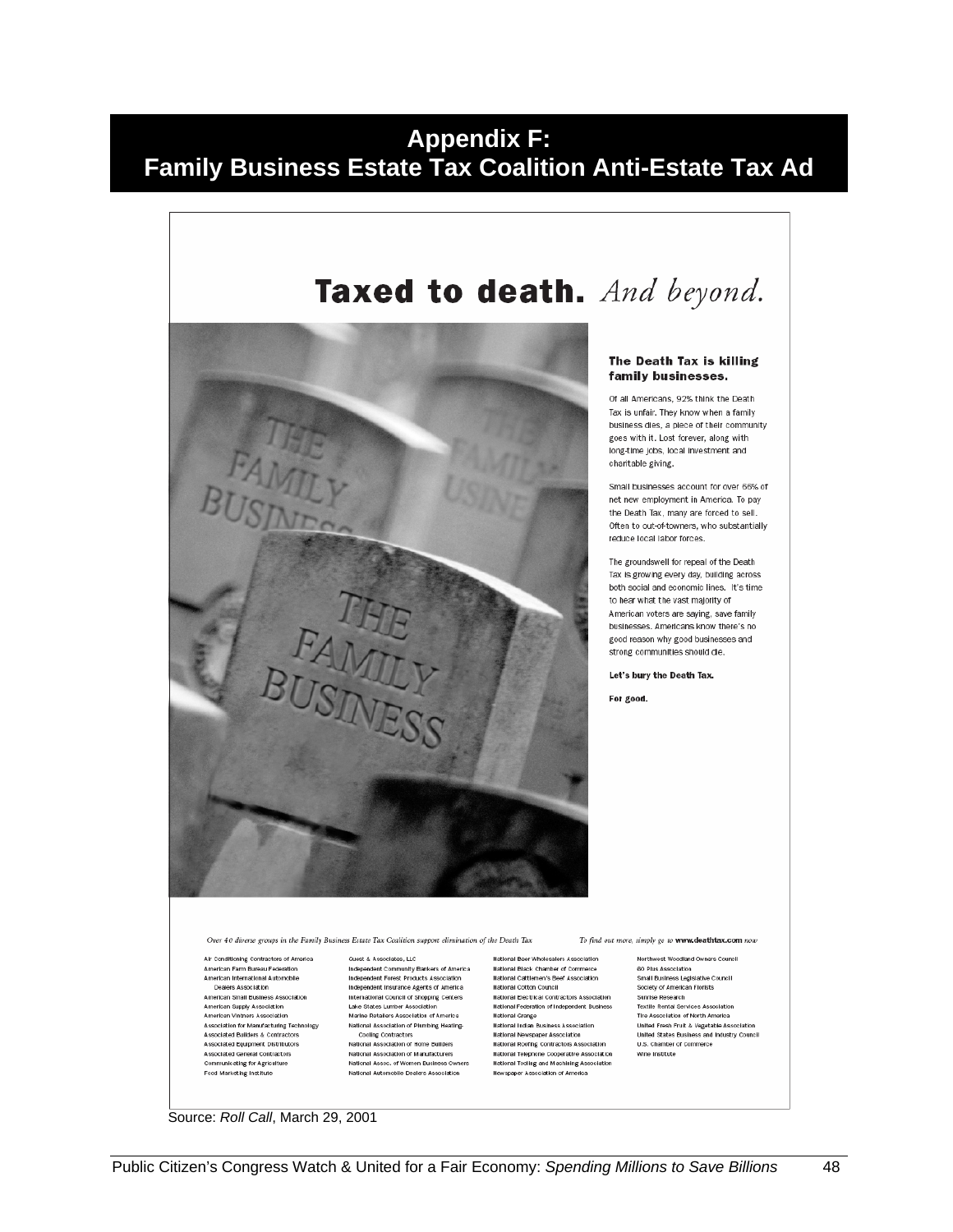| ирирани<br>ν.<br><b>Senate Votes on the Estate Tax</b>             |                      |                                                                  |                                |                 |                      |                       |                           |                |                   |                             |                         |                         |                          |                       |                             |                 |                       |                          |                      |                     |                    |                                          |                         |                     |                                |                                   |                  |                            |                                                                                                                                                                                                                                             |                                                              |                                                                                                                                                              |                                                                                                                                                                                                                                                                                        |                                                                        |
|--------------------------------------------------------------------|----------------------|------------------------------------------------------------------|--------------------------------|-----------------|----------------------|-----------------------|---------------------------|----------------|-------------------|-----------------------------|-------------------------|-------------------------|--------------------------|-----------------------|-----------------------------|-----------------|-----------------------|--------------------------|----------------------|---------------------|--------------------|------------------------------------------|-------------------------|---------------------|--------------------------------|-----------------------------------|------------------|----------------------------|---------------------------------------------------------------------------------------------------------------------------------------------------------------------------------------------------------------------------------------------|--------------------------------------------------------------|--------------------------------------------------------------------------------------------------------------------------------------------------------------|----------------------------------------------------------------------------------------------------------------------------------------------------------------------------------------------------------------------------------------------------------------------------------------|------------------------------------------------------------------------|
|                                                                    | 76                   | 5                                                                |                                | ≅               | $\frac{8}{2}$        | 152                   | 보                         | $\overline{2}$ | $\overline{33}$   |                             | $\overline{27}$         | $^{28}$                 | $\overline{2}$           | 144                   | <u>ی</u>                    |                 | $\frac{34}{3}$        | LŊ,                      | 38                   | 152                 | e                  | 74                                       | ç                       | 5                   | SO                             | 20                                | P                | 3,283                      |                                                                                                                                                                                                                                             |                                                              |                                                                                                                                                              |                                                                                                                                                                                                                                                                                        |                                                                        |
| of estates<br>larger than<br>\$3.5M<br>\$5M<br>nnual number        | 156                  | $\overline{4}$                                                   |                                | 57              | 22                   | 232                   | $\overline{2}$            | 26             | 422               |                             | 257                     | 45                      | 55                       | 258                   | $\tilde{=}$                 |                 | \$                    | $\frac{\infty}{\infty}$  | $\overline{\infty}$  | 304                 |                    | <b>178</b>                               | $\overline{a}$          | $\frac{8}{1}$       | 93                             | $\overline{5}$                    | $\overline{a}$   | 5,854                      |                                                                                                                                                                                                                                             |                                                              |                                                                                                                                                              |                                                                                                                                                                                                                                                                                        |                                                                        |
| H.R. 8<br>7/14/00<br>459-39                                        |                      |                                                                  | ZZ                             |                 | ≻                    |                       | $Z \succ$                 |                | z                 |                             | スンスン                    |                         |                          |                       | ≻≻≻ZZZ                      |                 |                       | z                        | $\succ$              |                     | メナナ                |                                          | >ZZ                     |                     | ≻ZZZZ≻≻                        |                                   |                  |                            |                                                                                                                                                                                                                                             |                                                              |                                                                                                                                                              |                                                                                                                                                                                                                                                                                        |                                                                        |
| 2/13/02<br>$56 - 42$<br>$\frac{1}{2}$                              |                      |                                                                  |                                | zz≻≻≻           |                      | Z                     | z≩≻zzz≻≻≻                 |                |                   |                             |                         |                         |                          |                       | ≻≻≻≻ZZ                      |                 |                       | ≻                        | $\left. \right.$     |                     | ≻ž                 | >>>zzzzzzz>>                             |                         |                     |                                |                                   |                  | level)                     |                                                                                                                                                                                                                                             |                                                              |                                                                                                                                                              |                                                                                                                                                                                                                                                                                        |                                                                        |
| Repeal Estate Tax<br>6/12/02<br>$v$ 54-44<br>Gramm                 |                      |                                                                  |                                | zz≻≻≻           |                      | z                     |                           |                |                   | スンンZZZンンン                   |                         |                         |                          |                       | ≻≻≻≻ZZ                      |                 |                       | z                        | $\left. \right.$     |                     |                    | <b>ナナナナナ ZZZZZZZZナナ</b>                  |                         |                     |                                |                                   |                  | \$5M                       |                                                                                                                                                                                                                                             |                                                              |                                                                                                                                                              |                                                                                                                                                                                                                                                                                        |                                                                        |
| $\frac{ky}{3720/03}$<br>$-51 - 48$                                 | ≻                    |                                                                  |                                |                 |                      |                       | ZZ≻≻≻≻ZZZ≻≻ZZZ≻≻≻         |                |                   |                             |                         |                         | ≻≻≻≻zz≻                  |                       |                             |                 |                       | z                        |                      |                     |                    | <b>トトトトトトト ZZZZZZZZ</b>                  |                         |                     |                                |                                   |                  |                            |                                                                                                                                                                                                                                             |                                                              |                                                                                                                                                              |                                                                                                                                                                                                                                                                                        |                                                                        |
| Dorgan 2 Dorgan  <br>6/12/02 $5/21/01$<br>$743 - 56$<br>Estate Tax |                      |                                                                  |                                | ≻≻zzz           |                      |                       | z                         |                |                   | スンンンZZ                      |                         |                         |                          |                       | zzzz≻≻                      |                 |                       |                          | z                    |                     |                    | <b>ZZZZZZ≻≻Z≻≻≻≻ZZ</b>                   |                         |                     |                                |                                   |                  |                            |                                                                                                                                                                                                                                             |                                                              |                                                                                                                                                              |                                                                                                                                                                                                                                                                                        |                                                                        |
| 744.54                                                             |                      | Elected in 2004)                                                 |                                | <b>≻≻ZZZ</b>    |                      |                       |                           |                |                   | ZZZ>Z>ZZZ                   |                         | Elected                 |                          |                       | zzz≻z≻                      |                 | $-$ Elected in $2004$ | Elected in 2004)         | z                    |                     |                    | <b>ZZZZZ&gt;&gt;&gt;ZZ&gt;&gt;&gt;ZZ</b> |                         |                     |                                |                                   |                  | C. and other areas for the | Conrad: Amendment to raise exemption to \$3.5 million (\$7 million per couple).<br>Dorgan: Amendment to raise exemption to \$4 million (\$8 million per couple) with unlimited<br>: Switch vote on repeal. *: Shore up vote against repeal. | Gramm: Amendment calling for permanent repeal of Estate Tax. | Kyl I: Amendment calling for permanent repeal of Estate Tax.<br>Kyl 2: Amendment to accelerate total repeal of Estate Tax from 2010 to 2009. This procedural | For number of large estates: \$3.5 million: Quantria Strategies, for 2009. \$5 million: Center on Budget and<br>4: Approved V: Defeated (Gramm and Kyl I each required 60 votes to pass.) @: Not implemented<br>H.R. 8: Permanent repeal of Estate Tax. (Vetoed by President Clinton.) | Policy Priorities, for 1999. Both estimates based on IRS data for 1999 |
| Reform<br>Conrad  <br>$6/12/02$<br>$8.8$                           |                      |                                                                  |                                | zzz             |                      |                       |                           | z≻             |                   | $\succ$ $\succ$             |                         | zzz <sup>₹</sup> zzzzz≻ |                          |                       |                             |                 | ≦                     |                          | ≦z                   |                     |                    | zzzzz≻                                   |                         |                     | zzz≻                           | ≻≻zz                              |                  | ۵<br>≘                     |                                                                                                                                                                                                                                             |                                                              |                                                                                                                                                              |                                                                                                                                                                                                                                                                                        |                                                                        |
| State Party Election<br>Next                                       | 2008                 | 2010<br>2006                                                     |                                |                 | 008800886            | 2008                  | 2008<br>2008<br>2008      |                |                   | 2006                        | 2006                    | 2010<br>2008<br>2010    | 2008<br>2008<br>2008     |                       | 2006                        |                 | 2008<br>2008<br>2010  | 2008<br>2010<br>2006     |                      | 2008                |                    | <b>2008</b><br>2008<br>2008<br>2008      |                         | 2006<br>2010        | 2010                           | 2006                              | 2008<br>2006     | estates                    |                                                                                                                                                                                                                                             | exemption for family businesses.                             | amendment was not implemented                                                                                                                                |                                                                                                                                                                                                                                                                                        |                                                                        |
|                                                                    |                      |                                                                  |                                |                 |                      |                       |                           |                |                   |                             |                         |                         |                          |                       |                             |                 |                       |                          |                      |                     |                    |                                          | $\Omega$                |                     | <b>0000</b>                    | $\triangle$ $\triangle$ $\propto$ |                  |                            |                                                                                                                                                                                                                                             |                                                              |                                                                                                                                                              |                                                                                                                                                                                                                                                                                        |                                                                        |
|                                                                    | ¥                    |                                                                  |                                |                 |                      |                       | ¥292 = 2222 2             |                |                   | $\geq$ $\geq$ $\geq$ $\geq$ |                         | 9888875588              |                          |                       |                             |                 |                       | <b>BBEEXX5</b>           |                      |                     |                    | 5\$\$55                                  |                         | SÃ                  | 555                            |                                   | ξξ<br>ξ          | (includes                  | Dorgan: Amendment to<br>$\star$                                                                                                                                                                                                             |                                                              |                                                                                                                                                              |                                                                                                                                                                                                                                                                                        |                                                                        |
| by State<br>Senator                                                | Dole                 | Conrad<br>Burr                                                   | Dorgan                         | Nelson<br>Hagel | Sununu<br>Gregg      | Lautenberg<br>Corzine | Bingaman<br>Domenici      | Ensign         | Clinton<br>* Reid | * Schumer                   | * Voinovich<br>* DeWine | Coburn<br>Inhofe        | * Wyden<br>$\star$ Smith | Santorum              | $\star$ Specter<br>* Chafee | Reed            | Graham<br>DeMint      | * Johnson<br>Thune       | Alexander<br>Frist   | Hutchison<br>Cornyn | Bennett            | Warner<br>Hatch<br>Allen                 | leffords<br>Leahy       | * Cantwell          | * Murray<br>  Feingold<br>Kohl | Rockefeller<br>Byrd               | Thomas<br>Enzi   | S<br>Total <sup>1</sup>    | Proposal:<br>Goal:                                                                                                                                                                                                                          |                                                              |                                                                                                                                                              | Sources:<br>Result:                                                                                                                                                                                                                                                                    |                                                                        |
|                                                                    |                      |                                                                  |                                |                 |                      |                       |                           |                |                   |                             |                         |                         |                          |                       |                             |                 |                       |                          |                      |                     |                    |                                          |                         |                     |                                |                                   |                  |                            |                                                                                                                                                                                                                                             |                                                              |                                                                                                                                                              |                                                                                                                                                                                                                                                                                        |                                                                        |
|                                                                    | number               | of estates                                                       | larger than<br>\$3.5M<br>\$81M |                 | 0<br>∾               | $\frac{1}{4}$         | 46                        | 164 088        |                   | 26                          | 13                      | $\equiv$                | 412                      | 3                     |                             | $\overline{c}$  | 23                    | ७                        | <b>IS8</b>           | 42                  | 23                 | 27                                       | 23                      | 8                   | 59                             | $=$                               | 63               | 36                         | 24                                                                                                                                                                                                                                          | $\mathbf{r}$                                                 | 4                                                                                                                                                            |                                                                                                                                                                                                                                                                                        |                                                                        |
|                                                                    | Innual               |                                                                  |                                | 22              |                      | $\frac{6}{7}$         | $\tilde{=}$               |                |                   | 20                          | $\frac{6}{1}$           | 25                      | 574                      | 98                    |                             | ≘               | 76                    | $\overline{\phantom{0}}$ | 322                  | $\overline{6}$      | 58                 | 45                                       | 24                      | <b>I75</b>          | $122^{+}$                      | 24                                | S                | 75                         | <b>129</b>                                                                                                                                                                                                                                  | 20                                                           | 25                                                                                                                                                           |                                                                                                                                                                                                                                                                                        |                                                                        |
|                                                                    | $\mathsf{T}$ ax      | H.R. 8<br>7/14/00<br>459-39                                      |                                |                 |                      |                       | メメソンソン                    |                |                   |                             | ZZZ                     |                         |                          |                       |                             |                 |                       | ZZ≻Z≻≻Z                  |                      |                     |                    | スンンンンン                                   |                         |                     | ZZZZ≻≻Z                        |                                   |                  |                            | ≻                                                                                                                                                                                                                                           | ≻≻Z≻                                                         |                                                                                                                                                              |                                                                                                                                                                                                                                                                                        |                                                                        |
|                                                                    |                      | 2/13/02<br>$\frac{1}{2}$                                         | $756 - 42$                     | ≻               |                      |                       | <b>ナナナナ Z Z ナナ</b>        |                |                   |                             |                         | zzzz≻                   |                          |                       |                             |                 |                       | ZZ≻Z≻≻Z                  |                      |                     |                    | メメメンソン                                   |                         |                     | <b>ZZZZ≻≻ZZZ</b>               |                                   |                  |                            | ≻                                                                                                                                                                                                                                           | ナナナナ                                                         |                                                                                                                                                              |                                                                                                                                                                                                                                                                                        |                                                                        |
|                                                                    | <b>Repeal Estate</b> | 6/12/02<br>Gramm                                                 | $754 - 44$                     | $\succ$         |                      |                       | ≻≻≻≻zzz≻                  |                |                   |                             |                         | zzzz≻                   |                          |                       |                             |                 |                       | zz≻z≩≻z                  |                      | $\succ$ $\succ$     |                    | メメメン                                     |                         |                     | <b>ZZZZ≻≻ZZZ</b>               |                                   |                  |                            | ≻                                                                                                                                                                                                                                           | メンツ                                                          |                                                                                                                                                              |                                                                                                                                                                                                                                                                                        |                                                                        |
|                                                                    |                      | Kyl 2<br>3/20/03                                                 | $-51 - 48$                     |                 |                      |                       | ≻Z≻≻≻≻≻ZZZ≻               |                |                   |                             |                         | zzzz≻                   |                          |                       |                             |                 |                       | ZZ≻Z≻≻Z                  |                      |                     |                    | スンンンンン                                   |                         |                     |                                |                                   |                  |                            | ZZZZZZZZX>>>>>Z>                                                                                                                                                                                                                            |                                                              |                                                                                                                                                              |                                                                                                                                                                                                                                                                                        |                                                                        |
|                                                                    |                      | S/21/01<br>Dorgan 2 Dorgan !<br>6/12/02 5/21/01<br>▼44-54 ▼43-56 | $743 - 56$                     | z               |                      |                       |                           |                | ≻zz               | in 2004                     |                         |                         | - z z                    | in 2004               | in 2004                     |                 |                       |                          |                      | in 2004             |                    | zzzzz>                                   |                         | 2004<br>$\equiv$    |                                |                                   | zz≻≻             |                            | z                                                                                                                                                                                                                                           | zz≻z                                                         |                                                                                                                                                              | only.                                                                                                                                                                                                                                                                                  |                                                                        |
|                                                                    | Reform Estate Tax    |                                                                  |                                | z               |                      |                       |                           |                |                   | Elected                     |                         | ≻z≻                     |                          | - Elected             | Elected                     |                 | ≻z≻                   |                          | z≻                   | Elected             |                    | zzzzz≻                                   |                         | Elected $\mathbf Y$ |                                |                                   |                  |                            | z                                                                                                                                                                                                                                           | zzzz                                                         |                                                                                                                                                              | level<br><b>SM</b>                                                                                                                                                                                                                                                                     |                                                                        |
|                                                                    |                      | l<br>bannad<br>6/12/02                                           | $738 - 60$                     | z               |                      |                       |                           |                |                   |                             |                         |                         | z                        | 辵                     |                             |                 |                       |                          |                      | ≧≻Z                 |                    | <b>ZZZZZ</b>                             |                         | ≺≋                  |                                |                                   | zz≻≻             |                            | z                                                                                                                                                                                                                                           | zzzg                                                         |                                                                                                                                                              | ä                                                                                                                                                                                                                                                                                      |                                                                        |
|                                                                    |                      | Next                                                             | Election                       | 2010<br>2008    | 2010                 | 2008<br>2008          | 2010<br>2006              | 2010           | 2006              | 2010                        | 2010<br>2006            | 2008                    | 2006                     | 2008                  | 2010                        |                 | 2010<br>2008          |                          | 2008<br>2008<br>2008 |                     |                    | 00808088888888888888                     |                         | 2010                | 2008<br>2010                   | 2008                              | 2008             | 2006                       | 2008                                                                                                                                                                                                                                        | 2006                                                         | 2006<br>2006                                                                                                                                                 | Columbia                                                                                                                                                                                                                                                                               |                                                                        |
|                                                                    |                      |                                                                  | Party                          |                 |                      |                       |                           |                |                   |                             |                         |                         |                          |                       |                             |                 |                       |                          |                      |                     |                    |                                          |                         |                     |                                |                                   |                  |                            |                                                                                                                                                                                                                                             |                                                              |                                                                                                                                                              | ď                                                                                                                                                                                                                                                                                      |                                                                        |
|                                                                    |                      |                                                                  | State                          |                 | स<br>स्रम्           | ₹                     | 442                       |                |                   |                             |                         |                         |                          |                       |                             |                 |                       | ¤ 3338855882233± 14400 - |                      | ZΖ                  |                    | 3322                                     | ₹                       | ΣÁ<br>₹             | 오오<br>₹                        | 뿐                                 | Σ                | $\frac{Z}{\Sigma}$<br>Σ    | <u> 중</u> 운운원                                                                                                                                                                                                                               | š                                                            | 로                                                                                                                                                            | District                                                                                                                                                                                                                                                                               |                                                                        |
| ESTATE TAX VOTES IN                                                |                      | Senator                                                          | by State                       | * Lincoln       | Murkowski<br>* Pryor | Sessions<br>Stevens   | Kyl<br>* McCain<br>Shelby | <b>Boxer</b>   | * Feinstein       | * Salazar<br>Allard         | Dodd                    | Lieberman<br>Biden      | * Nelson<br>Carper       | Chambliss<br>Martinez | Isakson                     | Inouye<br>Akaka | $\star$ Grassley      | Harkin<br>Crapo          | Durbin<br>Craig      | Obama<br>* Bayh     | Brownback<br>Lugar | Roberts<br>Bunning                       | McConnell<br>* Landrieu | Kennedy<br>Vitter   | Kerry<br>Mikulski              | $\star$ Collins<br>Sarbanes       | * Snowe<br>Levin | Stabenow<br>Dayton         | Coleman<br><b>Bond</b>                                                                                                                                                                                                                      | Cochran<br>Talent<br>Lott                                    | $\star$ Baucus<br><b>Burns</b>                                                                                                                               | ‡ Includes                                                                                                                                                                                                                                                                             |                                                                        |

**Appendix G:** 

29 Winter St., 2nd Floor • Boston, MA 02108 • Voice 617-423-2148 • Fax 617-423-0191 • Email info@FairEconomy.org • Web www.FairEconomy.org • Web www.FairEconomy.org<br>Permission to reproduce this page is granted, provided UF for a Fair E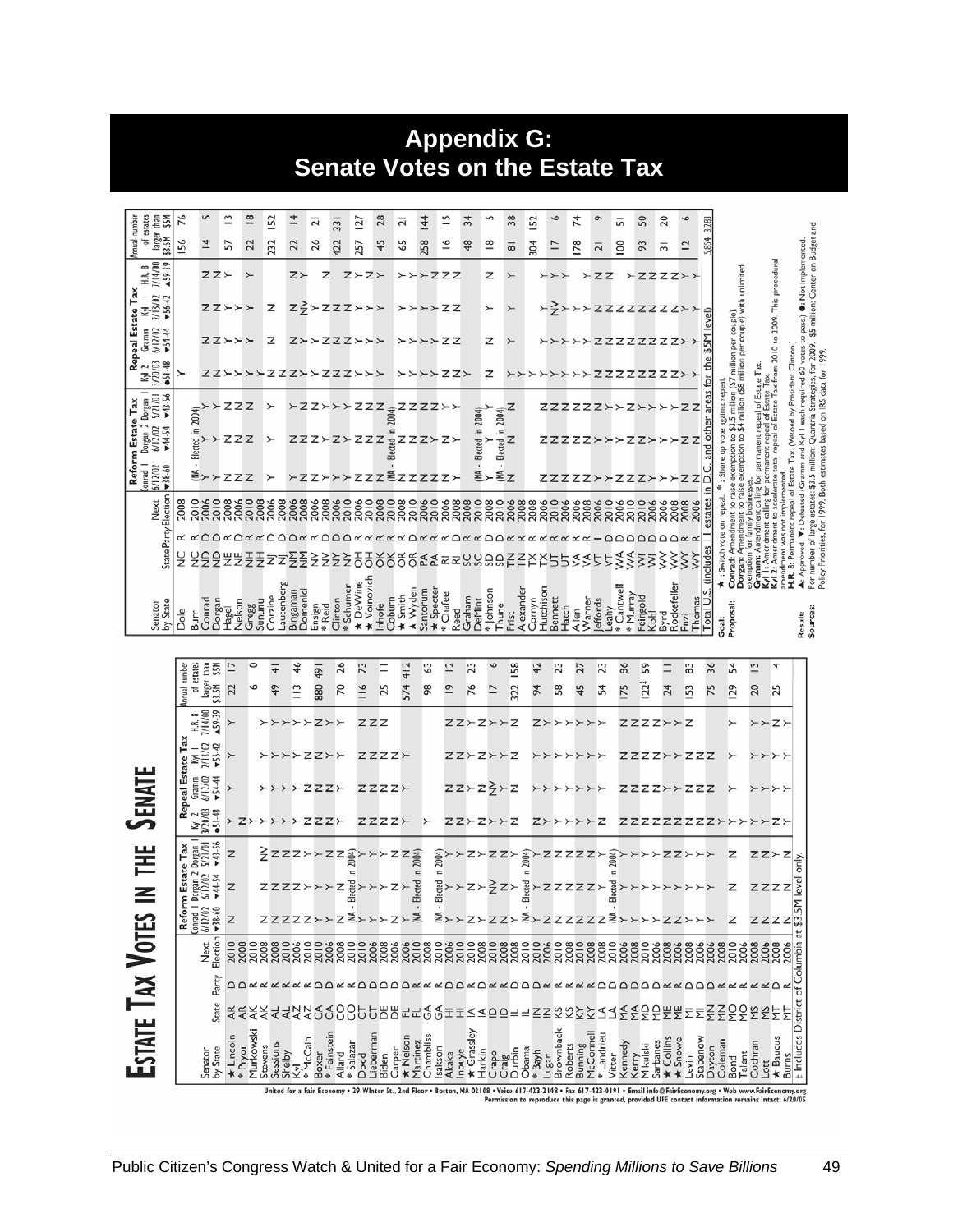### **Endnotes**

 $\overline{a}$ 

<sup>1</sup> Calculation is an extrapolation based on estimate by the Congressional Budget Office of the number of estates that would have owed estate taxes in 2000 if a \$2 million exemption applied compared to the total number of estates in 2000. Sources: Congressional Budget Office, "Effects of the Federal Estate Tax on Farms and Small Businesses," July 2005 and Internal Revenue Service, "Table 17: Estate Tax Returns as a Percentage of Adult Deaths, Selected Years of Death, 1934-2002," Statistics of Income Tax Statistics, Statistics of Income Bulletin: Historical Tables and Appendix.

<sup>2</sup> Under the previous estate tax law, passed in 1997, the wealth exempted by the tax was scheduled to rise to \$1 million by 2006.

<sup>3</sup> Joel Friedman and Arloc Sherman, "House to Vote on Permanent Repeal of Estate Tax," Center on Budget and Policy Priorities, April 12, 2005. (Calculation determined by using the Joint Committee on Taxation's estimate of the cost of repeal in 2015 and assuming cost of full repeal as a share of GDP would be constant in each year between 2012 and 2021, then estimating the added interest on the national debt incurred as a result of the repeal.)

<sup>4</sup> Paul Krugman, "Reckonings: Bad Heir Day," *New York Times*, May 30, 2001.<br><sup>5</sup> Michael J. Greatz, "Death by a Thousand Cuts: The Eight over Taxing Inherita

 $<sup>5</sup>$  Michael J. Graetz, "Death by a Thousand Cuts: The Fight over Taxing Inherited Wealth," speech at the American</sup> Enterprise Institute, July 18, 2005.

<sup>6</sup> The families for which net worth estimates could not be obtained include the owners of gourmet grocery chain Wegmans and the family that owns Welch Allyn Inc., a medical device manufacturer that posted revenue of \$500 million in 2005. (The families' business connections are discussed in Appendix A.)

7 Daniel Fisher, "Mr. Big," *Forbes*, March 13, 2006 and America's Largest Private Companies, *Forbes*, Nov. 12, 2004.

<sup>8</sup> Jim Hopkins, "Wal-Mart Family Lobbies for Tax Cuts, *USA Today*, April 5, 2005.

<sup>9</sup> Hoover's company profile.

<sup>10</sup> Source of net worth: The *Puget Sound Business Journal* reported in 2000 that Knight-Ridder offered to buy out the Blethen family's stake in the Seattle Times Co. for \$650 million. This is the most recent estimate of the value of the Blethens' stake in the company. Todd Bishop, "Times Co. Says No Again to KR," *Puget Sound Business Journal*, Nov. 10, 2000.

<sup>11</sup> Source of net worth: *Forbes* 400 2003 Robert L. Johnson profile and *Forbes* 2004 Robert L. Johnson sidebar in Forbes' billionaires' list.<br><sup>12</sup> "The State's Richest People: 50 Colorado Fortunes," *Denver Post*, October 6, 1996.<br><sup>13</sup> Public Citizen calculates the capitalization of Nordstom at \$10.6 billion, based on April 13, 2006 p

report that the company had 270,533,129 shares outstanding on March 15, 2006 and the closing share price on April 19, 2006 of \$39.15. Separately, Hoover's estimates that the family owns 20 percent of the stock.

<sup>14</sup> Source of net worth based on *Forbes* 2004 list of wealthiest Americans, which attributed a \$1.5 billion fortune to Jackson Thomas Stephens & Family. Jackson Thomas Stephens died in July 2005. Wealth figure cited here assumes that Stephens' estate paid \$585.4 million in estate taxes. The figure is likely lower than reality because Jackson Thomas Stephens did not likely hold all of the family's wealth.

<sup>15</sup> Source of net worth: Timken Co. proxy statement filed March 10, 2006, page 12, footnote 5 says Timken family members "have in the aggregate sole or shared voting power with respect to at least an aggregate of 10,978,412 shares" in the company. That figure includes 5,247,944 shares held by The Timken Foundation of Canton. Deducting those shares leaves 5,730,468 shares. At the mid-day price of \$35.17 on April 19, 2006, those shares are valued at \$201.

 $16$  Source of net worth based on *Forbes* 2004 list of wealthiest Americans, which attributed a \$2.9 billion fortune to Jay Van Andel. Wealth figure cited here assumes that Jay Van Andel's estate paid \$1.1 billion in estate taxes and left the rest to family heirs.

<sup>17</sup> Public Citizen analysis of lobbying disclosure reports filed with the Secretary of the Senate (available at sopr.senate.gov.) For the purposes of this calculation, lobbying expenditures for organizations are only included for semi-annual periods in which they specifically identified the estate tax as at least one of the issues t <sup>18</sup> Mark Wegner, "New Ad Campaign Targets Senators on Estate Tax Repeal," Congress Daily, May 11, 2005 and

Meghan Clyne, "Schumer Targeted By an Anti-Tax Ad Campaign," *New York Sun*, May 25, 2005.

<sup>20</sup> Michael Graetz and Ian Shapiro, *Death by a Thousand Cuts*, Princeton University Press, 2005, p. 21.<br><sup>21</sup> Public Citizen analysis of lobbying disclosure reports filed with the Secretary of the Senate (available at

sopr.senate.gov) and profile of Peter Soderberg at Standard & Poors Register of Directors and Executives.<br><sup>22</sup> Bob Thompson, "Sharing the Wealth?" *Washington Post*, April 13, 2003.<br><sup>23</sup> Public Citizen analysis of lobbying

sopr.senate.gov.)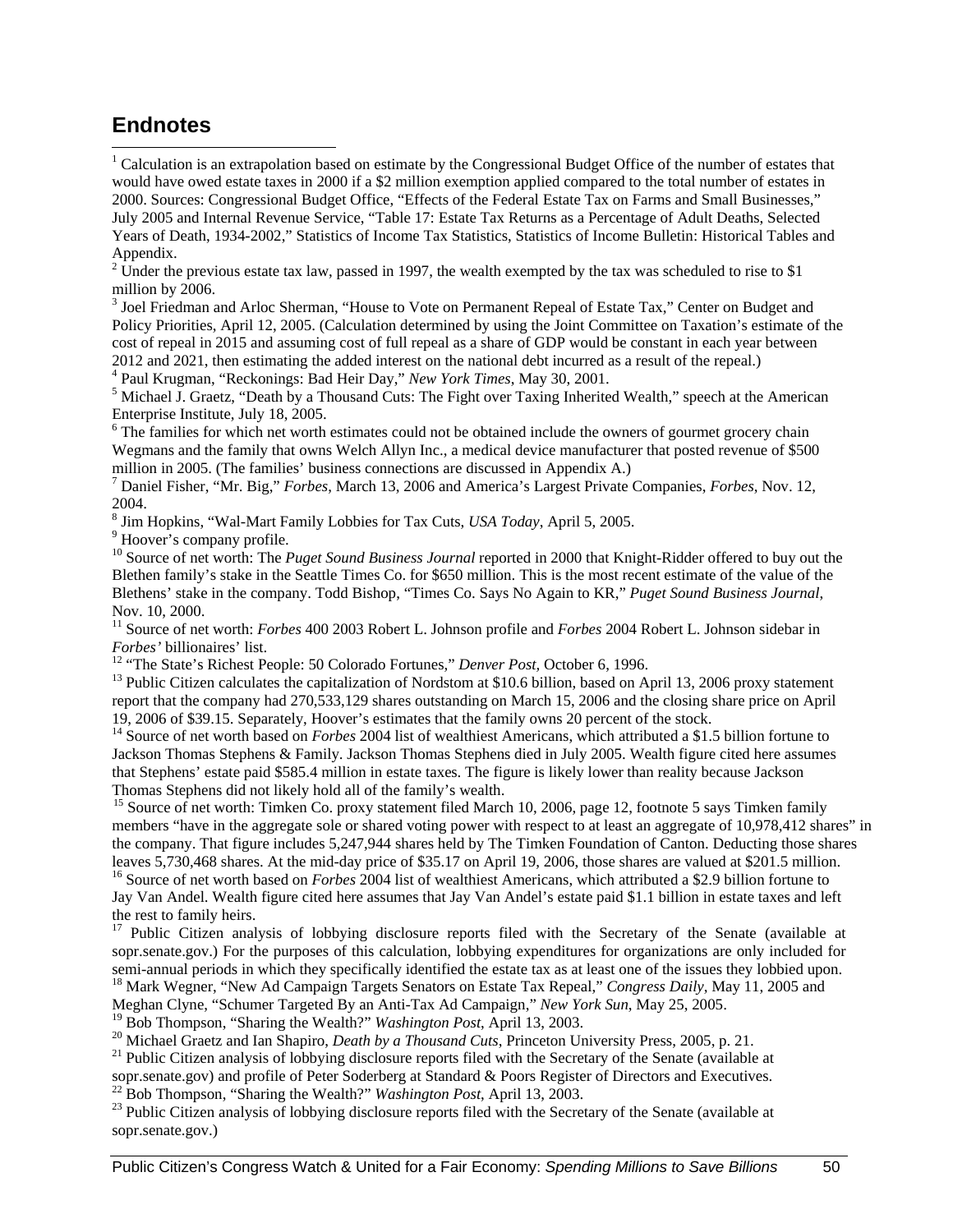<sup>27</sup> American Family Business Institute Web site.<br><sup>28</sup> Massimo Calabresi, "Looking for a Corpse to Make a Case ," *Time*, Sept. 17, 2005.<br><sup>29</sup> Bob Thompson, "Sharing the Wealth?" *Washington Post*, April 13, 2003.

<sup>30</sup> Bob Thompson, "Sharing the Wealth?" *Washington Post*, April 13, 2003 and Michael Graetz and Ian Shapiro, *Death by a Thousand Cuts*, Princeton University Press, 2005, p. 242.

<sup>31</sup> American Family Business Institute Web site.<br><sup>32</sup> American Family Business Institute Web site.<br><sup>33</sup> Massimo Calabresi, "Looking for a Corpse to Make a Case," *Time*, Sept. 17, 2005.<br><sup>34</sup> Stephen Moore, "Senate Holds

<sup>36</sup> Peath Tax Targeted For Extinction In American Family Business Institute Media Campaign," *AFBI* press release, April 13, 2006.

 $37$  Public Citizen analysis of lobbying disclosure reports filed with the Secretary of the Senate (available at sopr.senate.gov.)

<sup>38</sup> Public Citizen analysis of data contained within database of contributions and expenditures of Section 527 groups maintained by the Center for Public Integrity (available at www.publici.org/527.)

<sup>39</sup> David D. Kirkpatrick, "Leadership Dispute Causes a Split in a Powerhouse of Fund-Raising for Conservative Causes," *New York Times,* July 8, 2005; Peter Cohn, "Conservatives Haunted By 'Specter' Of Santorum's Leftward Drift," *Congress Daily* August 31, 2004; and Kate Ackley, "Free Enterprise Fund Walks the Walk," *Roll Call*, July 27, 2005.

40 Public Citizen analysis of data contained within database of contributions and expenditures of Section 527 groups maintained by the Center for Public Integrity (available at www.publici.org/527.)

<sup>41</sup> Jennifer Sanderson, "The Club for Growth, An Independent Political Action Committee, Criticizes Democratic Sen. Tom Daschle for his Stance on the Estate Tax," Argus Leader, Oct. 26, 2004.

<sup>42</sup> Mark Wegner, "Groups Intensify Grassroots Pressure for Estate Tax Repeal," *Congress Daily*, July 25, 2005 and David M. Drucker, "Club for Growth Hits McCain in N.H.," *Roll Call*, Sept. 6, 2005.

<sup>43</sup> Kate Ackley, "Free Enterprise Fund Walks the Walk," *Roll Call*, July 27, 2005.<br><sup>44</sup> Meghan Clyne, "Schumer Targeted By an Anti-Tax Ad Campaign," *New York Sun*, May 25, 2005.<br><sup>45</sup> Free Enterprise Fund, Form 990, 200

<sup>47</sup> "Free Enterprise Fund Calls on Lincoln Chafee To: 'Put the Nail in the Coffin,' Bury the Death Tax –

Immediately. Permanently, Completely," press release of Free Enterprise Fund, March 26, 2006; Alison Vekshin,

"Arkansas Senators to be Target of Ads," Arkansas News Bureau, April 12, 2006; and "Group Wants Inheritance Tax Junked," Associated Press, April 19, 2006. 48 Alison Vekshin, "Arkansas Senators to be Target of Ads," Arkansas News Bureau, April 12, 2006

49 Daniel Fisher, "Mr. Big," *Forbes*, March 13, 2006; America's Largest Private Companies, *Forbes*, Nov. 12, 2004; and Jeff Krehely, Meaghan House and Emily Kernan, "Axis of Ideology, Conservative Foundations and Public Policy," National Committee for Responsible Philanthropy, March 2004, p. 65.

<sup>50</sup> Jeff Krehely, Meaghan House and Emily Kernan, "Axis of Ideology, Conservative Foundations and Public Policy," National Committee for Responsible Philanthropy, March 2004, page 69.

<sup>51</sup> Citizens for a Sound Economy  $501(c)(3)$  IRS 990 forms for 1999 and 2002.

 $52$  Analysis of 1998 Citizens for a Sound Economy budget documents obtained by Public Citizen.

<sup>53</sup> Public Citizens analysis of lobbying disclosure forms filed with the Secretary of the Senate (available at sopr.senate.gov.)

<sup>54</sup> Public Citizen analysis of lobbying disclosure reports filed with the Secretary of the Senate (available at sopr.senate.gov.)<br><sup>55</sup> Bob Thompson, "Sharing the Wealth?" *Washington Post*, April 13, 2003.

<sup>56</sup> "Death Tax Squeezes Smaller Companies," Seattle Times, May 17, 2005.<br><sup>57</sup> Web site of the National Association of Manufacturers; Web site of the Newspaper Association of America;

Chamber of Commerce Web site; and Public Citizen analysis of lobbying disclosure reports from filed with the Secretary of the Senate (available at sopr.senate.gov.)

58 Michael Graetz and Ian Shapiro, *Death by a Thousand Cuts*, Princeton University Press, 2005, p. 21.

<sup>&</sup>lt;sup>24</sup> The Center for the Study of Taxation, Form 990, 2004.

<sup>&</sup>lt;sup>25</sup> Policy and Taxation Group Web site.<br><sup>25</sup> Bob Thompson, "Sharing the Wealth?" *Washington Post*, April 13, 2003.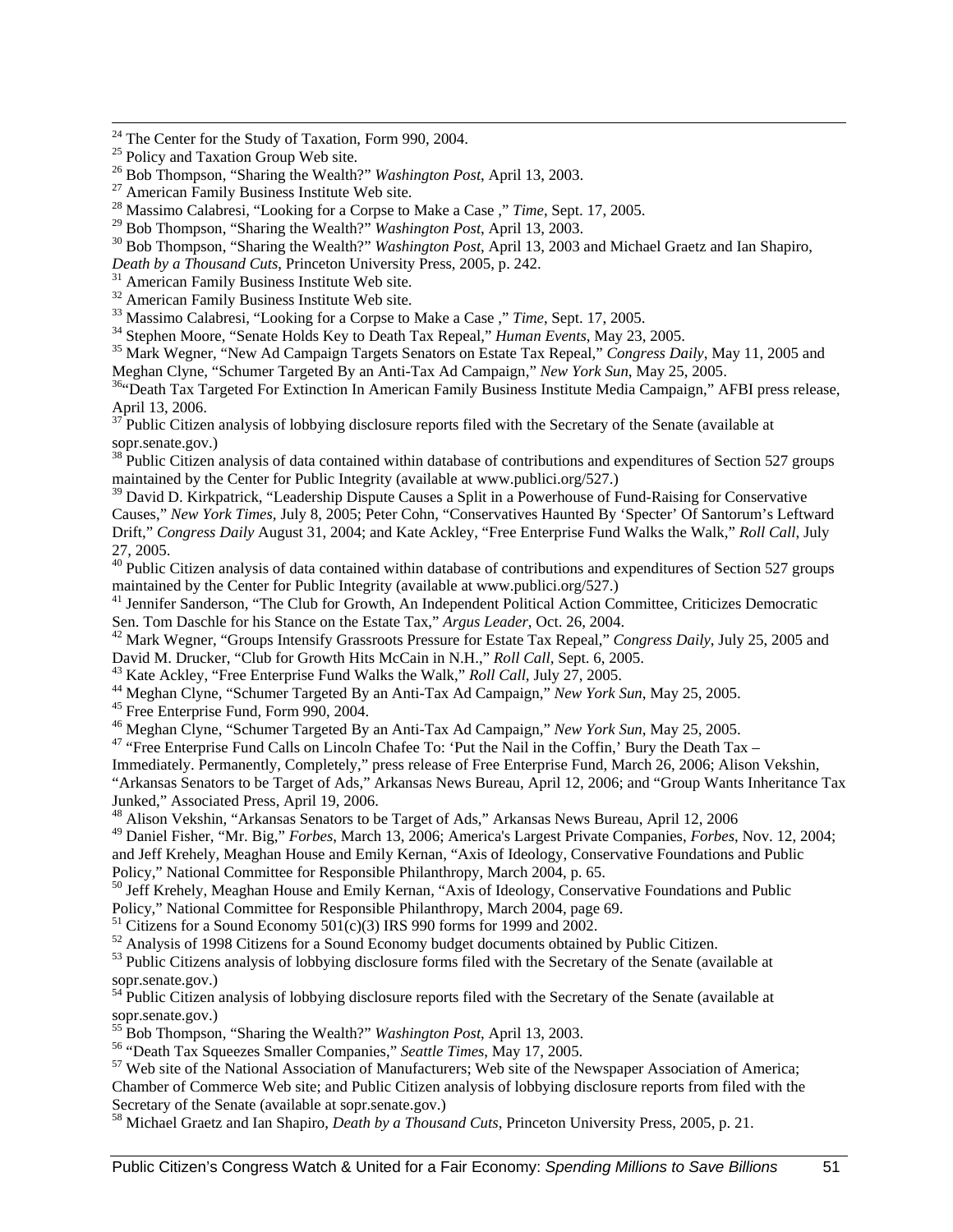<sup>59</sup> Michael Graetz and Ian Shapiro, *Death by a Thousand Cuts*, Princeton University Press, 2005, p. 21.<br><sup>60</sup> Michael J. Graetz, "Death by a Thousand Cuts: The Fight over Taxing Inherited Wealth," speech at the American Enterprise Institute, July 18, 2005.

61 Michael Graetz and Ian Shapiro, *Death by a Thousand Cuts*, Princeton University Press, 2005, p. 165; National Association of Wholesaler Distributors Web site; and Public Citizen WhiteHouseforSale.org project.<br><sup>62</sup> Michael Graetz and Ian Shapiro, *Death by a Thousand Cuts*, Princeton University Press, 2005, p. 166.

<sup>63</sup> Michael Graetz and Ian Shapiro, *Death by a Thousand Cuts*, Princeton University Press, 2005, p. 159.<br><sup>64</sup> Michael Graetz and Ian Shapiro, *Death by a Thousand Cuts*, Princeton University Press, 2005, p. 164.<br><sup>65</sup> Mi

 $67$  Calculation is an extrapolation based on estimate by the Congressional Budget Office of the number of estates that would have owed estate taxes in 2000 if a \$2 million exemption applied compared to the total number of estates in 2000. Sources: Congressional Budget Office, "Effects of the Federal Estate Tax on Farms and Small Businesses," July 2005 and Internal Revenue Service, "Table 17: Estate Tax Returns as a Percentage of Adult Deaths, Selected Years of Death, 1934-2002," Statistics of Income Tax Statistics, Statistics of Income Bulletin: Historical Tables and Appendix.

 $68$  Michael J. Graetz, "Death by a Thousand Cuts: The Fight over Taxing Inherited Wealth," speech at the American Enterprise Institute, July 18, 2005.<br><sup>69</sup> Bob Thompson, "Sharing the Wealth?" *Washington Post*, April 13, 2003.

 $\frac{1}{10}$  Public Citizen analysis of lobbying disclosure reports from filed with the Secretary of the Senate (available at sopr.senate.gov.)

<sup>71</sup> Michael J. Graetz, "Death by a Thousand Cuts: The Fight over Taxing Inherited Wealth," speech at the American Enterprise Institute, July 18, 2005.

 $72$  "Seattle Times Ad Lies About Estate Tax," Northeast Blog, July 28, 2005.

73 "Estate Tax Malarkey," FactCheck.org, June 6, 2005.

<sup>74</sup> Transcript of ad posted on American Family Business Institute's Web site.<br><sup>75</sup> "Taxed to Death and Beyond," *Roll Call*, March 29, 2001.

<sup>76</sup> Mallory Factor and Peter Ferrara, "Give Last Rites to Death Tax," *Grand Forks* (N.D.) *Herald*, April 2, 2006.<br><sup>77</sup> American Family Business Institute Web site.<br><sup>78</sup> David Cay Johnston, "Talk of Lost Farms Reflects

2100," U.S. Census Bureau; Tax Policy Center estimate on the percentage of businesses owing estate taxes quoted in Joel Friedman and Ruth Carlitz, "Estate Tax Reform Could Raise Much Needed Revenue," Center on Budget and Policy Priorities, March 16, 2005.

80 Congressional Budget Office, "Effects of the Federal Estate Tax on Farms and Small Businesses," July 2005.<br><sup>81</sup> Small Business Problems and Priorities, Table 1: Measures of Small Business Problem Importance, National

Federation of Independent Businesses, June 2004.<br><sup>82</sup> Massimo Calabresi, "Looking for a Corpse to Make a Case," *Time*, Sept. 17, 2005.

<sup>83</sup> Massimo Calabresi, "Looking for a Corpse to Make a Case," *Time*, Sept. 17, 2005.<br><sup>84</sup> Massimo Calabresi, "Looking for a Corpse to Make a Case," *Time*, Sept. 17, 2005.<br><sup>85</sup> Web site of Policy and Taxation Group.

86 Web site of the Center on Taxation and Policy.

<sup>87</sup> IRS "Estate Tax Returns Filed in 2004 with Total Gross Estate Greater than \$1 Million [1]: Gross Estate by Type of Property, Deductions, Taxable Estate, Estate Tax and Tax Credits, by Size of Gross Estate" and Internal Revenue Service, Budget in Brief, 2005.

88 Mallory Factor and Peter Ferrara, "Give Last Rites to Death Tax," *Grand Forks* (N.D.) *Herald*, April 2, 2006.

89 James M. Poterba and Scott Weisbenner, "The Distributional Burden of Taxing Estates and Unrealized Capital Gains at Death, Rethinking Estate and Gift Taxation," William G. Gale, James R. Hines, Jr., and Joel Slemrod, eds. Brookings Institution, 2001, as quoted by Ruth Carlitz and Joel Friedman, "Why the Estate Tax Is Not 'Double Taxation,'" Center on Budget and Policy Priorities, June 17, 2005.

<sup>90</sup> "The Effects on Government Revenues From Repealing the Federal Estate Tax and Limited the Step-up Basis for Taxing Capital Gains," Consad Research Corp., July 2003, p. 4

91 Profile of Stephens family in *Forbes* 2005 World's Richest People and Jennifer Sanderson, "The Club for Growth, An Independent Political Action Committee, Criticizes Democratic Sen. Tom Daschle for his Stance on the Estate Tax," *Argus Leader*, Oct. 26, 2004.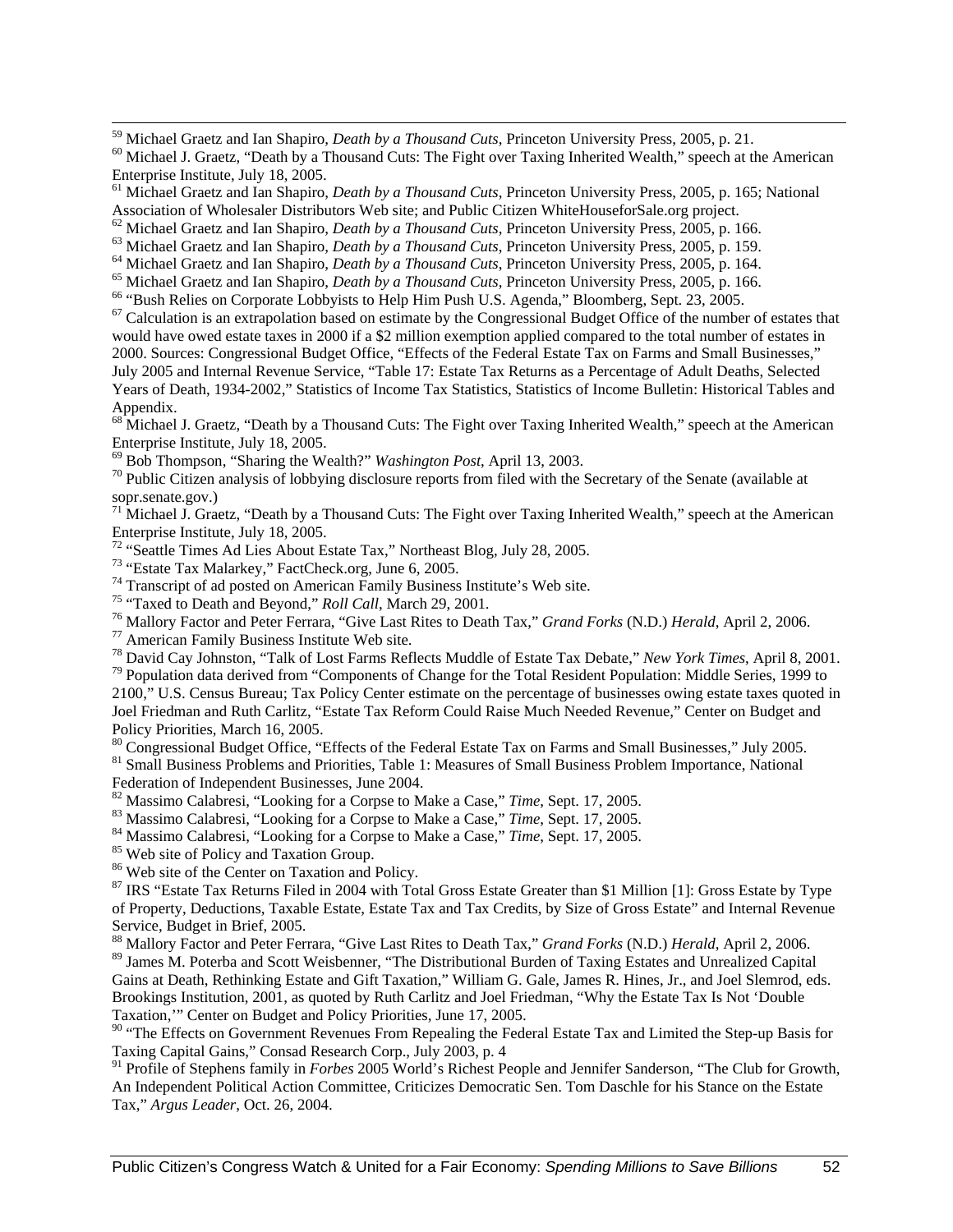<sup>92</sup> Jennifer Sanderson, "The Club for Growth, An Independent Political Action Committee, Criticizes Democratic Sen. Tom Daschle for his Stance on the Estate Tax," *Argus Leader*, Oct. 26, 2004.

 $93$  "Bush to Use Momentum to Advance Tax Plans," AFX, Nov. 5, 2004.

95 Thomas B. Edsall, "Republicans Name 62 Who Raised Big Money*,*" *Washington Post*, July 1, 2004 and "Bush 2005 Inauguration Celebration: Brought to You by Corporate America," Public Citizen fact sheet, updated Jan. 18, 2005.

<sup>96</sup> Section 527 expenditure data published by the Center for Responsive Politics (available at opensecrets.org) and Thomas B. Edsall and James V. Grimaldi, "Tactical Successes Helped Bush, Despite Kerry's Fundraising Success*,*" *Washington Post*, Dec. 30, 2004.<br><sup>97</sup> Public Citizen analysis of data contained within database of contributions and expenditures of Section 527 groups

maintained by the Center for Public Integrity (available at www.publici.org/527.)

98 Welch-Allyn internal presentation, "Welch Allyn Automated External Defibrillators & ASHI," date unknown and "Tax Breaks Lure Genentech Packaging Center to Town," *Portland* (Ore.) *Business Journal*, March 27, 2006.<br><sup>99</sup> Hoover's profile of Welch Allyn.<br><sup>100</sup> Adam Rombel, "Soderberg Not Afraid of Industry Titans," *Central New Y* 

<sup>102</sup> "Changes at the top of Welch Allyn," *Repertoire*, Feb. 2006.<br><sup>102</sup> "Changes at the top of Welch Allyn," *Repertoire*, Feb. 2006 and "Protocol Systems Agrees to Merge with Welch<br>Allyn," *Business Journal of Portland* 

 $^{103}$  Charley Hannagan, "Welch Allyn Shifts Manufacturing Jobs," Syracuse Post Standard, January 12, 2006.<br><sup>104</sup> Public Citizen analysis of lobbying disclosure reports filed with the Secretary of the Senate (available a

sopr.senate.gov) and Hoover's in-depth report on Welch Allyn Inc., containing New York Department of State records on AFRE LLC, former name "Allyn Family Real Estate Company," at 4341 State Street Road, Skaneateles Falls, N.Y. 13153, the address of Welch Allyn, Inc.<br><sup>105</sup> Advanced Medical Technology Association membership list, at AMTA Web site and Tax Relief Coalition

membership list, at TRC Web site.

<sup>106</sup> Public Citizen analysis of Federal Election Commission campaign contribution data provided by the Center for Responsive Politics.

<sup>107</sup> Todd Bishop, "Times Co. Says No Again to KR," Puget Sound Business Journal, Nov. 10, 2000; Bill Richards, "Hearst History Offers Clues for Seattle Newspaper Battle Strategy," *Seattle Times*, May 31, 2004; Philip Dawdy, "Putting on Heirs," *Seattle Weekly*, April 14, 2004; *Union-Tribune* Web site; *Mondo Times* Web site; and

<sup>108</sup> Debra Pressey, "Seattle Publisher Sounding Alarm," *News Gazette*, Sept. 10, 2002.<br><sup>109</sup> Philip Dawdy, "Putting on Heirs," *Seattle Weekly*, April 14, 2004.

<sup>110</sup> Michael J. Graetz and Ian Shapiro, *Death By a Thousand Cuts*, Princeton University Press, 2005, p. 16; NFIB press release, "Death Tax Summit: Small Business Urges an End to the Death Tax," May 10, 2005; and Jeffrey Birnbaum and Jonathan Weisman, "Rich vs. the Super-Rich in Estate Tax Battle," Washington Post, Aug. 12, 2005.<br><sup>111</sup> "Death Tax Squeezes Smaller Companies, *Seattle Times*, May 17, 2005.<br><sup>112</sup> Public Citizen analysis of lo

sopr.senate.gov.)

<sup>113</sup> Newspaper list on NewsVoyager, a Newspaper Association of America Web site and the Tax Relief Coalition membership list, available at TRC Web site.

<sup>114</sup> Public Citizen analysis of lobbying disclosure reports filed with the Secretary of the Senate (available at sopr.senate.gov.)

<sup>115</sup> Estate tax obligation estimates were prepared for Public Citizen by Citizens for Tax Justice. For a fuller explanation, see the first note that accompanies Figure 2.

<sup>117</sup> Hoover's profile of Cox Enterprises Inc.<br><sup>118</sup> *Forbes* profiles of Anne Cox Chambers and Barbara Cox Anthony; Manheim Company Profile, at Manheim Web site; and "About AutoTrader," available AutoTrader Web site.

<sup>119</sup> Public Citizen analysis of lobbying disclosure reports filed with the Secretary of the Senate (available at sopr.senate.gov.)

<sup>120</sup> "About the Newspaper Association of America," a Newspaper Association of America Web site; Cox Newspapers Web site; Public Citizen analysis of lobbying disclosure reports filed with the Secretary of the Senate (available at sopr.senate.gov.); and Letter from the Family Business Estate Tax Coalition to Congress, Jan. 21, 2005; and

<sup>&</sup>lt;sup>94</sup> Sharon Theimer, "FEC Sues Conservative Group in First Case Over 2004 'Soft Money' Spending," Associated Press, Sept. 20, 2005.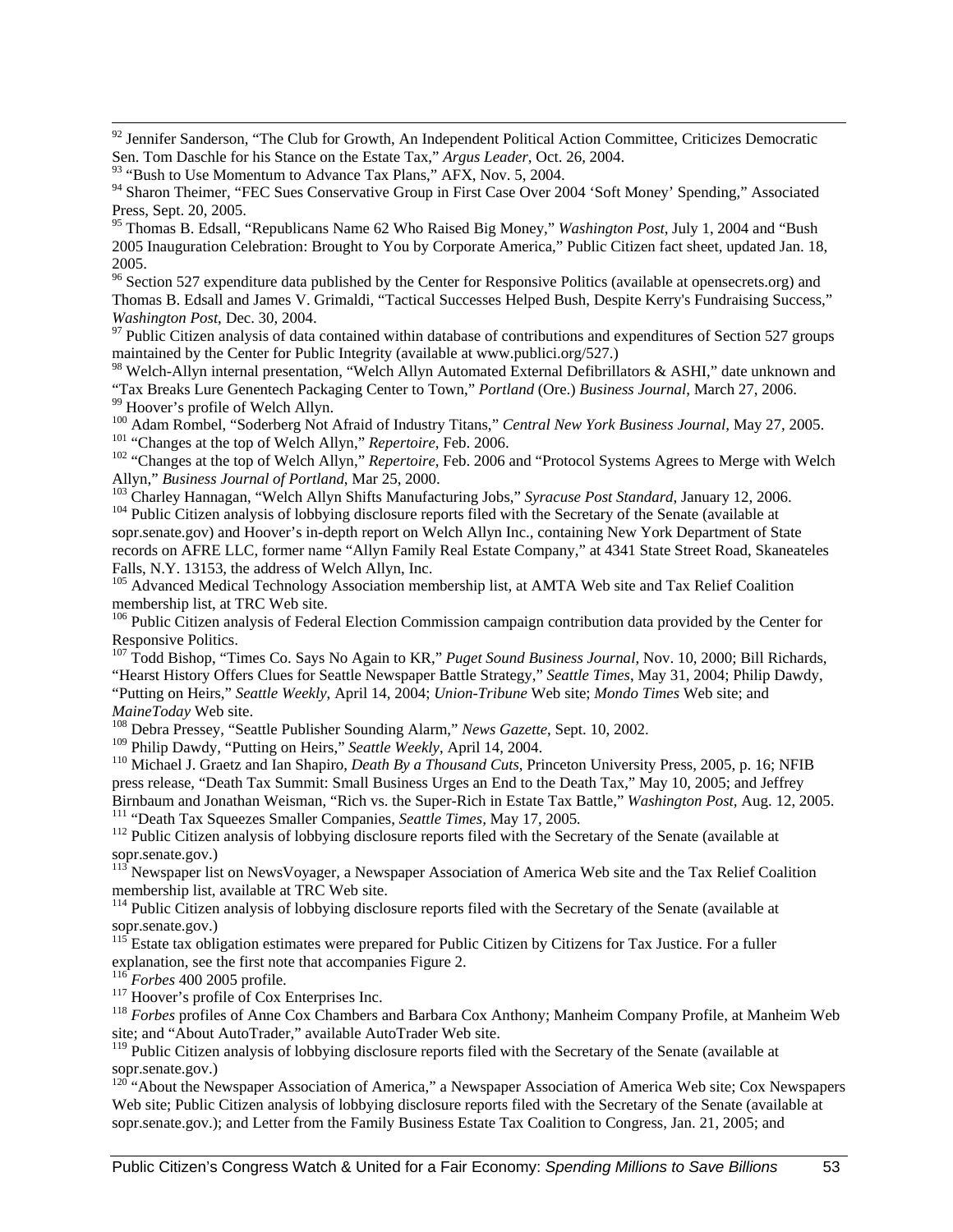Membership list from Tax Relief Coalition Web site; Manheim Auction had a press conference slot at the National Automobile Dealers Association 2004 convention, indicating Manheim is a member of the organization; the U.S. Telecom Association does not disclose its membership, but Cox Communications has numerous mentions on the USTA's Web site and representatives of the company addressed the association's 2005 convention as referenced in

"Starz, Hearst-Argyle, Cox, SBC Executives Take Center Stage at Telecom '05," U.S. Telecom, Oct. 25, 2005.<br><sup>121</sup> "The World's Billionaires," *Forbes* list of the world's richest people, 2006.<br><sup>122</sup> Estate tax obligation es

 $\overline{a}$ 

<sup>123</sup> Alticor Inc profile, available at Alticor Web site.<br><sup>124</sup> Alticor Web site and Hoover's company profile.<br><sup>125</sup> Public Citizen analysis of lobbying disclosure reports filed with the Secretary of the Senate (available sopr.senate.gov.)

<sup>126</sup> Chamber of Commerce Web site and Public Citizen analysis of lobbying disclosure reports filed with the Secretary of the Senate (available at sopr.senate.gov.)<br><sup>127</sup> 2005 *Forbes* 400 profile of Richard DeVos.

<sup>128</sup> Estate tax obligation estimates were prepared for Public Citizen by Citizens for Tax Justice. For a fuller explanation, see the first note that accompanies Figure 2.

<sup>T</sup> Forbes 400 profiles of Bennett Dorrance, Dorrance Hill Hamilton, Mary Alice Dorrance Malone, Hope Hill Van Beuren and Charlotte Colket Weber and *VFB LLC v. Campbell Soup Company et al.*, First Amended Complaint, August 29, 2002, item 39.

<sup>130</sup> Hoover's company profile. Company ownership based on Hoover's estimate of 43 percent of the company owned by the family and a market capitalization of \$11.968 billion on April 19, 2006, and *VFB LLC v. Campbell Soup* 

<sup>131</sup> Hoover's company profile. Company ownership based on Hoover's estimate of 43 percent of the company owned by the family and a market capitalization of \$11.968 billion on April 19, 2006.<br><sup>132</sup> 2005 *Forbes* 400 profile of John Dorrance.

<sup>133</sup> Public Citizen analysis of lobbying disclosure reports filed with the Secretary of the Senate (available at sopr.senate.gov.)

<sup>134</sup> International Foodservice Distributors Association Web site; Public Citizen analysis of lobbying disclosure reports filed with the Secretary of the Senate (available at sopr.senate.gov.); letter from the Family Business Estate Tax Coalition to Congress, Jan. 21, 2005; and membership list at Tax Relief Coalition Web site.

<sup>135</sup> Estate tax obligation estimates were prepared for Public Citizen by Citizens for Tax Justice. For a fuller explanation, see the first note that accompanies Figure 2.<br><sup>136</sup> Hoover's E&J Gallo Winery profile.

<sup>137</sup> Forbes 400, 2005 profile of Ernest Gallo.<br><sup>138</sup> Michael J. Graetz and Ian Shapiro, *Death By a Thousand Cuts*, Princeton University Press, 2005, p. 18.

<sup>139</sup> Public Citizen Analysis of lobbying disclosure reports from filed with the Secretary of the Senate (available at sopr.senate.gov.)

<sup>140</sup> Michael J. Graetz and Ian Shapiro, *Death By a Thousand Cuts*, Princeton University Press, 2005, p. 18-19 and Public Citizen analysis of lobbying disclosure reports filed with the Secretary of the Senate (available at sopr.senate.gov.)

<sup>141</sup> Letter from the Family Business Estate Tax Coalition to Congress, Jan. 21, 2005; Public Citizen analysis of lobbying disclosure reports filed with the Secretary of the Senate (available at sopr.senate.gov); Public Citizen's WhiteHouseForSale.org project; and the Wine Institute Web site.

<sup>142</sup> Estate tax obligation estimates were prepared for Public Citizen by Citizens for Tax Justice. For a fuller explanation, see the first note that accompanies Figure 2.

<sup>143</sup> *Forbes* 2005 list of the 400 wealthiest Americans and Daniel Connolly, "Harbert Says Wealth has Stigma,"

*Birmingham Post-Herald*, Feb 28, 2004.<br><sup>144</sup> "Harbert To be Inducted Into Alabama Men's Hall of Fame," *Birmingham Business Journal*, Sept. 14, 2005 and *Forbes* 400 2006 profile.

<sup>145</sup> "Harbert Corp. Founder Dies at Age 73," *Engineering News-Record*, Copyright 1995 McGraw-Hill, Inc., April 10, 1995.<br><sup>146</sup> "Company Information," Web site of B.L Harbert International.

 $^{147}$  Bob Thompson, "Sharing the Wealth?" *Washington Post*, April 13, 2003..<br><sup>148</sup> Public Citizen analysis of lobbying disclosure forms filed by with the Secretary of the Senate (available at sopr.senate.gov.)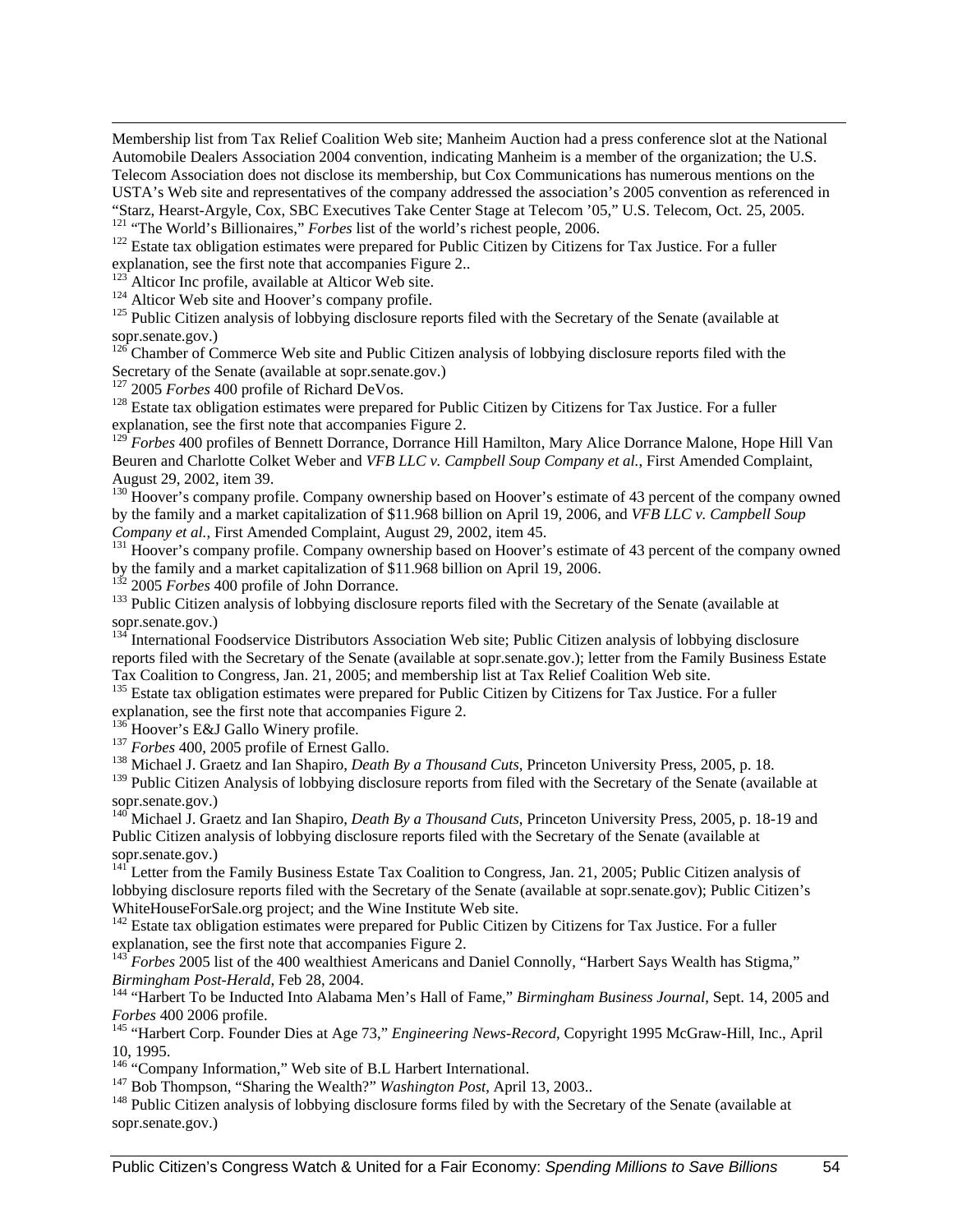<sup>149</sup> American Family Business Institute Web site.<br><sup>150</sup> American Family Business Institute Web site.<br><sup>151</sup> Estate tax obligation estimates were prepared for Public Citizen by Citizens for Tax Justice. For a fuller explanation, see the first note that accompanies Figure 2.

<sup>152</sup> Marc Narducci, "Charlotte's New Team Aims to Avoid Old One's Mistakes," *Philadelphia Inquirer*, Nov. 1, 2004 and Verne Gay, "BET Founder Steps Down," *Newsday*, June 2, 2005. 153 Erik Spanberg, "With New Owner, Team Tries to Recapture Sting," *Charlotte Business Journal*, June 20, 2003

and Marc Narducci, "Charlotte's New Team Aims to Avoid Old One's Mistakes," *Philadelphia Inquirer*, Nov. 1, 2004.<br><sup>154</sup> Carolyn Murphy, "RLJ Takes 100 Hotels for \$1.7 Billion," *Daily Deal*, Feb. 15, 2006.

<sup>155</sup> Richard Burnett, "Billionaire Buys Orlando Bank," Orlando Sentinel, Mar. 15, 2006.<br><sup>156</sup> Marc Narducci, "Charlotte's New Team Aims to Avoid Old One's Mistakes," *Philadelphia Inquirer*, Nov. 1,

2004 and Erik Spanberg, "With New Owner, Team Tries to Recapture Sting," *Charlotte Business Journal*, June 20, 2003.

157 Jeffrey Birnbaum and Jonathan Weisman, "Estate Tax Battle Pits the Rich vs. the Super-Rich," *Washington Post,*  Aug. 13, 2005. <sup>158</sup> *Forbes* 400 2003 profile and *Forbes* 400 2004 profile.

<sup>159</sup> Estate tax obligation estimates were prepared for Public Citizen by Citizens for Tax Justice. For a fuller explanation, see the first note that accompanies Figure 2.<br><sup>160</sup> Daniel Fisher, "Companies, People, Ideas," *Forbes magazine* March 13, 2006.

<sup>161</sup> Biography of Charles G. Koch on the Koch Industries' Web site.<br><sup>162</sup> Citizens for a Sound Economy, 990 forms for 1999 and 2002.<br><sup>163</sup> Jeff Krehely, Meaghan House and Emily Kernan, "Axis of Ideology, Conservative Fou Policy," National Committee for Responsible Philanthropy, March 2004, page 65.<br><sup>164</sup> CSE budget documents obtained by Public Citizen.

 $165$  Public Citizen analysis of lobbying disclosure reports filed with the Secretary of the Senate (available at sopr.senate.gov.)<br><sup>166</sup> *Forbes* 2006 list of the World's richest people.

<sup>167</sup> Estate tax obligation estimates were prepared for Public Citizen by Citizens for Tax Justice. For a fuller explanation, see the first note that accompanies Figure 2.

<sup>168</sup> *Forbes* "Largest Private Cos.," Mars Inc.<br><sup>169</sup> Yahoo Finance profile of Mars Inc.

<sup>170</sup> *Forbes* profiles for Jacqueline Mars, Forrest Mars Jr. and John Mars.<br><sup>171</sup> Jonathan Weisman, "Erosion of Estate Tax Is a Lesson in Politics," *Washington Post*, April 13, 2005.<br><sup>172</sup> Public Citizen analysis of lob

sopr.senate.gov) and Michael Graetz and Ian Shapiro, *Death by a Thousand Cuts*, Princeton University Press, 2005, p. 19.

<sup>173</sup> Public Citizen Analysis of lobbying disclosure reports filed with the Secretary of the Senate (available at sopr.senate.gov.)

 $174$  Estate tax obligation estimates were prepared for Public Citizen by Citizens for Tax Justice. For a fuller explanation, see the first note that accompanies Figure 2.<br><sup>175</sup> "The State's Richest People: 50 Colorado Fortunes," *Denver Post*, October 6, 1996.

<sup>176</sup> Public Citizen Analysis of lobbying disclosure reports filed with the Secretary of the Senate (available at sopr.senate.gov.)<br>
<sup>177</sup> "The State's Richest People: 50 Colorado Fortunes," *Denver Post*, October 6, 1996.

<sup>178</sup> Estate tax obligation estimates were prepared for Public Citizen by Citizens for Tax Justice. For a fuller explanation, see the first note that accompanies Figure 2...<br><sup>179</sup> Kathy Mulady, "A Time of Change," *Seattle Post-Intelligencer*, June 26, 2001.

<sup>180</sup> "Nordstrom Family Reclaims Top Spots at Company," *Puget Sound Business Journal*, Aug. 31, 2000.<br><sup>181</sup> Nordstrom proxy statement dated April 13, 2006, page 26.<br><sup>182</sup> Public Citizen analysis of lobbying disclosure re

(available at sopr.senate.gov.) and "Summary of the Revenue Provisions of the Conference Agreement on H.R. 2488, the "Taxpayer Refund and Relief Act of 1999," Joint Committee on Taxation, Aug. 6, 1999, p. 10.

<sup>183</sup> Public Citizen calculates the value of the company at \$10.6 billion, based on April 13, 2006 proxy statement report that the company had 270,533,129 shares outstanding on March 15, 2006 and the closing share price on April 19, 2006 was \$39.15. Hoover's estimates that the family owns 20 percent of the stock. The 2006 proxy statement lists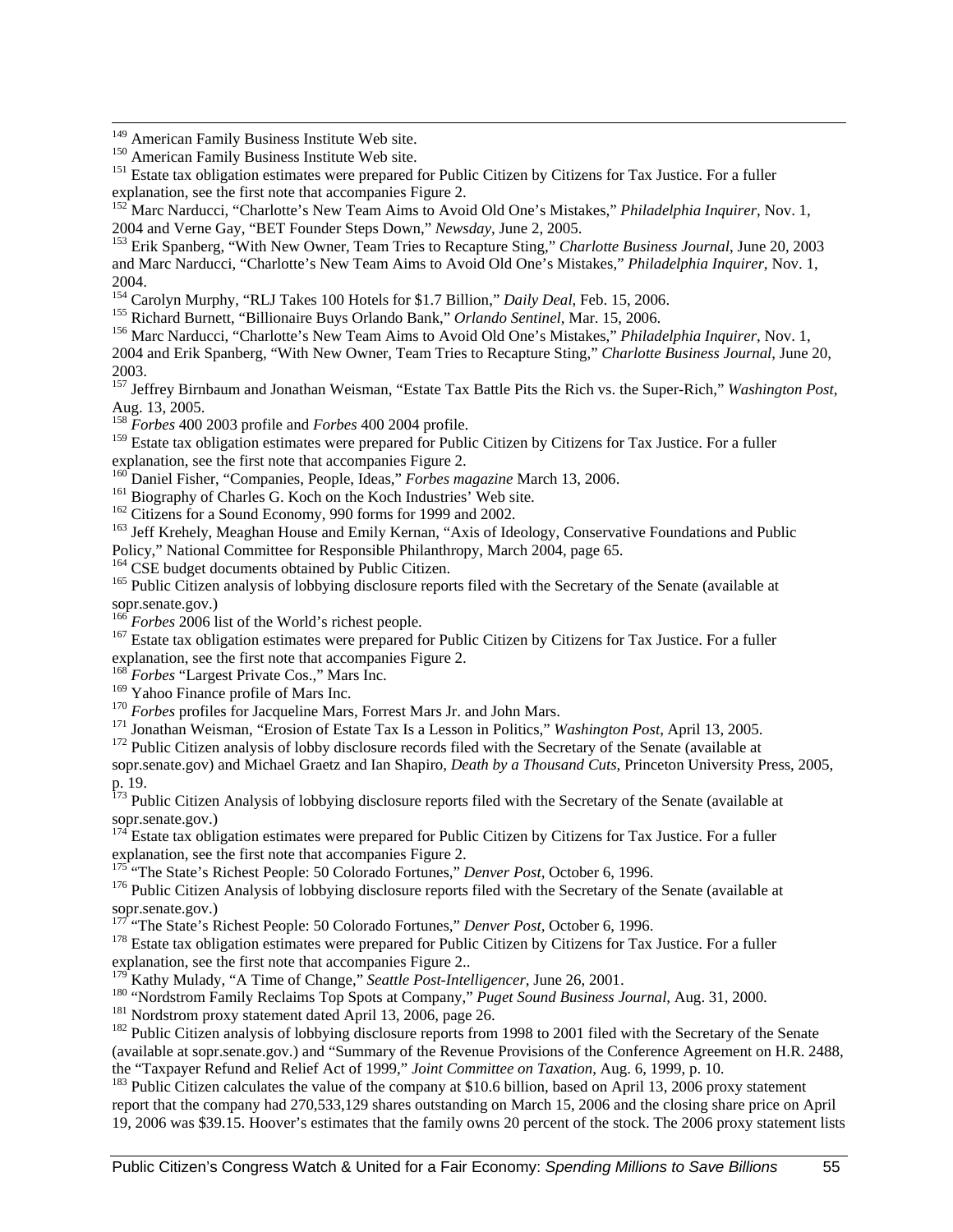family members who hold about 19 percent of company stock (p. 23), but not all family members are included. See Kathy Mulady, "Back in the family: The Nordstroms Reassume Control After a Brief Change in Leadership," *Seattle* 

<sup>184</sup> Estate tax obligation estimates were prepared for Public Citizen by Citizens for Tax Justice. For a fuller explanation, see the first note that accompanies Figure 2.<br><sup>185</sup> Forbes 400 2005 profile.

 $\overline{a}$ 

<sup>186</sup> "Executive Staff," Sobrato Development Companies' Web site. <sup>187</sup> Public Citizen analysis of lobbying disclosure reports filed with the Secretary of the Senate (available at <sup>187</sup> Public Citizen analysis of lobbying sopr.senate.gov.)

<sup>188</sup> Estate tax obligation estimates were prepared for Public Citizen by Citizens for Tax Justice. For a fuller explanation, see the first note that accompanies Figure 2.

<sup>189</sup> *Forbes* 400 2004 profile.

<sup>190</sup> *Forbes* 400 2004 profile and "Newspapers," Stephens Media Interactive Web site.

<sup>191</sup> Public Citizen's WhiteHouseforSale.org project.

192 Profile of Stephens family in *Forbes* 2005 World's Richest People.

<sup>193</sup> *Forbes* 400 2004 profile.

194 Dennis A. Byrd, "Financier Jack Stephens Dies at 81," *Arkansas News Bureau,* July 23, 2005.

<sup>195</sup> Public Citizen analysis of lobbying disclosure reports filed with the Secretary of the Senate (available at sopr.senate.gov.)

 $196$  "About Us," Timken Co. Web site.

197 Public Citizen's White House for Sale project and Michael Collins, "It Costs to Become a Diplomat," *Cincinnati Post*, Sept. 3, 2005.

198 Michael Collins, "It Costs to Become a Diplomat," *Cincinnati Post*, Sept. 3, 2005.

<sup>199</sup> Michael Collins, "It Costs to Become a Diplomat," *Cincinnati Post*, Sept. 3, 2005 and Thomas W. Gerdel, "Another Timken at Timken Fifth Generation of Family to Lead Bearing Company as Chairman," *Cleveland Plain* 

*Dealer*, Aug. 6, 2005.<br><sup>200</sup> Calculation based on Timken Co. proxy statement filed in March 2006, which discloses that the Timkens own 5,730,468 shares of the company multiplied by the April 19, 2006 mid-day share price of \$35.17.<br><sup>201</sup> Text of President Bush's remarks in Canton, Ohio, April 28, 2003.

<sup>202</sup> Bob McIntyre, "Bush Policies Drive Surge in Corporate Tax Freeloading," *Citizens for Tax Justice*, Sept. 22, 2004.

<sup>203</sup> Timken Company 2002 annual report; Timken Company 2005 annual report; Sabrina Eaton, "Timken Got Third of Fees in Dumping Family Has Forged Strong Ties to GOP," *Cleveland Plain Dealer*, Sept. 27, 2005; and Martin Crutsinger, "Trade Law Benefits 3 Industries, GAO Says," Associated Press, Sept. 27, 2005.<br><sup>204</sup> "Workers at Timken Plant OK Contract, Save Jobs," *Cleveland Plain Dealer*, Sept. 16, 2005.<br><sup>205</sup> "Affiliation Will Bolster A

3; and "Marketing Communications Committee," Automotive Aftermarket Industry Association Web site; Public Citizen analysis of lobbying disclosure reports filed with the Secretary of the Senate (available at sopr.senate.gov.); letter from the Family Business Estate Tax Coalition to Congress, Jan. 21, 2005; Membership list at Tax Relief Coalition Web site; "NAM Board of Directors," NAM Web site; and Public Citizen analysis of lobbying disclosure

 $\frac{206}{206}$  Public Citizen analysis of lobbying disclosure reports from filed with the Secretary of the Senate (available at sopr.senate.gov.)

 $^{207}$  Estate tax obligation estimates were prepared for Public Citizen by Citizens for Tax Justice. For a fuller explanation, see the first note that accompanies Figure 2.

<sup>208</sup> *Forbes* 400 2005 profiles of S. Robson Walton, Ann Walton Kroenke, Nancy Walton Laurie, Jim Walton, Christy Walton, Alice Walton, Helen Walton.

<sup>209</sup> Public Citizen analysis of lobbying disclosure reports filed with the Secretary of the Senate (available at sopr.senate.gov.)

<sup>210</sup> "FMI Member Web Sites," Food Marketing Institute Web site; Public Citizen analysis of lobbying disclosure reports filed with the Secretary of the Senate (available at sopr.senate.gov.); letter from the Family Business Estate Tax Coalition to Congress, Jan. 21, 2005; and "Membership list" Tax Relief Coalition Web site.

<sup>211</sup> *Forbes* list of the World's Richest People. Estate tax obligation estimates were prepared for Public Citizen by Citizens for Tax Justice. For a fuller explanation, see the first note that accompanies Figure 2.<br><sup>212</sup> "About Us," Wegmans Web site. 213 "Wegmans Food Markets Inc.: An Overview," Wegmans Web site.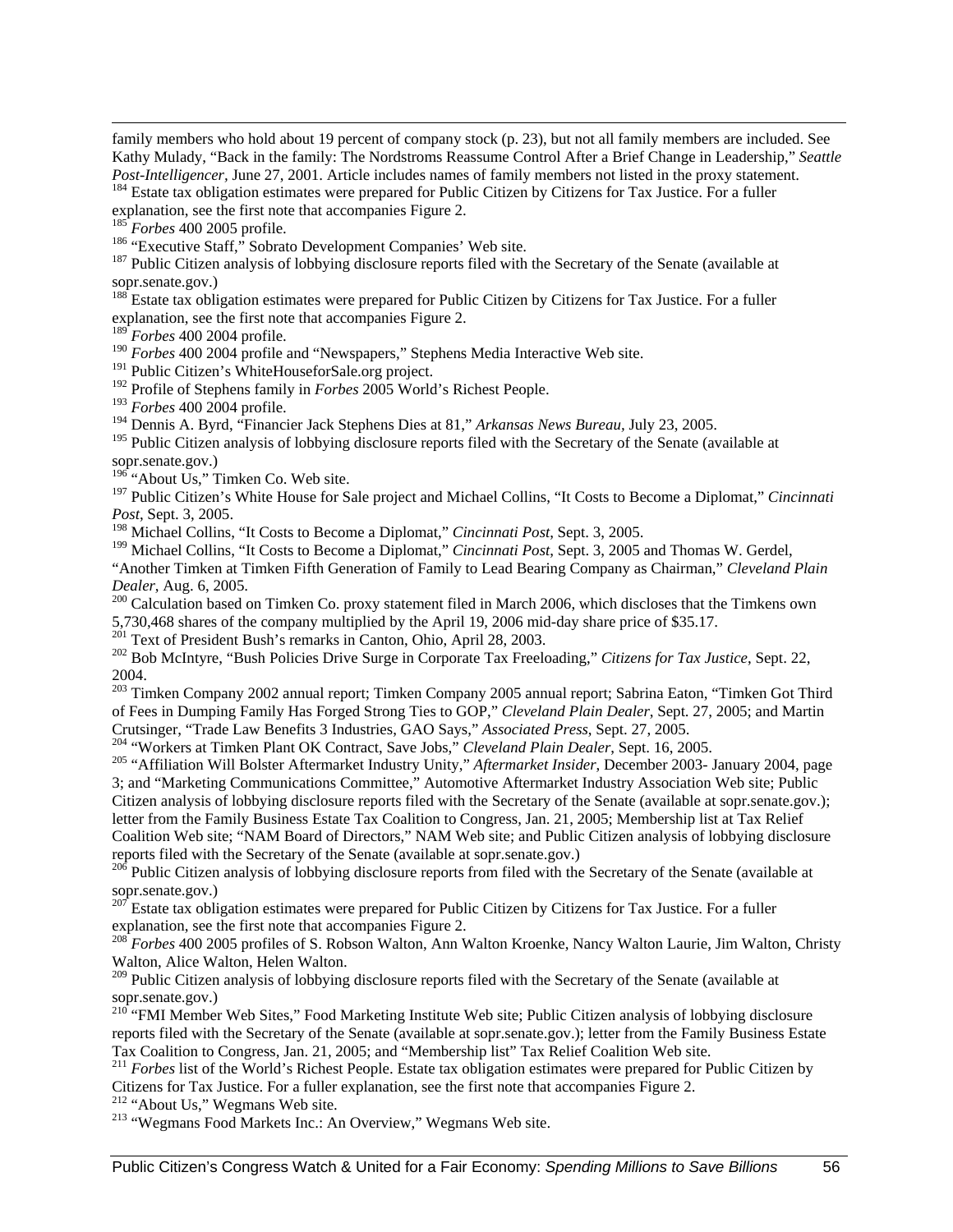216 Michael J. Graetz and Ian Shapiro, *Death By a Thousand Cuts*, Princeton University Press, 2005, p. 62 and DeathTax.com Web site.<br><sup>217</sup> David Cay Johnston, "Talk of Lost Farms Reflects Muddle of Estate Tax Debate," New York Times, April 8, 2001.

<sup>217</sup> David Cay Johnston, "Talk of Lost Farms Reflects Muddle of Estate Tax Debate," *New York Times*, April 8, 2001.<br><sup>218</sup> Congressional Budget Office, "Effects of the Federal Estate Tax on Farms and Small Businesses," Ju

<sup>219</sup> Population data derived from "Components of Change for the Total Resident Population: Middle Series, 1999 to 2100," U.S. Census Bureau; Tax Policy Center estimate on the percentage of businesses owing estate taxes quoted in Joel Friedman and Ruth Carlitz, "Estate Tax Reform Could Raise Much Needed Revenue," Center on Budget and Policy Priorities, March 16, 2005.

<sup>220</sup> James M. Poterba and Scott Weisbenner, "The Distributional Burden of Taxing Estates and Unrealized Capital Gains at Death, Rethinking Estate and Gift Taxation," William G. Gale, James R. Hines, Jr., and Joel Slemrod, eds. Brookings Institution, 2001, as quoted by Ruth Carlitz and Joel Friedman, "Why the Estate Tax Is Not 'Double Taxation," Center on Budget and Policy Priorities, June 17, 2005.

<sup>221</sup> James M. Poterba and Scott Weisbenner, "The Distributional Burden of Taxing Estates and Unrealized Capital Gains at Death, Rethinking Estate and Gift Taxation," William G. Gale, James R. Hines, Jr., and Joel Slemrod, eds. Brookings Institution, 2001, as quoted by Ruth Carlitz and Joel Friedman, "Why the Estate Tax is not 'Double

Taxation," Center on Budget and Policy Priorities, June 17, 2005.<br><sup>222</sup> In some of the more exaggerated claims about compliance costs, repeal advocates include the cost of life<br>insurance premiums. But life insurance is not

<sup>223</sup> Charles Davenport and Jay A. Soled, "Professors Discuss Details of the 'Death Tax'," Tax Notes, vol. 84, July 26, 1999. Also see: Richard Schmalbeck, "Avoiding Federal Wealth Transfer Taxes," Rethinking Estate and Gift Taxation, William G. Gale, James R. Hines, Jr., and Joel Slemrod, eds., The Brookings Institution, 2001.

224 Joel Friedman and Ruth Carlitz, Cost of Estate Tax Compliance Does Not Approach the Total Level of Estate Tax Revenue," Center on Budget and Policy Priorities, June 14, 2005.<br>
<sup>225</sup> From the Web site of the Center on Taxation and Policy.<br>
<sup>226</sup> DeathTax.com Web site.<br>
<sup>226</sup> Calculated from "net estate tax" field in IRS "Estate Ta

than \$1 Million [1]: Gross Estate by Type of Property, Deductions, Taxable Estate, Estate Tax and Tax Credits, by Size of Gross Estate"

<sup>228</sup> Center on Budget and Policy Priorities, "The Estate Tax: Myths and Realities," August 31, 2005 and "Instructions for Form 706, (Rev. August 2003), United States Estate (and Generation-Skipping Transfer) Tax Return," Internal Revenue Service, 2003.<br><sup>229</sup> "Estate and Gift Tax Revenues: Several Measurements, CRS Report for Congress, March 26, 2005.

<sup>230</sup> Joel Friedman and Arloc Sherman, "House to Vote on Permanent Repeal of Estate Tax," Center on Budget and Policy Priorities, April 12, 2005. (Calculation determined by using the Joint Committee on Taxation's estimate of the cost of repeal in 2015 and assuming cost of full repeal as a share of GDP would be constant in each year between 2012 and 2021, then estimating the added interest on the national debt incurred as a result of the repeal.)

<sup>231</sup> Estimate by United for a Fair Economy based on current projections of revenue losses from repealing the estate tax.

<sup>232</sup> Jon M. Bakija and William G. Gale, "Effects of Estate Tax Reform on Charitable Giving," Urban-Brookings Tax Policy Center, Tax Policy Issues and Options, No. 6, July 2003.

<sup>233</sup> Jon M. Bakija and William G. Gale, "Effects of Estate Tax Reform on Charitable Giving," Urban-Brookings Tax Policy Center, Tax Policy Issues and Options, No. 6, July 2003.

<sup>234</sup> David Kamin, "New CBO Study Finds that Estate Tax Repeal would Substantially Reduce Charitable Giving," Center on Budget and Policy Priorities, Aug. 3, 2004 and "The Estate Tax and Charitable Giving," Congressional Budget Office, July 2004.

<sup>235</sup> Andrew Carnegie, "The Gospel of Wealth" was originally published as "Wealth" in the North American Review in 1889. Andrew Carnegie, The Gospel of Wealth (Cambridge: Belknap Press of Harvard University Press, 1962), p. 22.

 $^{236}$  This was part of Roosevelt's message to Congress in which he proposed the creation of a permanent estate tax.<br>Source: William H. Gates, Sr. and Chuck Collins, *Wealth and Our Commonwealth*, Beacon Press, 2002, p.

<sup>237</sup> Aaron Bernstein, "Waking Up from the American Dream: Meritocracy and Equal Opportunity Are Fading Fast," *Business Week*, December 1, 2003. 238 David Cay Johnston, "Richest Are Leaving Even the Rich Far Behind," *New York Times*, June 5, 2005.

<sup>&</sup>lt;sup>214</sup> "Robert Wegman Announces Appointments" Wegmans press release, Jan 25, 2005.<br><sup>215</sup> Public Citizen analysis of lobbying disclosure reports filed with the Secretary of the Senate (available at sopr.senate.gov.)